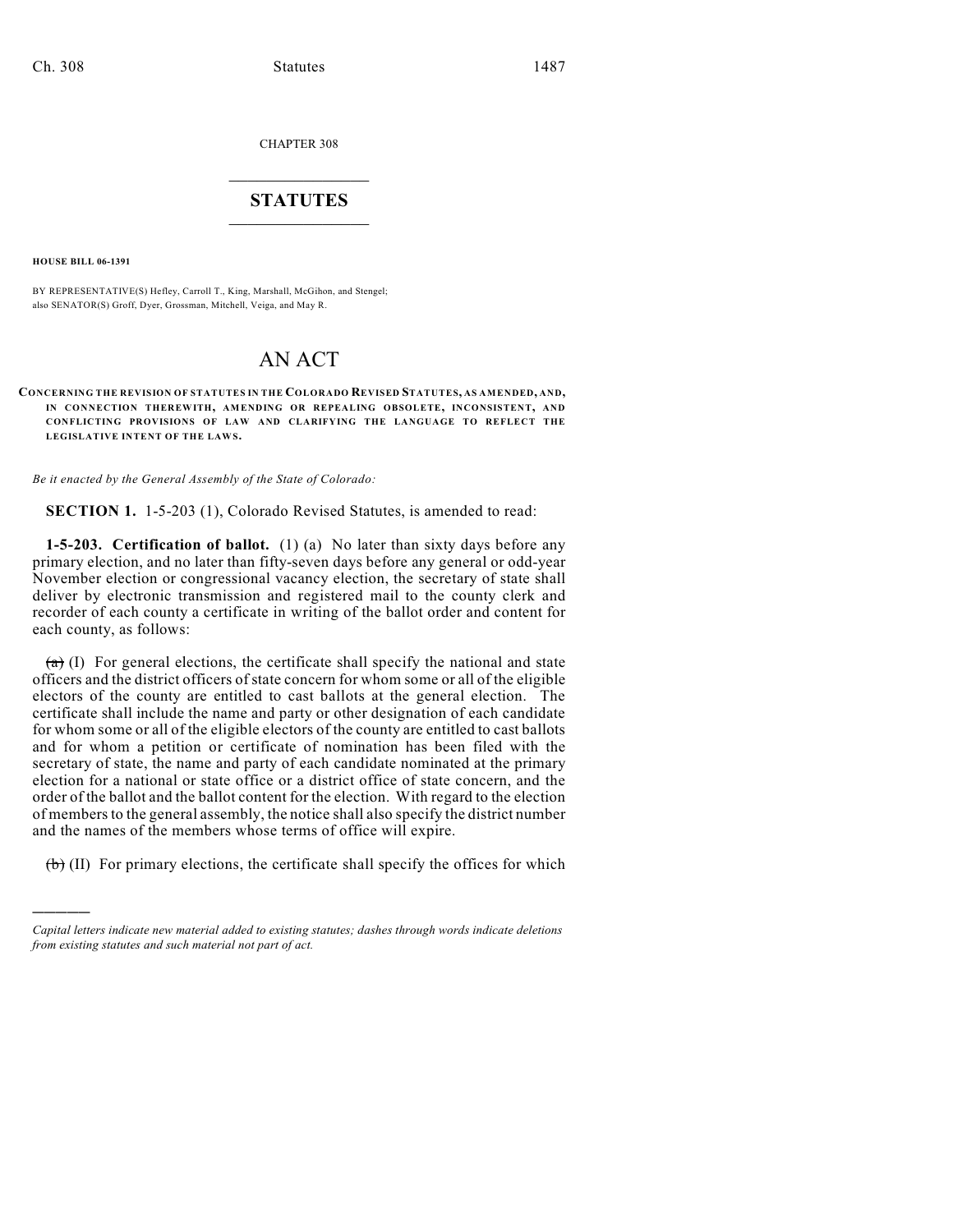nominations are to be made. The notice shall include a certified list of persons for whom certificates of designation or petitions have been filed with the secretary of state and the office for which each person is a candidate, together with the other details mentioned in the certificates of designation or petitions, and the order of the ballot for the primary election.

 $\overline{(c)}$  (III) For any election at which one or more ballot issues or ballot questions is ARE to be submitted to the eligible electors of the entire state, the secretary of state shall certify the order of ballot and ballot content with respect to such ballot issues or ballot questions to the county clerk and recorder of each county of the state.

 $(d)$  (b) The secretary of state shall be solely responsible for the accuracy of the information contained in the certificate.

**SECTION 2.** 2-3-1401 (2), Colorado Revised Statutes, is amended to read:

**2-3-1401. Oversight of economic development activities of state - business affairs and labor committees of senate and house of representatives - reports from governor to joint budget committee on economic development programs.** (2) The governor's office shall submit an annual report to the joint budget committee detailing the expenditures by appropriated line item and funding source in the general appropriation bill of the state for all economic development programs in all departments. The governor's office shall also make such annual report available to the full general assembly. The report shall identify which activities are funded and where such activities fall within priorities of the strategic plan formulated pursuant to subsection (3) of this section and identify any anticipated and actual results of such funded activities; specify dollars spent on each activity; and show a balance of funds remaining for additional economic development activities.

**SECTION 3.** The introductory portion to 6-1-707 (1) (b), Colorado Revised Statutes, is amended to read:

**6-1-707. Use of title or degree - deceptive trade practice.** (1) A person engages in a deceptive trade practice when, in the course of such person's business, vocation, or occupation, such person:

(b) Claims either orally or in writing to be a "dietitian", "dietician", "certified dietitian", OR "certified dietician" OR USES THE ABBREVIATION "C.D." or "D." to indicate that such person is a dietitian, unless such person:

**SECTION 4.** 7-56-607 (1) (d), Colorado Revised Statutes, is amended to read:

**7-56-607. Merger, consolidation, or share or equity capital exchange with foreign business.** (1) One or more domestic cooperatives may merge, consolidate, or enter into a share or equity capital exchange with one or more foreign entities if:

(d) If the THE foreign entity is the surviving entity in the merger or consolidation or THE acquiring entity of the share or equity capital exchange AND it complies with section 7-56-604.5 or 7-56-605, as the case may be.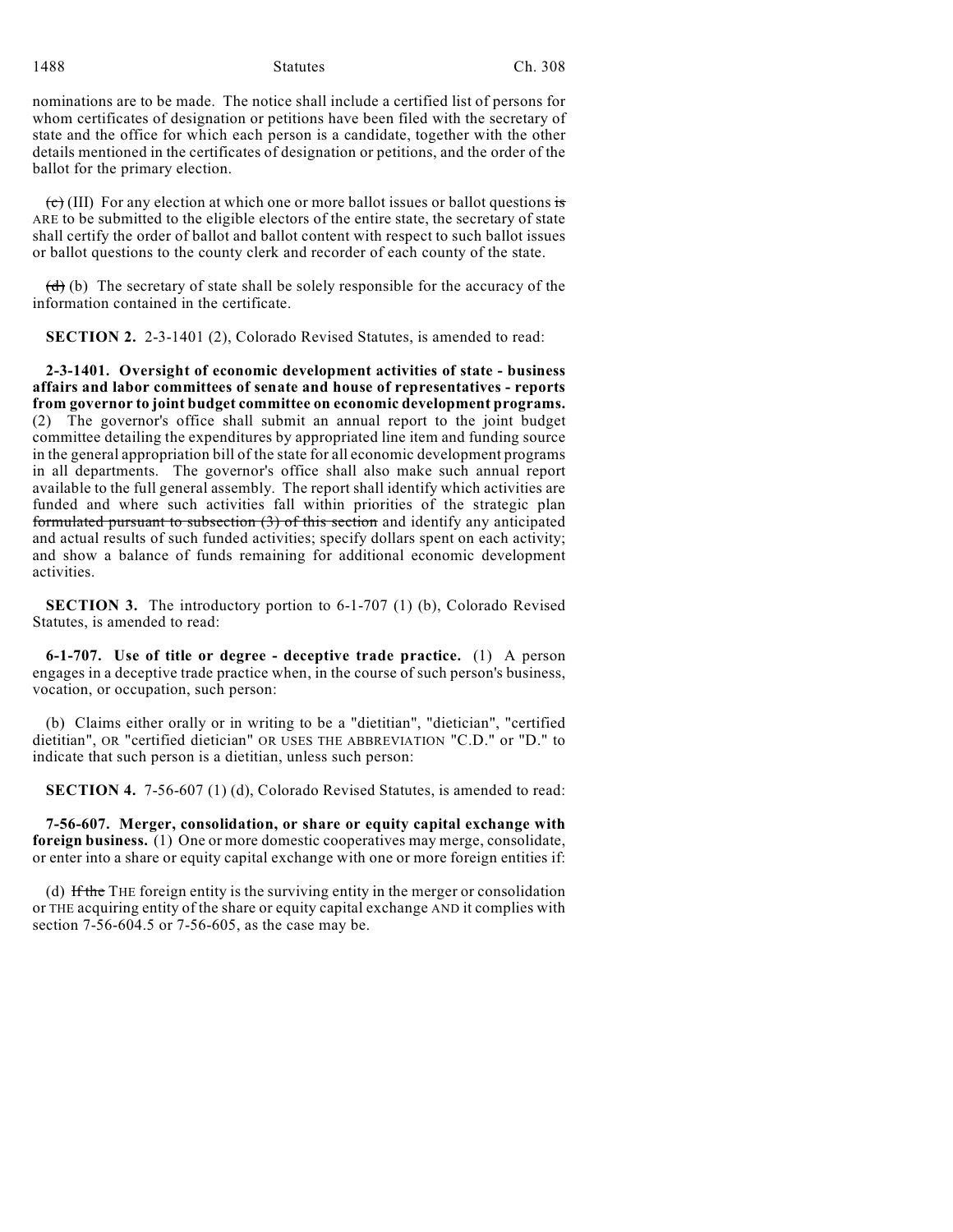| Ch. 308 | <b>Statutes</b> | 1489 |
|---------|-----------------|------|
|         |                 |      |

**SECTION 5.** 8-43-101 (2), Colorado Revised Statutes, is amended to read:

**8-43-101. Record of injuries - occupational disease - reported to division rules.** (2) Unless exempted by the director pursuant to rule because of a small number of filings or a showing of financial hardship, beginning July 1, 2006, reports submitted pursuant to this section shall be submitted in an electronic format as determined by the director. Exposure to an injurious substance as defined by the director by rule and injuries to employees that result in no more than three days' or three shifts' loss of time from work, or no permanent physical impairment, or no fatality to the employee shall be reported by the employer only to the insurer of and exposure the OF SAID employer's workers' compensation insurance liability, which injuries and exposure the insurer shall report only by monthly summary form to or as otherwise requested by the division.

**SECTION 6.** The introductory portion to 8-43-304 (1.5) (a), Colorado Revised Statutes, is amended to read:

**8-43-304. Violations - penalty - offset for benefits obtained through fraud rules.** (1.5) (a) An insurer who knowingly or repeatedly violates any provision of articles 40 to 47 of this title shall be subject to a fine as determined by the director. If necessary, the director may conduct a hearing or may refer the matter to the division of administrative hearings OFFICE OF ADMINISTRATIVE COURTS for the entry of findings of fact. The director shall promulgate rules that specify, with respect to an insurer's willful or repeated violations that are subject to this subsection (1.5):

**SECTION 7.** 8-73-108 (3) (f) (II), Colorado Revised Statutes, is amended to read:

**8-73-108. Benefit awards.** (3) (f) Benefit payments shall not be charged against the experience rating account of an employer and shall be charged against the fund when:

(II) The president has declared the event a disaster pursuant to section 102 (2) of the federal "Disaster Relief Act of 1974" "ROBERT T. STAFFORD DISASTER RELIEF AND EMERGENCY ASSISTANCE ACT", AS AMENDED, 42 U.S.C.A. 5122(2); and

**SECTION 8.** 10-1-128 (2) (b), Colorado Revised Statutes, is amended to read:

**10-1-128. Fraudulent insurance acts - immunity for furnishing information relating to suspected insurance fraud - legislative declaration.** (2) (b) Colorado has addressed insurance fraud in various statutes, including but not limited to the civil and administrative provisions found in this section, section 10-4-708.6, part 4 of article 2 of this title, parts 1, 2, 9, and 11 of article 3 of this title, and numerous other provisions of this title. It has also been addressed in criminal provisions found in parts 1, 2, and 3 of article 2 of title 18, part 1 of article 4 of title 18, part 1 of article 5 of title 18, and section 18-5-205, C.R.S. These statutory provisions impose regulatory oversight and severe civil and criminal penalties on authorized and unauthorized insurance companies and other persons who commit insurance fraud. The purpose of this section is to further improve regulatory oversight of licensed persons who commit insurance fraud and provide additional remedies to aggrieved persons.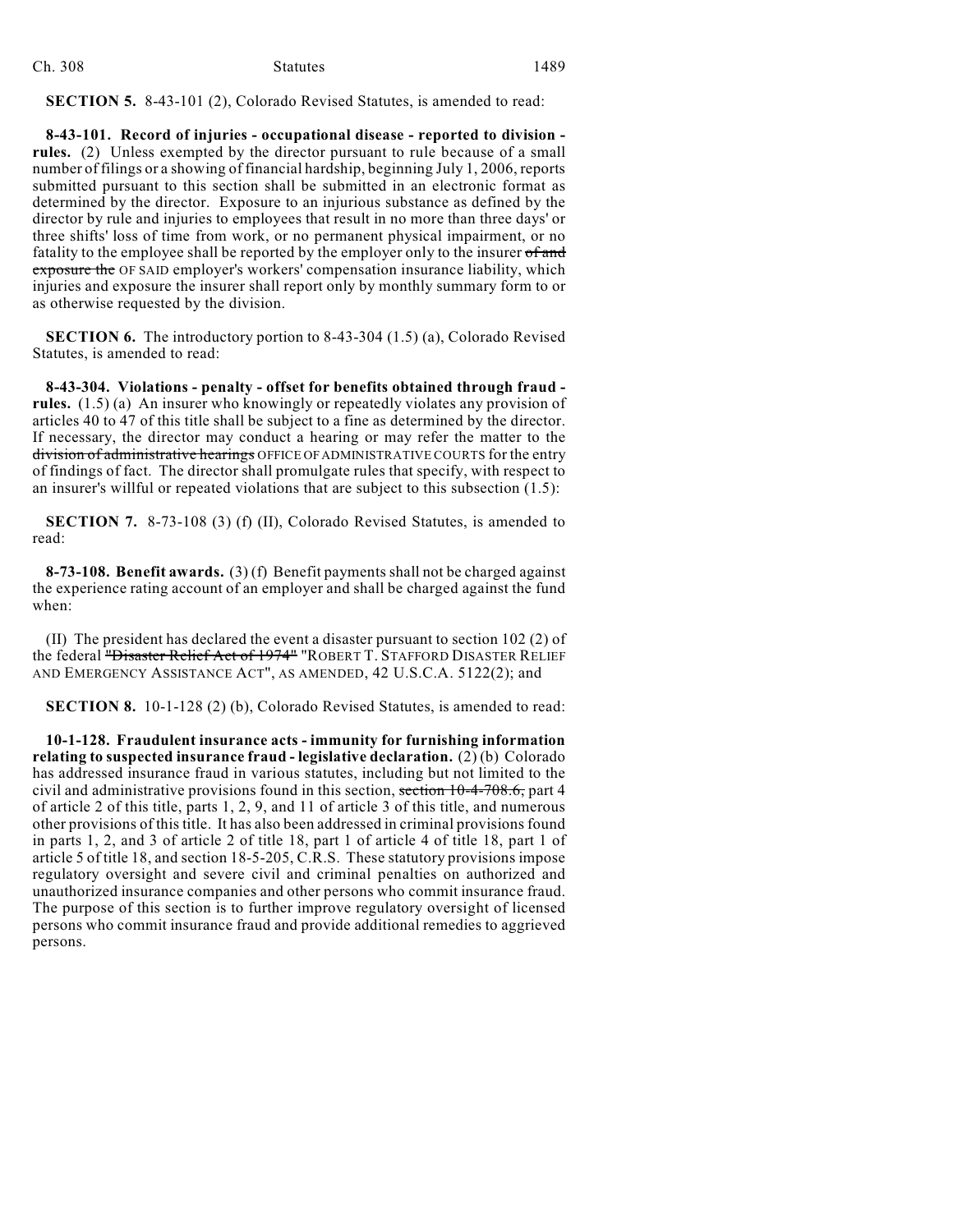| 1490 | <b>Statutes</b> | Ch. 308 |  |
|------|-----------------|---------|--|
|      |                 |         |  |

**SECTION 9.** 10-3-104, Colorado Revised Statutes, is amended to read:

**10-3-104. Unauthorized companies - penalties.** Except for reinsurance by an authorized insurer or insurance effected pursuant to the provisions of part 7 of article 4 or article 5 or article 15 of this title, it is unlawful for any person, company, or corporation in this state to procure, receive, or forward applications for insurance in, or to issue or to deliver policies for, any company not legally authorized to do business in this state, as provided in this title, article 7 of title 12, and article 14 of title 24, C.R.S. Any person violating the provisions of this section is guilty of  $\alpha$ COMMITS A class 1 misdemeanor and upon conviction thereof, shall be punished as provided in section 18-1.3-501, C.R.S.

**SECTION 10. Repeal.** 10-3-207 (1) (d), Colorado Revised Statutes, is repealed as follows:

**10-3-207. Fees paid by insurance companies.** (1) There shall be paid to the division of insurance by every entity regulated by the division of insurance in this state the following:

(d) In addition to any fee collected under paragraph  $(a)$  or  $(b)$  of this subsection (1), every insurance entity authorized to write private passenger automobile insurance coverage shall pay an annual fee not to exceed four hundred dollars to fund the costs of establishing and administering the PIP examination program established in section 10-4-706. Such fee shall be set by rule promulgated by the commissioner. Fees collected under this paragraph (d) shall be transmitted to the state treasurer, who shall credit the same to the division of insurance cash fund created in section 10-1-103 (3).

**SECTION 11.** 10-4-111 (1), Colorado Revised Statutes, is amended to read:

**10-4-111. Summary disclosure forms required.** (1) Every insurer issuing policies of dwelling fire insurance, homeowners insurance, or automobile insurance subject to the provisions of parts  $6$  and  $7$  PART 6 of this article shall, as a condition of doing business in this state, have on file for public inspection at the division of insurance a summary disclosure form which THAT contains a simple explanation of the major coverages and exclusions of such policies of insurance together with a recitation of general factors considered in cancellation, nonrenewal, and increase in premium situations. Each summary disclosure form shall provide notice in bold face letters that the policyholder should read the policy for complete details, and such disclosure form shall not be construed to replace any provision of the policy itself. In the event of any conflict between the policy and the disclosure form, the provisions of the policy shall prevail.

**SECTION 12.** 10-4-401 (2) (c), Colorado Revised Statutes, is amended to read:

**10-4-401. Purpose - applicability.** (2) This part 4 shall apply to all kinds of insurance except:

(c) Sickness and accident insurance regulated under article 8 PARTS 1 AND 2 OF ARTICLE 16 of this title;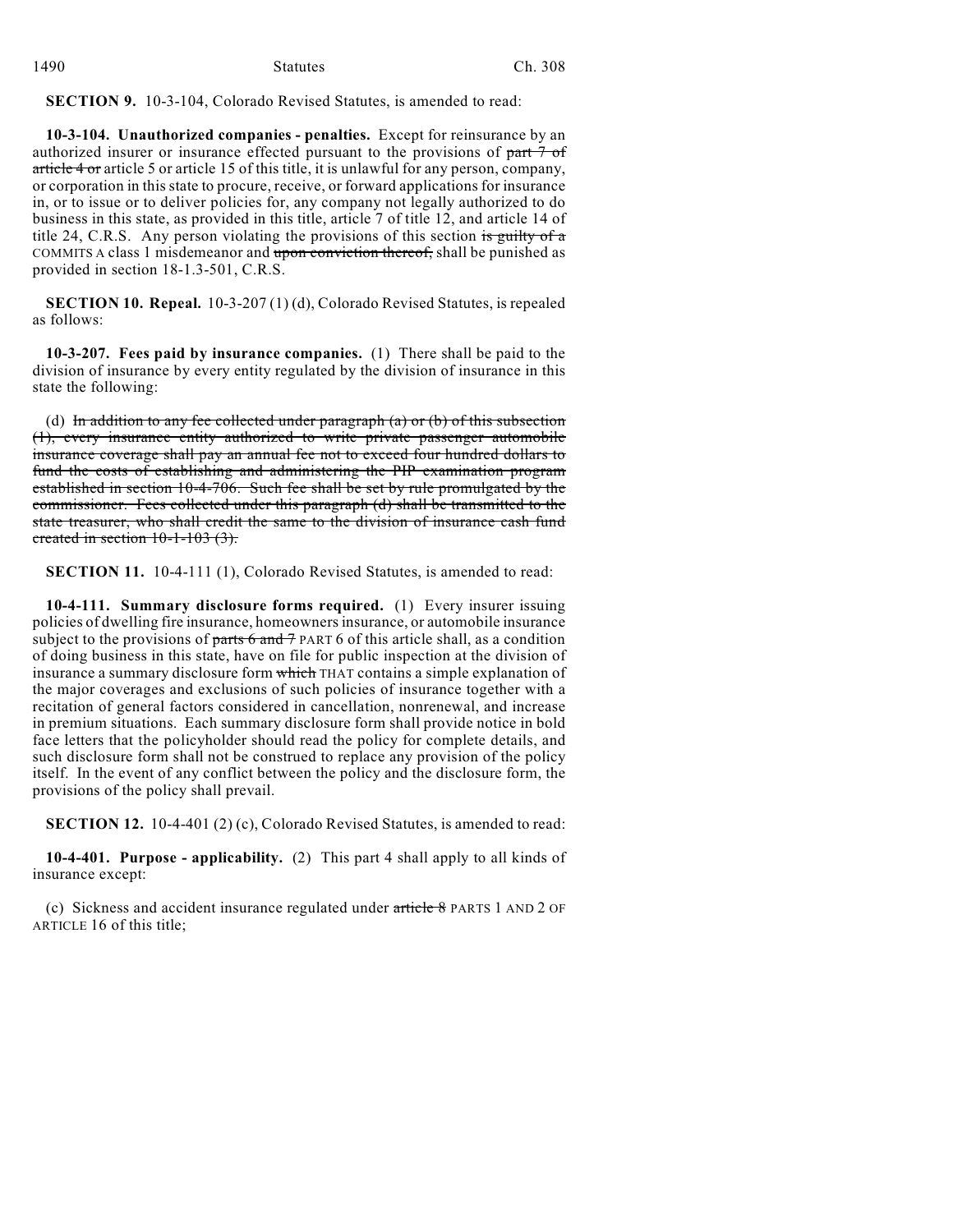| Ch. 308 | <b>Statutes</b> | 1491 |
|---------|-----------------|------|
|         |                 |      |

**SECTION 13.** 10-4-604.5 (1), Colorado Revised Statutes, is amended to read:

**10-4-604.5. Issuance or renewal of insurance policies - proof of insurance provided by certificate, card, or other media.** (1) In addition to any other requirement, if an insurer issues or renews a policy of insurance, the insurer shall provide the insured a proof of insurance certificate or insurance identification card to accompany the insured's registration application or renewal card or provide proof of insurance in such other media as is authorized by the department under section  $42 - 3 - 105$  (1) (e) 42-3-105 (1) (d), C.R.S.

**SECTION 14.** 10-4-621 (3), Colorado Revised Statutes, is amended to read:

**10-4-621. Required coverages are minimum.** (3) No insurer may surcharge, refuse to write, cancel, or nonrenew a complying policy of automobile insurance based solely on the method of compliance or level of coverage chosen, as long as the requirements are met under section  $42-3-105$  (1) (c) (f) or (1) (e) 42-3-105 (1) (d) (I) OR  $(1)$  (f), C.R.S.

**SECTION 15.** 10-16-105 (7.6) (a) (I), Colorado Revised Statutes, is amended to read:

**10-16-105. Small group sickness and accident insurance - guaranteed issue - mandated provisions for basic and standard health benefit plans - rules.** (7.6) (a) No small employer carrier is required to accept applications from or offer coverage pursuant to paragraph (a) of subsection (7.3) of this section:

(I) To a small employer, where the employer is not physically located in the small employer carrier's established geographic service area, except as provided in section  $10-16-704$  (a) 10-16-704 (2);

**SECTION 16.** 10-16-402 (2) (c) (I), Colorado Revised Statutes, is amended to read:

**10-16-402. Issuance of certificate of authority - denial.** (2) The commissioner shall issue or deny a certificate of authority to any person filing an application pursuant to section 10-16-401 within thirty days of receipt of the certification from the executive director. Issuance of a certificate of authority shall be granted upon payment of the application fee prescribed in section 10-16-110 (2) if the commissioner is satisfied that the following conditions are met:

(c) (I) The health maintenance organization will effectively provide or arrange for the provision of basic health care services, on a prepaid basis, through insurance or otherwise, except to the extent of reasonable requirements for copayments, deductibles, and payments for out-of-network services received pursuant to section 10-16-704 (2).

**SECTION 17.** 11-42-107 (4), Colorado Revised Statutes, is amended to read:

**11-42-107. Permanent stock.** (4) Except as may be required by the commissioner pursuant to section 11-41-105, no association shall be required to maintain permanent stock in excess of five hundred thousand dollars; however, the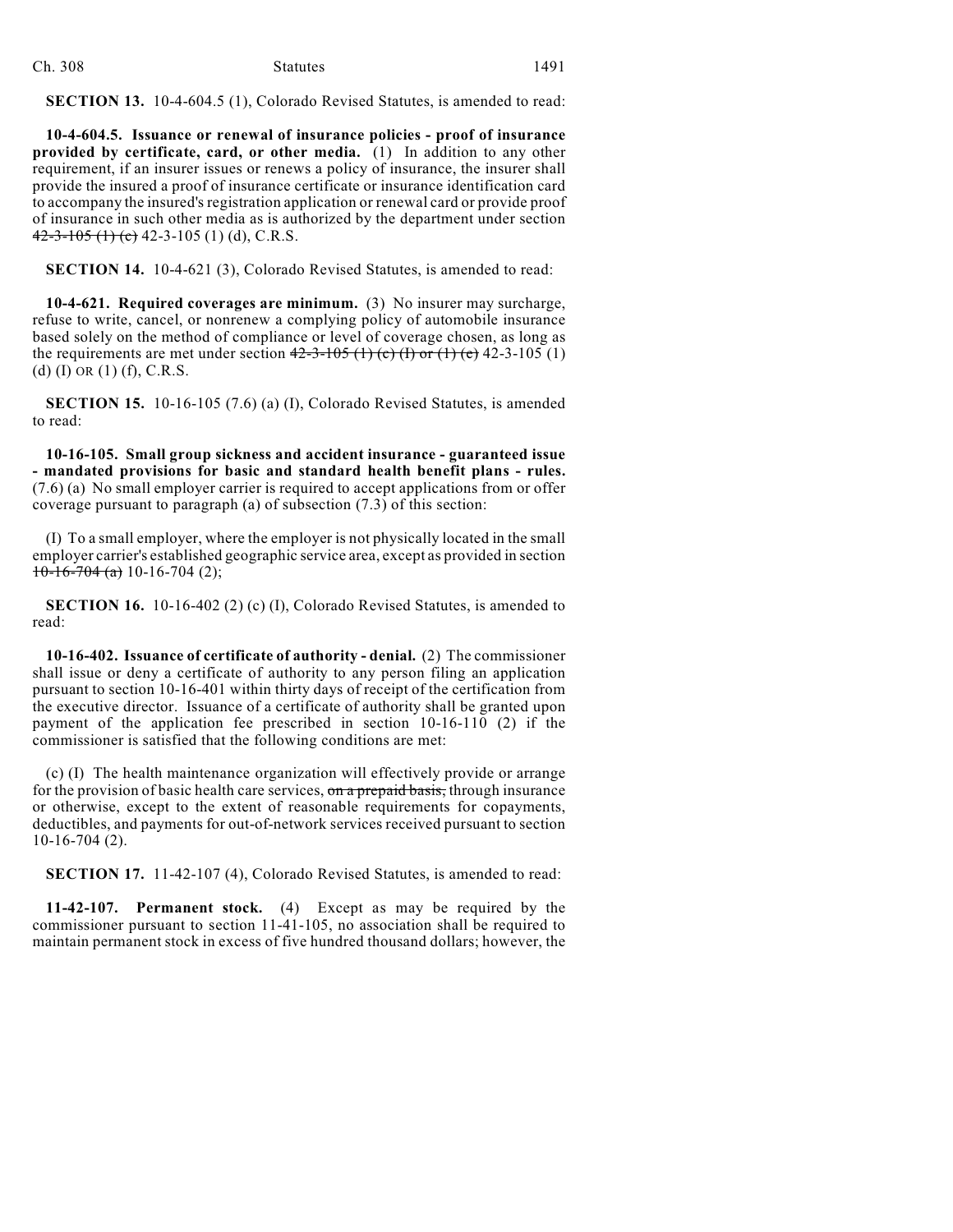1492 Statutes Ch. 308

total amount of permanent stock subscribed to and paid for shall not at any time, until the maximum of five hundred thousand dollars has been reached, be less than at least the following percentages of the aggregate certificate value of the outstanding invested capital (excluding permanent stock) standing on the records of the association as of January 1 of the current year: Three percent on  $$5,000,000$ FIVE MILLION DOLLARS; two percent on  $$5,000,001$  to  $$7,500,000$  FIVE MILLION ONE DOLLARS THROUGH SEVEN MILLION FIVE HUNDRED THOUSAND DOLLARS; one percent on all over  $\frac{$7,500,000}{$7,500,000}$  SEVEN MILLION FIVE HUNDRED THOUSAND DOLLARS.

**SECTION 18.** 12-14-105 (3) (c), Colorado Revised Statutes, is amended to read:

**12-14-105. Communication in connection with debt collection.** (3) (c) In its initial written communication to a consumer, a collection agency shall include the following statement: "FOR INFORMATION ABOUT THE COLORADO FAIR DEBT COLLECTION PRACTICES ACT, SEE WWW. A G O . S T A T E . C O . U S / C A B . H T M . WWW.AGO.STATE.CO.US/CADC/CADCMAIN.CFM. If such notification is placed on the back of the written communication, there shall be a statement on the front notifying the consumer of such fact.

**SECTION 19.** 12-36-106 (5) (e), Colorado Revised Statutes, is amended to read:

**12-36-106. Practice of medicine defined - exemptions from licensing requirements - repeal.** (5) (e) No person licensed as a physician assistant may perform any act that constitutes the practice of medicine within a hospital or nursing care facility that is licensed pursuant to part 1 of article 3 of title 25, C.R.S., or that is required to obtain a certificate of compliance pursuant to section  $25-1-107(1)(1)$ (II) 25-1.5-103 (1) (a) (II), C.R.S., without authorization from the governing board of the hospital or nursing care facility. Such governing board shall have the authority to grant, deny, or limit such authority to its own established procedures.

**SECTION 20.** 13-21-106.5, Colorado Revised Statutes, are amended to read:

**13-21-106.5. Civil damages for destruction or bodily injury caused by a bias-motivated crime.** (1) The victim, or a member of the victim's immediate family, is entitled to recover damages from any person, organization, or association who THAT commits or incites others to commit the offense of ethnic intimidation A BIAS-MOTIVATED CRIME as defined DESCRIBED in section 18-9-121 (2), C.R.S. Such person, organization, or association shall be civilly liable to the victim, or a member of the victim's immediate family for the actual damages, costs, and expenses incurred in connection with said action. For purposes of this section, "immediate family" includes the victim's spouse and the victim's parent, sibling, or child who is living with the victim.

(2) A conviction for criminal ethnic intimidation A CRIMINAL BIAS-MOTIVATED CRIME pursuant to section 18-9-121, C.R.S., shall not be a condition precedent to maintaining a civil action pursuant to the provisions of this section.

(3) In any civil action brought pursuant to this section in which damages are assessed by a jury, upon proof of the knowledge and intent defined DESCRIBED in section  $18-9-121$  (2) (a) and (2) (e), C.R.S. 18-9-121 (2), C.R.S., in addition to the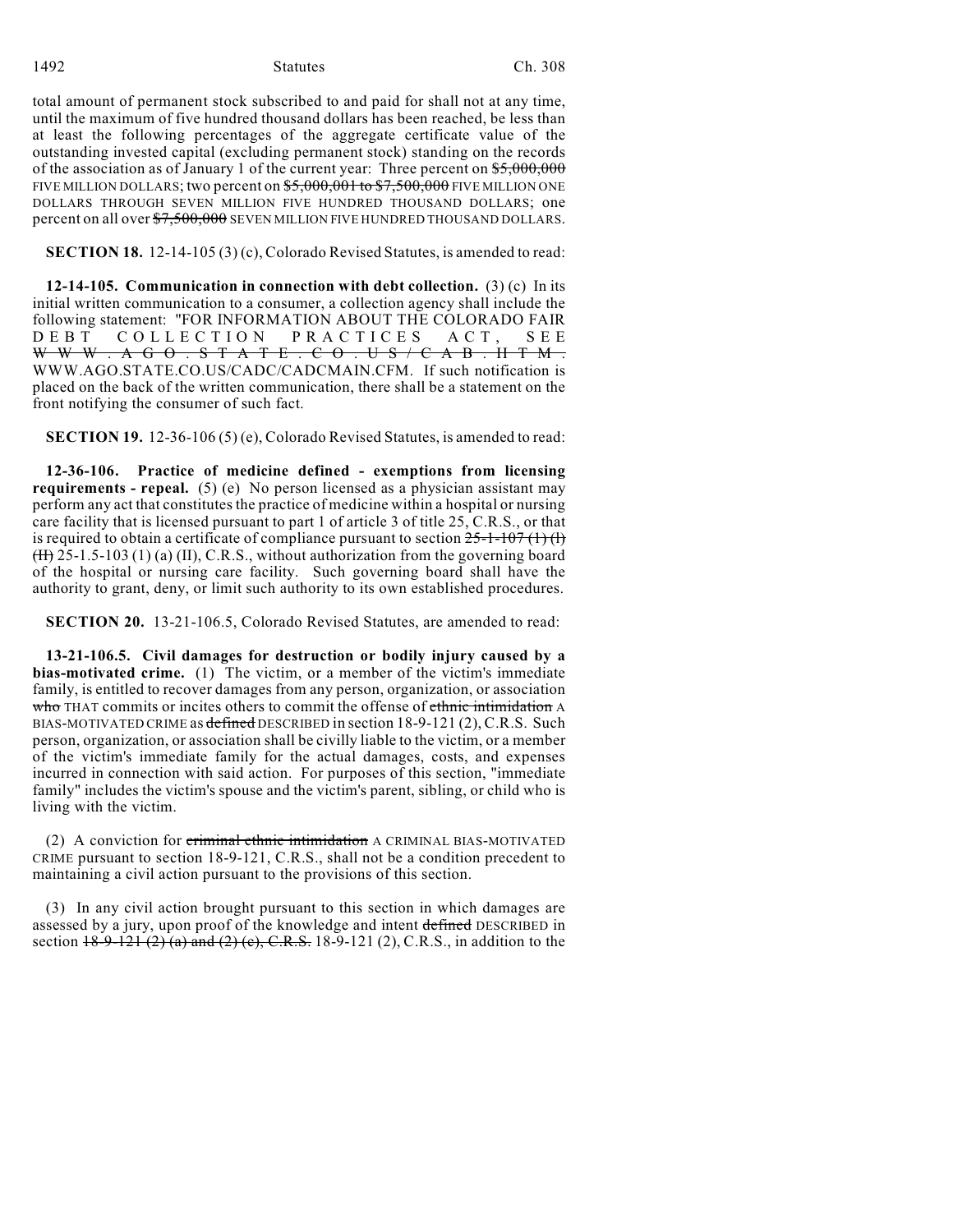actual damages, the jury may award punitive damages. Said punitive damages shall not be subject to the limitations in section 13-21-102 or section 13-21-102.5.

**SECTION 21. Repeal.** 18-9-106 (2), Colorado Revised Statutes, is repealed as follows:

**18-9-106. Disorderly conduct.** (2) It is an affirmative defense to prosecution under subsection (1) (b) of this section that the actor had significant provocation for his abusive or threatening conduct.

**SECTION 22. Repeal.** 18-13-119 (7), Colorado Revised Statutes, is repealed as follows:

**18-13-119. Health care providers - abuse of health insurance.** (7) This section shall apply to automobile personal injury protection claims under section  $10-4-706$ , C.R.S.

**SECTION 23.** 19-2-918, Colorado Revised Statutes, is amended to read:

**19-2-918. Sentencing - restitution by juvenile.** (1) If the court finds that a juvenile who receives a deferral of adjudication or who is adjudicated a juvenile delinquent has damaged the personal or real property of a victim, that the victim's personal property has been lost, or that personal injury has been caused to a victim as a result of the juvenile's delinquent act, the court, in addition to any other sentence or commitment that it may impose on the juvenile pursuant to section 19-2-907, shall enter a sentencing order requiring the juvenile to make restitution as required by article 18.5 of title 16 AND PART 6 OF ARTICLE 1.3 OF TITLE 18, C.R.S.

(2) Restitution shall be ordered to be paid in a reasonable manner, as determined by the court and in accordance with article 18.5 of title 16 AND PART 6 OF ARTICLE 1.3 OF TITLE 18, C.R.S.

**SECTION 24.** 19-3-304.5 (8), Colorado Revised Statutes, is amended to read:

**19-3-304.5. Emergency possession of certain abandoned children.** (8) A parent who utilizes the provisions of this section shall not, for that reason alone, have his or her name added to the state central registry of child protection BE FOUND TO BE RESPONSIBLE IN A CONFIRMED REPORT OF ABUSE OR NEGLECT.

**SECTION 25.** 22-30.5-407 (4) (b), (4) (c), and (6), Colorado Revised Statutes, are amended to read:

**22-30.5-407. State charter school debt reserve fund - creation - use of fund moneys - legislative declaration.** (4) (b) Whenever the trustee responsible for making payments to the holders of any qualified charter school bonds, as defined in section  $22-30.5-408$  (1) (c)  $22-30.5-408$  (1) (d), issued on behalf of a qualified charter school by the Colorado educational and cultural facilities authority has not received payment of principal or interest on the bonds on the tenth business day immediately prior to the date on which such payment is due and the debt service reserve fund for the qualified charter school has been depleted, the trustee shall so notify the state treasurer and the qualified charter school by telephone, facsimile, or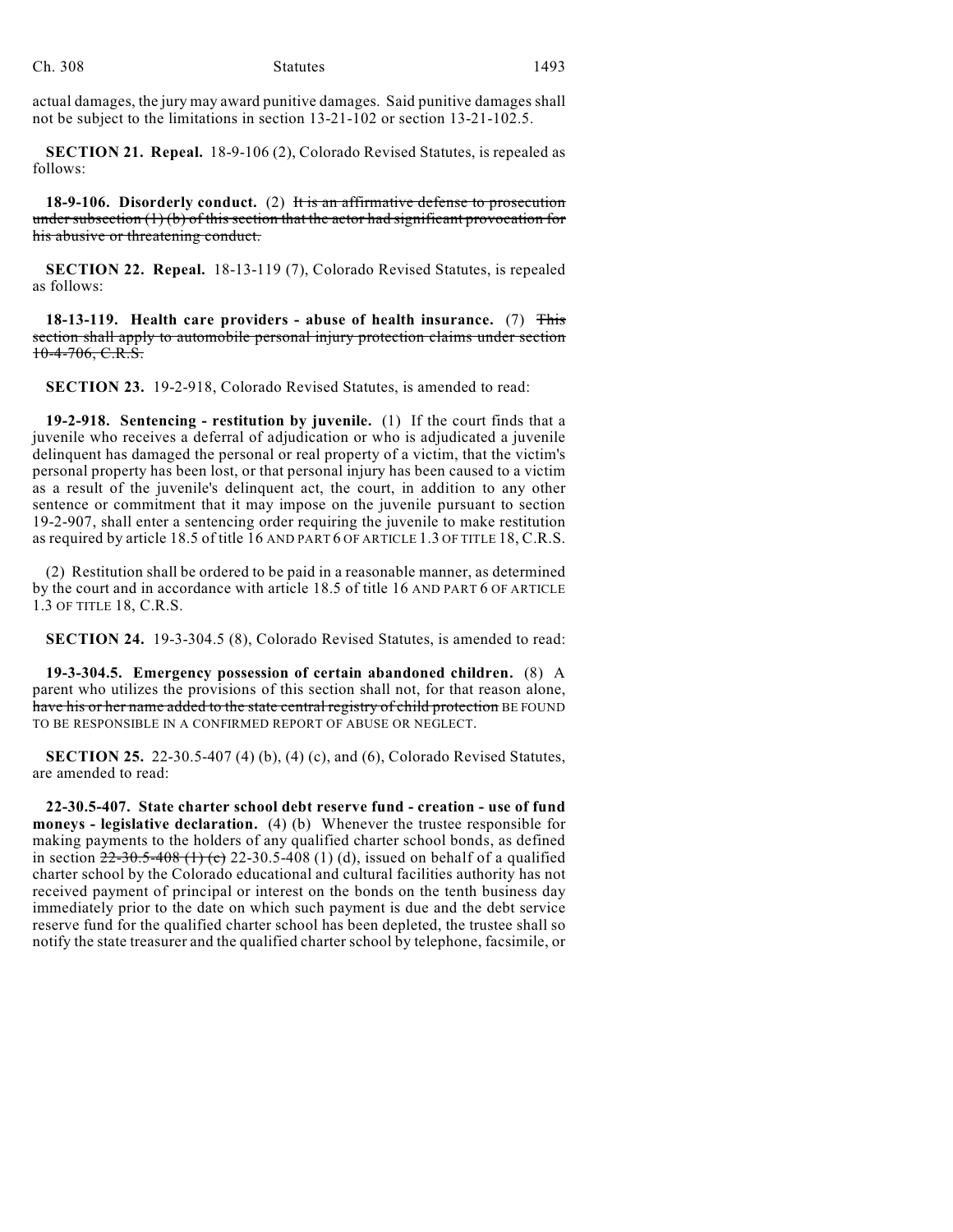1494 Statutes Ch. 308

other similar communication, followed by written verification, of such payment status. The state treasurer shall immediately contact the qualified charterschool and determine whether the qualified charter school will make the payment by the date on which it is due and, if the state treasurer confirms that the qualified charter school will not make the payment, the state treasurer shall make the payment.

(c) The state treasurer shall expend all moneys in the state charter school interest savings account before expending any other moneys in the state charter school debt reserve fund. If a qualified charter school defaults on a payment with respect to outstanding qualified charter school bonds, as defined in section  $22{\text -}30.5{\text -}408$  (1) (c)  $22-30.5-408$  (1) (d), and the amounts of such payment defaults exceed the amounts available in the state charter school interest savings account and the state charter school debt reserve fund, moneys from the account and the fund shall be allocated pro rata among the qualified charter school bonds that will have a default in the payment of principal or interest based on the ratio that the payment default on each series of such bonds bears to the total payment defaults on all series of such qualified charter school bonds.

(6) For purposes of this section, "qualified charter school" means a qualified charter school as defined in section  $22-30.5-408$  (1) (b) 22-30.5-408 (1) (c).

**SECTION 26.** 22-30.5-408 (1), Colorado Revised Statutes, is amended to read:

**22-30.5-408. Replenishment of qualified charter school debt service reserve funds.** (1) As used in this section:

(a) "CHARTER SCHOOL DEBT SERVICE RESERVE FUND" MEANS A REASONABLY REQUIRED DEBT SERVICE RESERVE FUND OR ACCOUNT THAT HAS BEEN FUNDED WITH PROCEEDS DERIVED FROM THE ISSUANCE OF QUALIFIED CHARTER SCHOOL BONDS OR OTHER MONEYS OF THE QUALIFIED CHARTER SCHOOL.

 $(a)$  (b) "Investment grade" means debt obligations that are rated in one of the four highest investment rating categories by one or more nationally recognized rating agencies.

(b) (c) "Qualified charter school" means a charter school that is described in section 22-30.5-104 or an institute charter school as that term is defined in section 22-30.5-502 that has a stand-alone credit assessment or rating of at least investment grade by a nationally recognized rating agency at the time of issuance of any qualified charter school bonds on behalf of the charter school by the Colorado educational and cultural facilities authority pursuant to the "Colorado Educational and Cultural Facilities Authority Act", article 15 of title 23, C.R.S., and that has been certified as a qualified charter school by the state treasurer.

 $\overline{(c)}$  (d) "Qualified charter school bonds" means bonds that are issued by the Colorado educational and cultural facilities authority for the purpose of financing a facility to be used for occupancy by pupils enrolled in a qualified charter school and are secured by the state charter school debt reserve fund created by section 22-30.5-407 (2) and the provisions of this section.

 $(c.5)$  "Charter school debt service reserve fund" means a reasonably required debt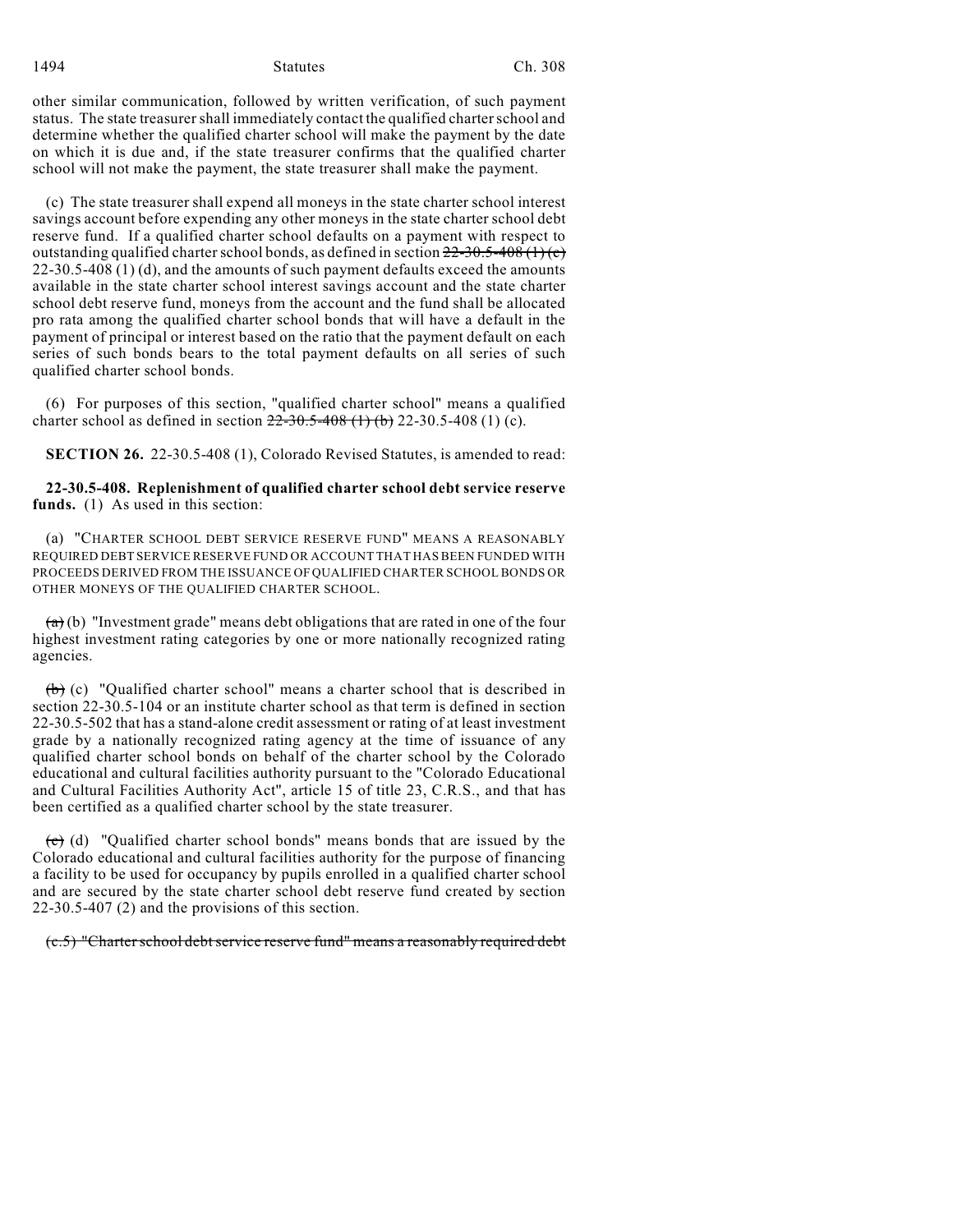service reserve fund or account that has been funded with proceeds derived from the issuance of qualified charter school bonds or other moneys of the qualified charter school.

(d) (e) "Qualified charter school debt service reserve fund requirement" means the level of funding required for a qualified charter school debt service reserve fund as specified in the trust indenture or resolution pursuant to which qualified charter school bonds have been issued, which level of funding shall be no less than the maximum annual principal and interest requirement for the allocable portion of the qualified charter school bonds issued for the benefit of the qualified charter school; except that an amount equal to the qualified charter school debt service reserve fund may be subtracted from the final principal payment for the allocable portion of the qualified charter school bonds issued for the benefit of the qualified charter school when determining the maximum annual principal and interest requirement amount.

# (e) (Deleted by amendment, L. 2003, p. 1803, § 3, effective May 21, 2003.)

(f) "Rating agency" means any nationally recognized statistical rating organization as defined under rule 2a-7 of the "Securities Exchange Act of 1934", as amended, 17 CFR 270.2a-7 (a) (17).

**SECTION 27.** The introductory portion to 22-30.5-409 (1), Colorado Revised Statutes, is amended to read:

**22-30.5-409. Annual reports on bonds issued on behalf of charter schools review by state auditor.** (1) Prior to January 30, 2003, and prior to January 30 of each year thereafter, the Colorado educational and cultural facilities authority created in section 23-15-104 (1) (a), C.R.S., shall submit a report to the state auditor that includes information concerning the issuance of qualified charter school bonds, as defined in section  $22-30.5-408$  (1) (c) 22-30.5-408 (1) (d), that have resulted in charter schools obtaining more favorable financing terms by reliance on the existence of the state charter school debt reserve fund created in section 22-30.5-407 (2) (a) and the potential replenishment of the state charter school debt reserve fund pursuant to section 22-30.5-408 (2) (a). Such report shall include, but need not be limited to:

**SECTION 28.** 22-30.5-502 (10), Colorado Revised Statutes, is amended to read:

**22-30.5-502. Definitions.** As used in this part 5, unless the context otherwise requires:

(10) "School district" means a school district organized and existing under the laws of Colorado, except a junior college district; except that, for purposes of section 22-30.5-513, "school district" shall have the meaning set forth in section  $22 - 30.5 - 513$  (1) (o) 22-30.5-513 (1) (n).

**SECTION 29.** 23-3.3-102 (8), Colorado Revised Statutes, is amended to read:

**23-3.3-102. Assistance program authorized - procedure - audits.** (8) The state auditor or his designee shall audit, in accordance with federal and commission guidelines, the program at any participating institution biannually EVERY OTHER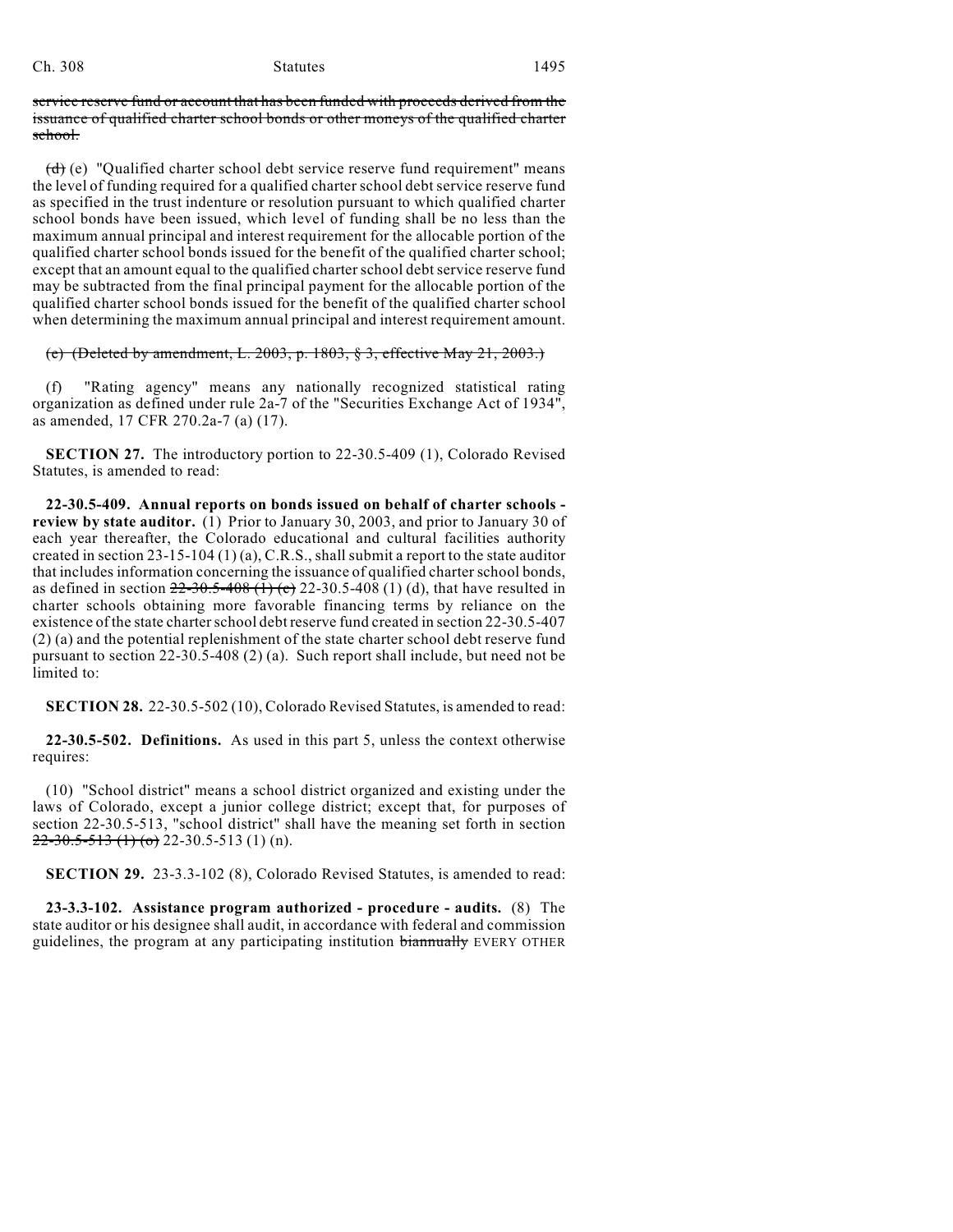YEAR to review residency determinations, needs analyses, awards, payment procedures, and such other practices as may be necessary to ensure that the program is being properly administered, but such audit shall be limited to the administration of the program at such participating institution. The state auditor may accept an audit of the program from an institution that is not a state institution from such institution's independent auditor. The cost of conducting audits of the program at an institution that is not a state institution shall be borne by such institution.

**SECTION 30.** 23-3.5-104, Colorado Revised Statutes, is amended to read:

**23-3.5-104. Audit and review.** The state auditor or his designee shall audit, in accordance with federal and commission guidelines, the grant program at any participating institution of higher education biannually EVERY OTHER YEAR to review residency determinations, needs analyses, awards, payment procedures, and such other practices as may be necessary to ensure that the grant program is being properly administered, but such audit shall be limited to the administration of the grant program at the participating institution of higher education. The state auditor may accept an audit of the program from an institution not supported in whole or in part by the general fund from the institution's independent auditor. The cost of conducting audits of the program at an institution not supported in whole or in part by the general fund shall be borne by the institution.

**SECTION 31.** 23-15-103 (7), Colorado Revised Statutes, is amended, and the said 23-15-103 is further amended BY THE ADDITION OF A NEW SUBSECTION, to read:

**23-15-103. Definitions.** As used in this article, unless the context otherwise requires:

(7) (a)  $(H)$  (A) "Facility", in the case of a participating educational institution, means any structure or building suitable for use as a housing facility, an instructional facility, an administration building, a research facility, a laboratory, a maintenance, storage, or utility facility, an auditorium, a dining hall, a food service and preparation facility, a mental or physical health care facility, a recreational facility, or a student center facility or any other structure or facility required or useful for the operation of an educational institution, including, but not limited to: Offices, parking lots and garages, and other supporting service structures; any equipment, furnishings, and appurtenances necessary or useful in the operation of a participating educational institution; and the acquisition, preparation, and development of all real and personal property necessary or convenient as a site or sites for any such structure or facility.

(B) "Facility", in the case of a participating educational institution, also means any structure or building described in sub-subparagraph  $(A)$  of this subparagraph (I) that is located within the state or outside the state and that is operated or financed by an educational institution if such institution operating or financing such structure or building, or an affiliate of such institution, operates or finances an educational facility within this state.

(II) (A) "Facility", in the case of a cultural institution, means any property that is suitable for the particular purposes of a cultural institution, including, without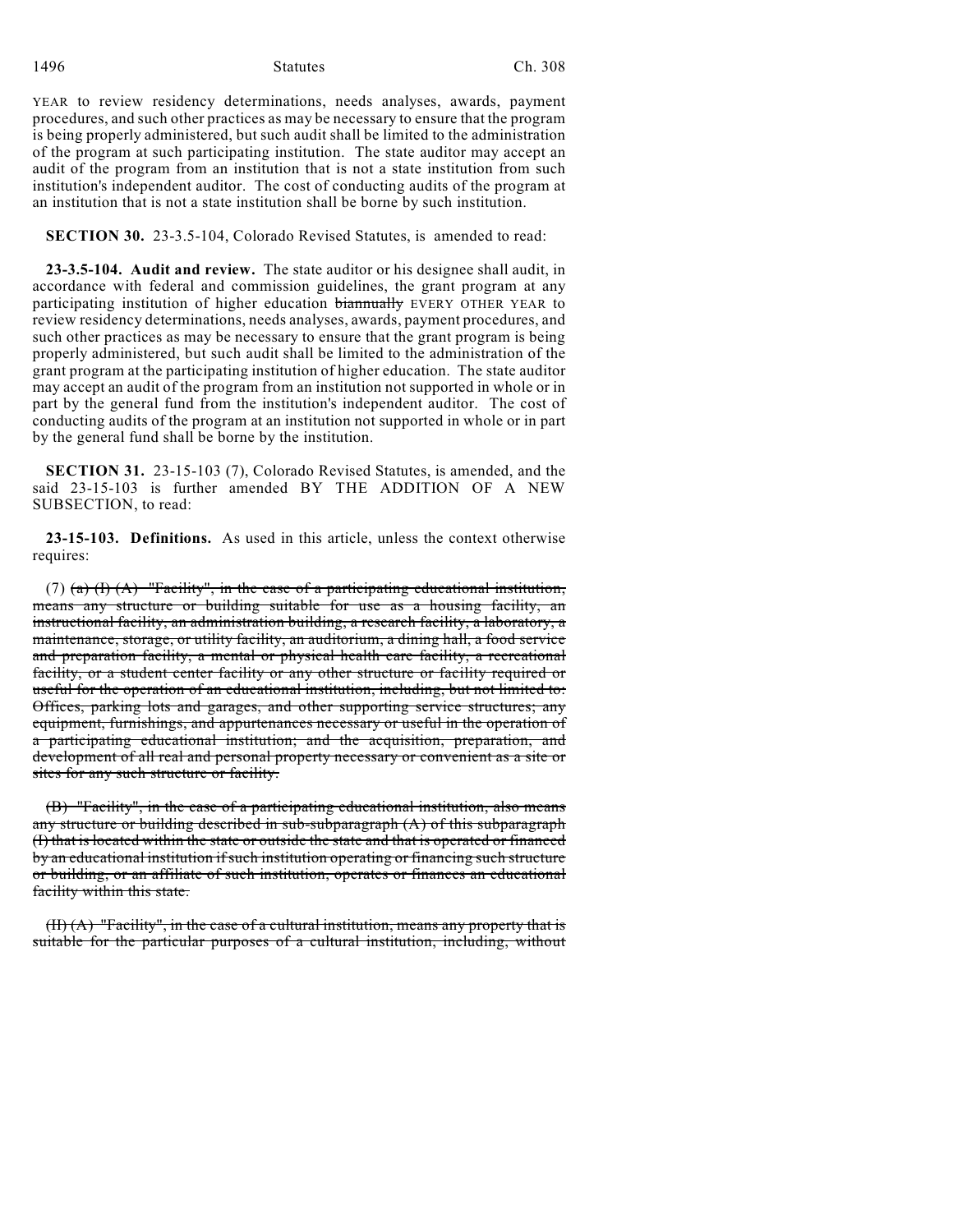limitation, any such property suitable for use as or in connection with the operation of any one or more of the following: An administrative facility, an aquarium, an assembly hall, an auditorium, a botanical garden, an exhibition or performance hall or structure, a gallery, a greenhouse, a library, a museum, a scientific laboratory, a housing facility that serves the cultural needs of its residents and is being financed as part of a multistate program of financing educational or cultural facilities under this article, a theater, or a zoological facility; and also including, without limitation, the books, works of art or music, and the animal, plant, or aquatic life or other items contained therein for display, exhibition, or performance. The term "facility" includes any other structure or facility required or useful for the operation of a cultural institution including, but not limited to, offices, parking lots and garages, and other supporting service structures; any equipment, furnishings, and appurtenances necessary or useful in the operation of a cultural institution; and the acquisition, preparation, and development of all real and personal property necessary or convenient as a site or sites for any such structure or facility. The term "facility" also includes buildings on the national register of historic places which are owned and operated by nonprofit entities.

(B) "Facility", in the case of a cultural institution, also means any property described in sub-subparagraph (A) of this subparagraph (II) that is located within the state or outside the state and that is operated or financed by a cultural institution if such institution operating or financing such property, or an affiliate of such institution, also operates or finances a cultural facility within this state.

(b) "Facility" does not include such items as food, fuel, supplies, or other items which are customarily considered as current operating expenses or charges.

(8.5) (a) (I) (A) "FACILITY", IN THE CASE OF A PARTICIPATING EDUCATIONAL INSTITUTION, MEANS ANY STRUCTURE OR BUILDING SUITABLE FOR USE AS A HOUSING FACILITY, AN INSTRUCTIONAL FACILITY, AN ADMINISTRATION BUILDING, A RESEARCH FACILITY, A LABORATORY, A MAINTENANCE, STORAGE, OR UTILITY FACILITY, AN AUDITORIUM, A DINING HALL, A FOOD SERVICE AND PREPARATION FACILITY, A MENTAL OR PHYSICAL HEALTH CARE FACILITY, A RECREATIONAL FACILITY, OR A STUDENT CENTER FACILITY OR ANY OTHER STRUCTURE OR FACILITY REQUIRED OR USEFUL FOR THE OPERATION OF AN EDUCATIONAL INSTITUTION, INCLUDING, BUT NOT LIMITED TO: OFFICES, PARKING LOTS AND GARAGES, AND OTHER SUPPORTING SERVICE STRUCTURES; ANY EQUIPMENT, FURNISHINGS, AND APPURTENANCES NECESSARY OR USEFUL IN THE OPERATION OF A PARTICIPATING EDUCATIONAL INSTITUTION; AND THE ACQUISITION, PREPARATION, AND DEVELOPMENT OF ALL REAL AND PERSONAL PROPERTY NECESSARY OR CONVENIENT AS A SITE OR SITES FOR ANY SUCH STRUCTURE OR FACILITY.

(B) "FACILITY", IN THE CASE OF A PARTICIPATING EDUCATIONAL INSTITUTION, ALSO MEANS ANY STRUCTURE OR BUILDING DESCRIBED IN SUB-SUBPARAGRAPH (A) OF THIS SUBPARAGRAPH (I) THAT IS LOCATED WITHIN THE STATE OR OUTSIDE THE STATE AND THAT IS OPERATED OR FINANCED BY AN EDUCATIONAL INSTITUTION IF SUCH INSTITUTION OPERATING OR FINANCING SUCH STRUCTURE OR BUILDING, OR AN AFFILIATE OF SUCH INSTITUTION, OPERATES OR FINANCES AN EDUCATIONAL FACILITY WITHIN THIS STATE.

(II) (A) "FACILITY", IN THE CASE OF A CULTURAL INSTITUTION, MEANS ANY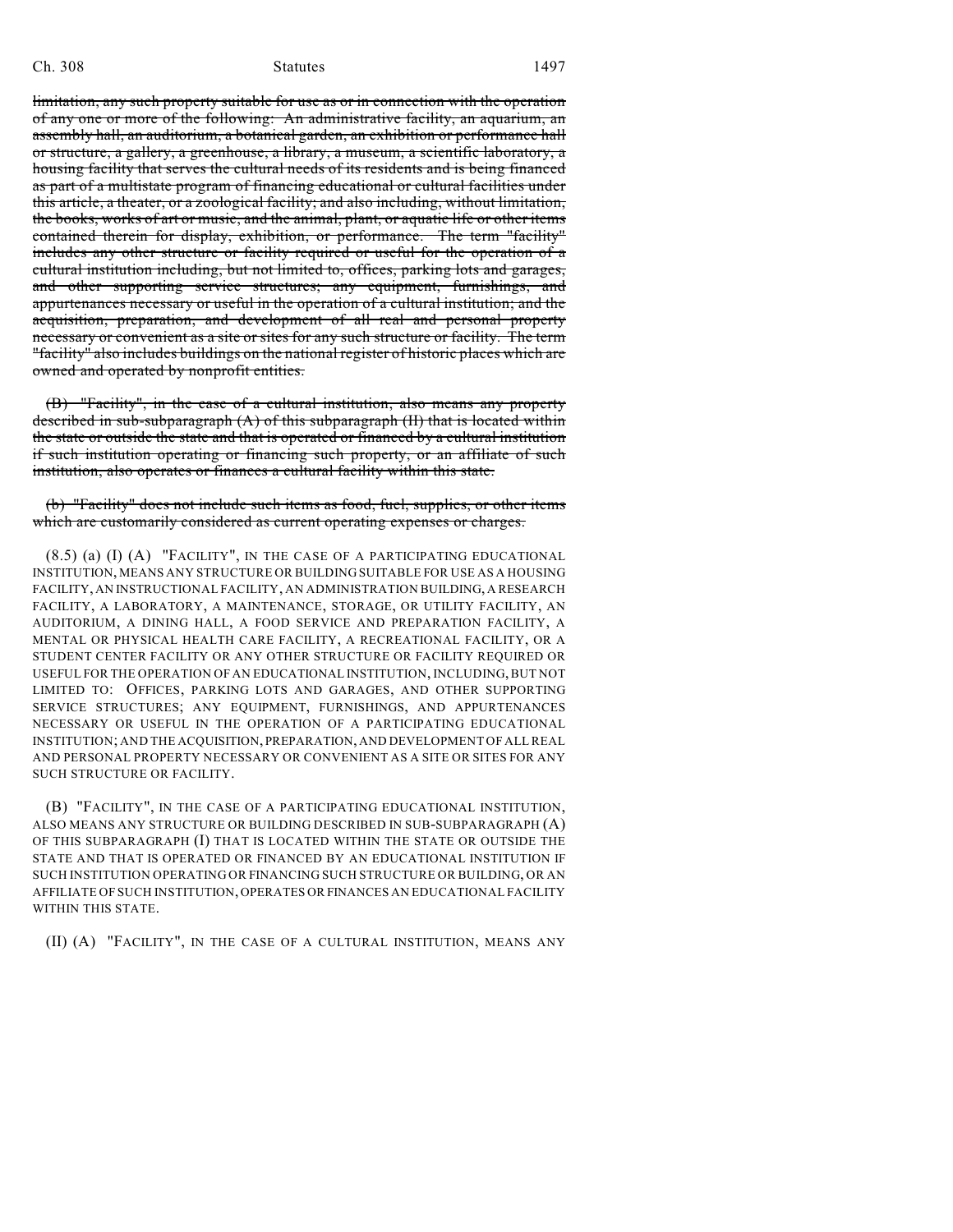PROPERTY THAT IS SUITABLE FOR THE PARTICULAR PURPOSES OF A CULTURAL INSTITUTION, INCLUDING, WITHOUT LIMITATION, ANY SUCH PROPERTY SUITABLE FOR USE AS OR IN CONNECTION WITH THE OPERATION OF ANY ONE OR MORE OF THE FOLLOWING: AN ADMINISTRATIVE FACILITY, AN AQUARIUM, AN ASSEMBLY HALL, AN AUDITORIUM, A BOTANICAL GARDEN, AN EXHIBITION OR PERFORMANCE HALL OR STRUCTURE, A GALLERY, A GREENHOUSE, A LIBRARY, A MUSEUM, A SCIENTIFIC LABORATORY, A HOUSING FACILITY THAT SERVES THE CULTURAL NEEDS OF ITS RESIDENTS AND IS BEING FINANCED AS PART OF A MULTISTATE PROGRAM OF FINANCING EDUCATIONAL OR CULTURAL FACILITIES UNDER THIS ARTICLE, A THEATER, OR A ZOOLOGICAL FACILITY; AND ALSO INCLUDING, WITHOUT LIMITATION, THE BOOKS, WORKS OF ART OR MUSIC, AND THE ANIMAL, PLANT, OR AQUATIC LIFE OR OTHER ITEMS CONTAINED THEREIN FOR DISPLAY, EXHIBITION, OR PERFORMANCE. THE TERM "FACILITY" INCLUDES ANY OTHER STRUCTURE OR FACILITY REQUIRED OR USEFUL FOR THE OPERATION OF A CULTURAL INSTITUTION INCLUDING, BUT NOT LIMITED TO, OFFICES, PARKING LOTS AND GARAGES, AND OTHER SUPPORTING SERVICE STRUCTURES; ANY EQUIPMENT, FURNISHINGS, AND APPURTENANCES NECESSARY OR USEFUL IN THE OPERATION OF A CULTURAL INSTITUTION; AND THE ACQUISITION, PREPARATION, AND DEVELOPMENT OF ALL REAL AND PERSONAL PROPERTY NECESSARY OR CONVENIENT AS A SITE OR SITES FOR ANY SUCH STRUCTURE OR FACILITY. THE TERM "FACILITY" ALSO INCLUDES BUILDINGS ON THE NATIONAL REGISTER OF HISTORIC PLACES WHICH ARE OWNED AND OPERATED BY NONPROFIT ENTITIES.

(B) "FACILITY", IN THE CASE OF A CULTURAL INSTITUTION, ALSO MEANS ANY PROPERTY DESCRIBED IN SUB-SUBPARAGRAPH (A) OF THIS SUBPARAGRAPH (II) THAT IS LOCATED WITHIN THE STATE OR OUTSIDE THE STATE AND THAT IS OPERATED OR FINANCED BY A CULTURAL INSTITUTION IF SUCH INSTITUTION OPERATING OR FINANCING SUCH PROPERTY, OR AN AFFILIATE OF SUCH INSTITUTION, ALSO OPERATES OR FINANCES A CULTURAL FACILITY WITHIN THIS STATE.

(b) "FACILITY" DOES NOT INCLUDE SUCH ITEMS AS FOOD, FUEL, SUPPLIES, OR OTHER ITEMS WHICH ARE CUSTOMARILY CONSIDERED AS CURRENT OPERATING EXPENSES OR CHARGES.

**SECTION 32.** 23-41-114 (4) (b) (I) (B), (4) (b) (II) (B), (4) (b) (II) (C), (4) (b) (III) (B), (4) (b) (III) (C), (4) (b) (IV) (B), (4) (b) (IV) (C), (4) (b) (V) (B), (4) (b) (VI) (B), and (4) (b) (VI) (C), Colorado Revised Statutes, are amended to read:

**23-41-114. Colorado energy research institute - creation.** (4) (b) (I) (B) For the purposes authorized by this subparagraph (I), up to five hundred thousand dollars of the unencumbered balance available in the oil and gas CONSERVATION AND environmental response fund created in section 34-60-124, 34-60-122 (5), C.R.S., may be expended.

(II) (B) For the purpose authorized by this subparagraph (II), up to one million dollars of the unencumbered balance available in the oil and gas CONSERVATION AND environmental response fund created in section  $34-60-124$  34-60-122 (5), C.R.S., may be expended.

(C) Of the amount specified in sub-subparagraph (B) of this subparagraph (II): Five hundred thousand dollars may be expended in the state fiscal year beginning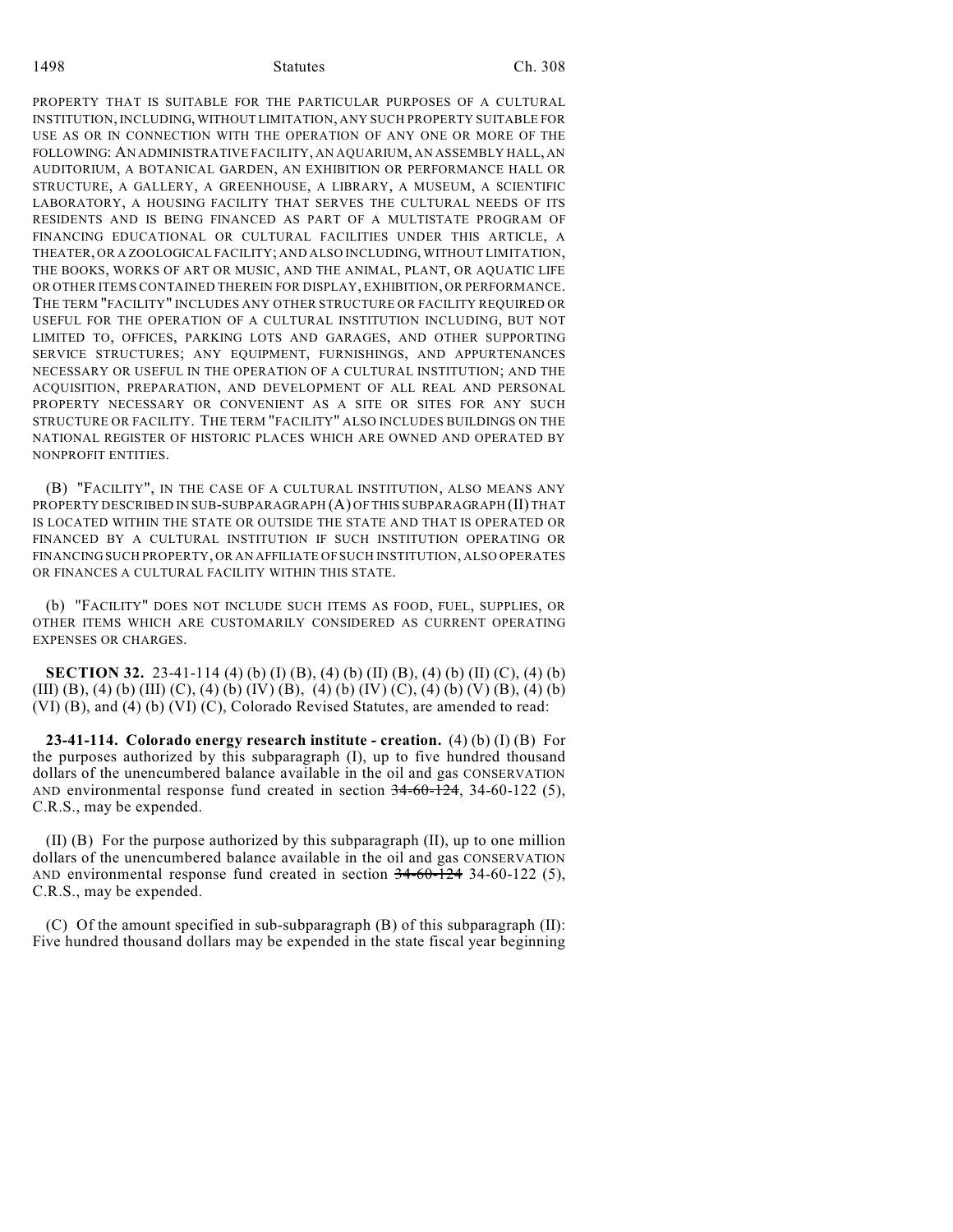July 1, 2005; and five hundred thousand dollars may be expended in the state fiscal year beginning July 1, 2006, if an estimate made on or about May 1, 2006, of the projected unencumbered balance that will be available in the oil and gas CONSERVATION AND environmental response fund on July 1, 2006, exceeds two and one-half million dollars.

(III) (B) For the purpose authorized by this subparagraph (III), up to three hundred seventy-five thousand dollars of the unencumbered balance available in the oil and gas CONSERVATION AND environmental response fund created in section 34-60-124 34-60-122 (5), C.R.S., may be expended.

(C) Of the amount specified in sub-subparagraph (B) of this subparagraph (III): One hundred seventy-five thousand dollars may be expended in the state fiscal year beginning July 1, 2005; and two hundred thousand dollars may be expended in the state fiscal year beginning July 1, 2006, if an estimate made on or about May 1, 2006, of the projected unencumbered balance that will be available in the oil and gas CONSERVATION AND environmental response fund on July 1, 2006, exceeds two and one-half million dollars.

(IV) (B) For the purpose authorized by this subparagraph (IV), up to one million dollars of the unencumbered balance available in the oil and gas CONSERVATION AND environmental response fund created in section 34-60-124 34-60-122 (5), C.R.S., may be expended.

(C) Of the amount specified in sub-subparagraph (B) of this subparagraph (IV): Five hundred thousand dollars may be expended in the state fiscal year beginning July 1, 2005; and five hundred thousand dollars may be expended in the state fiscal year beginning July 1, 2006, if an estimate made on or about May 1, 2006, of the projected unencumbered balance that will be available in the oil and gas CONSERVATION AND environmental response fund on July 1, 2006, exceeds two and one-half million dollars.

(V) (B) For the purpose authorized by this subparagraph (V), up to fifty-six thousand dollars of the unencumbered balance available in the oil and gas CONSERVATION AND environmental response fund created in section 34-60-124 34-60-122 (5), C.R.S., may be expended.

(VI) (B) For the purpose authorized by this subparagraph (VI), up to one hundred twenty-five thousand dollars of the unencumbered balance available in the oil and gas CONSERVATION AND environmental response fund created in section 34-60-124 34-60-122 (5), C.R.S., may be expended.

(C) Of the amount specified in sub-subparagraph (B) of this subparagraph (VI): Seventy-five thousand dollars may be expended in the state fiscal year beginning July 1, 2005; and fifty thousand dollars may be expended in the state fiscal year beginning July 1, 2006, if an estimate made on or about May 1, 2006, of the projected unencumbered balance that will be available in the oil and gas CONSERVATION AND environmental response fund on July 1, 2006, exceeds two and one-half million dollars.

**SECTION 33.** 24-30-102, Colorado Revised Statutes, is amended to read: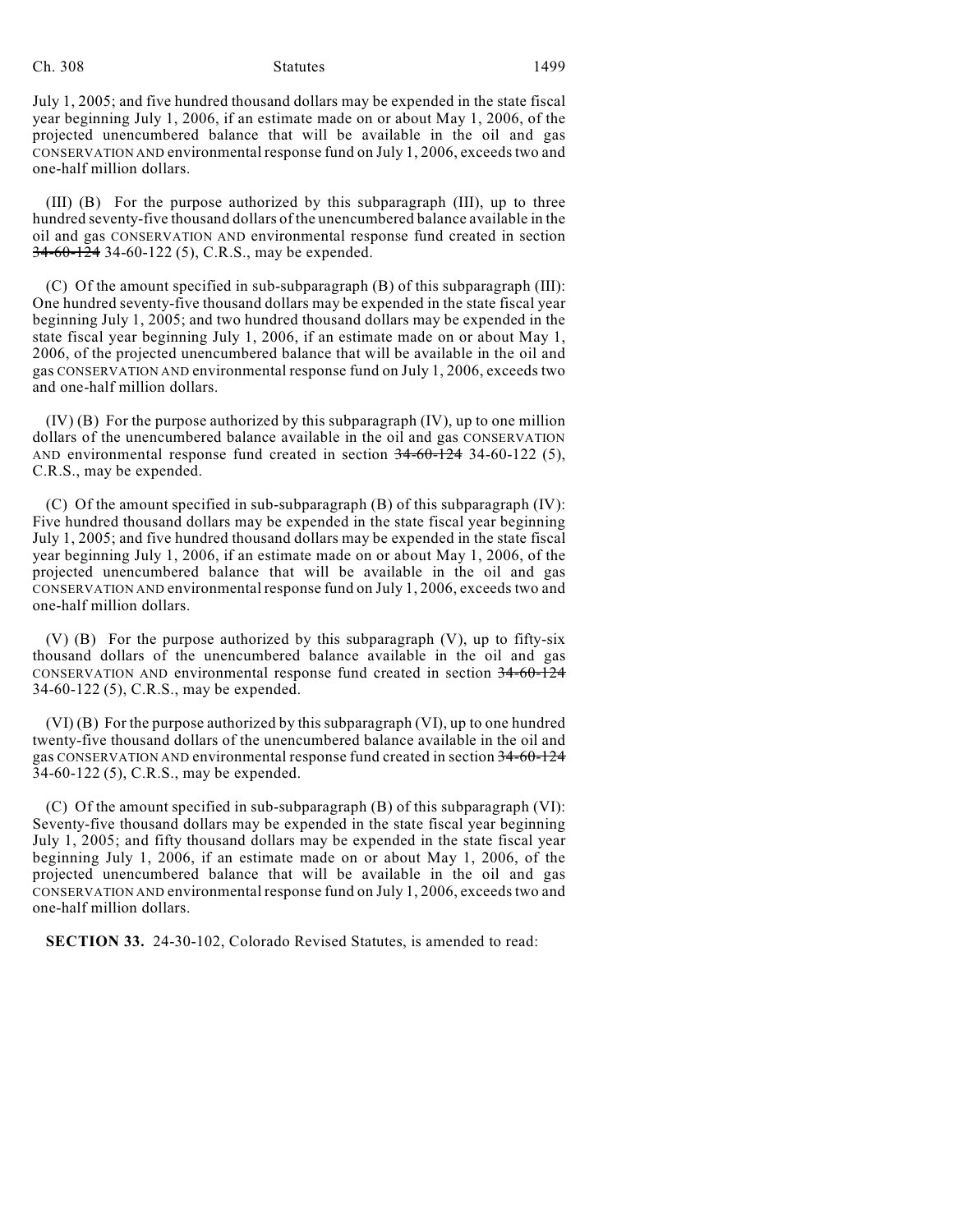1500 Statutes Ch. 308

**24-30-102. Construction of terms.** On and after July 1, 1995, when any law of this state refers to the executive director of the department of administration, said law shall be construed as referring to the executive director of the department of personnel, ALSO REFERRED TO AS THE STATE PERSONNEL DIRECTOR AS SPECIFIED IN SECTION 14 OF ARTICLE XII OF THE STATE CONSTITUTION. When any law of this state refers to the department of administration, said law shall be construed as referring to the department of personnel.

**SECTION 34.** 24-31-303 (2) (b), Colorado Revised Statutes, is amended to read:

**24-31-303. Duties - powers of the P.O.S.T. board.** (2) (b) There is hereby created in the state treasury a P.O.S.T. board cash fund. The fees collected pursuant to paragraph (a) of this subsection (2) and pursuant to section  $42-3-134$  (32) 42-3-304 (24), C.R.S., shall be transmitted to the state treasurer who shall credit such revenue to the P.O.S.T. board cash fund. It is the intent of the general assembly that the fees collected shall cover all direct and indirect costs incurred pursuant to this section. In accordance with section 24-36-114, all interest derived from the deposit and investment of moneys in the P.O.S.T. board cash fund shall be credited to the general fund. All moneys in the P.O.S.T. board cash fund shall be subject to annual appropriation by the general assembly and shall be used for the purposes set forth in this subsection (2) and in section 24-31-310. At the end of any fiscal year, all unexpended and unencumbered moneys in the P.O.S.T. board cash fund shall remain in the fund and shall not revert to the general fund or any other fund.

**SECTION 35.** 24-31-310 (2) and (3), Colorado Revised Statutes, are amended to read:

**24-31-310. Resources for the training of peace officers - peace officers in rural jurisdictions - legislative declaration.** (2) The moneys collected and transferred to the P.O.S.T. board cash fund pursuant to section  $42-3-134$   $(32)$ 42-3-304 (24), C.R.S., shall be used to provide training programs for peace officers, especially peace officers in rural and smaller jurisdictions that have limited resources due to the size or location of such jurisdictions. The moneys shall be used and distributed pursuant to subsection (3) of this section.

(3) The moneys collected and transferred to the P.O.S.T. board cash fund pursuant to section  $42-3-134$   $(32)$  42-3-304 (24), C.R.S., shall be used and distributed as determined by the P.O.S.T. board. The moneys in the fund shall be used to pay the salary and benefits of any employee hired by the department of law in order to administer the peace officer training programs and to cover any other costs incurred by the P.O.S.T. board in connection with such programs. Under no circumstance shall general fund moneys be used to cover such costs incurred by the department of law or the P.O.S.T. board.

**SECTION 36.** 24-32-114 (1) (e) and (1) (f), Colorado Revised Statutes, are amended, and the said 24-32-114 isfurther amended BY THE ADDITION OF THE FOLLOWING NEW SUBSECTIONS, to read:

**24-32-114. Cleanup of illegally disposed of waste tires - waste tire cleanup fund - assistance to counties - legislative declaration - repeal.** (1) Moneys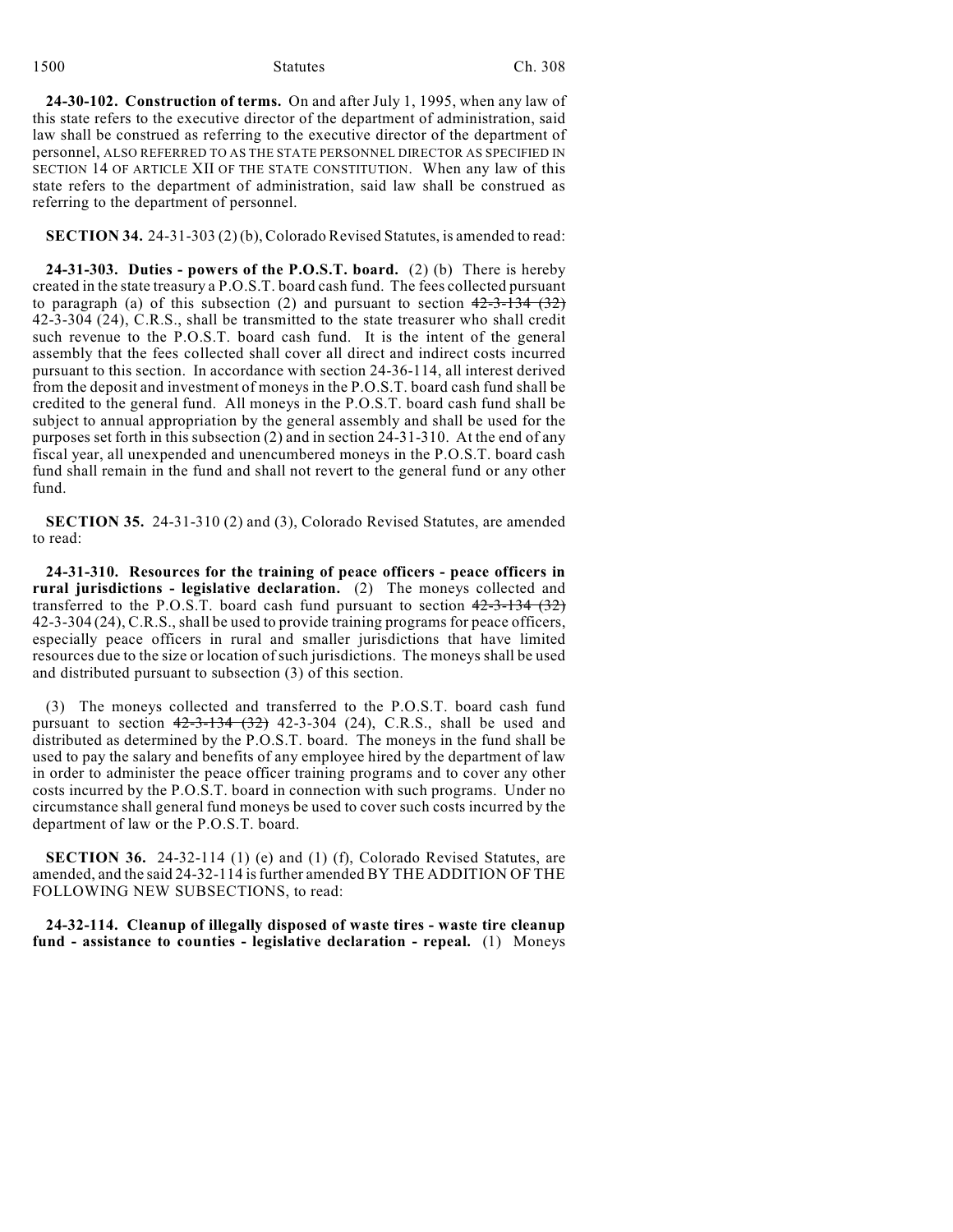appropriated from the waste tire recycling development cash fund, created in section 25-17-202 (3), C.R.S., to the division of local government in accordance with said section, shall be deposited in the waste tire cleanup fund, which fund is hereby created in the state treasury, for use in accordance with this section. In addition to moneys otherwise provided as funds are available and within appropriated amounts, moneys in the waste tire cleanup fund, less a proportionate share of the administrative costs of the department of local affairs in administering the fund, including 0.5 full-time equivalent employees (FTE), shall be expended for the following purposes:

(e) The division may reallocate uncommitted moneys between any funding category described in this subsection (1) at the end of each fiscal quarter.

(f) All moneys encumbered by June  $30$  of a fiscal year shall roll forward for expenditure in the following fiscal year.

(1.1) THE DIVISION MAY REALLOCATE UNCOMMITTED MONEYS BETWEEN ANY FUNDING CATEGORY DESCRIBED IN SUBSECTION (1) OF THIS SECTION AT THE END OF EACH FISCAL QUARTER.

(1.2) ALL MONEYS ENCUMBERED BY JUNE 30 OF A FISCAL YEAR SHALL ROLL FORWARD FOR EXPENDITURE IN THE FOLLOWING FISCAL YEAR.

**SECTION 37.** The introductory portion to 24-37-201 (1) and 24-37-201 (2), Colorado Revised Statutes, are amended to read:

**24-37-201. State planning - responsibilities.** (1) The office OF STATE PLANNING AND BUDGETING shall:

(2) The office OF STATE PLANNING AND BUDGETING shall exercise care so as not to duplicate the projections from data of state agencies and nonstate agencies and shall utilize such projections to the maximum extent possible.

**SECTION 38.** The introductory portion to 24-37-302 (1), Colorado Revised Statutes, is amended to read:

**24-37-302. Responsibilities of the office of state planning and budgeting.** (1) The office OF STATE PLANNING AND BUDGETING shall assist the governor in his OR HER responsibilities pertaining to the executive budget. Specifically, it shall:

**SECTION 39.** 24-37-304 (1) (a), Colorado Revised Statutes, is amended to read:

**24-37-304. Additional budgeting responsibilities.** (1) In addition to the responsibilities enumerated in section 24-37-302, the office of state planning and budgeting shall:

(a) Annually evaluate plans, policies, programs, and budget requests of all departments, institutions, and agencies of the executive branch of state government. The office OF STATE PLANNING AND BUDGETING shall develop a financial plan encompassing all sources of revenue and expenditure. It shall propose this plan for the budget, consisting of operating expenditures, capital construction expenditures,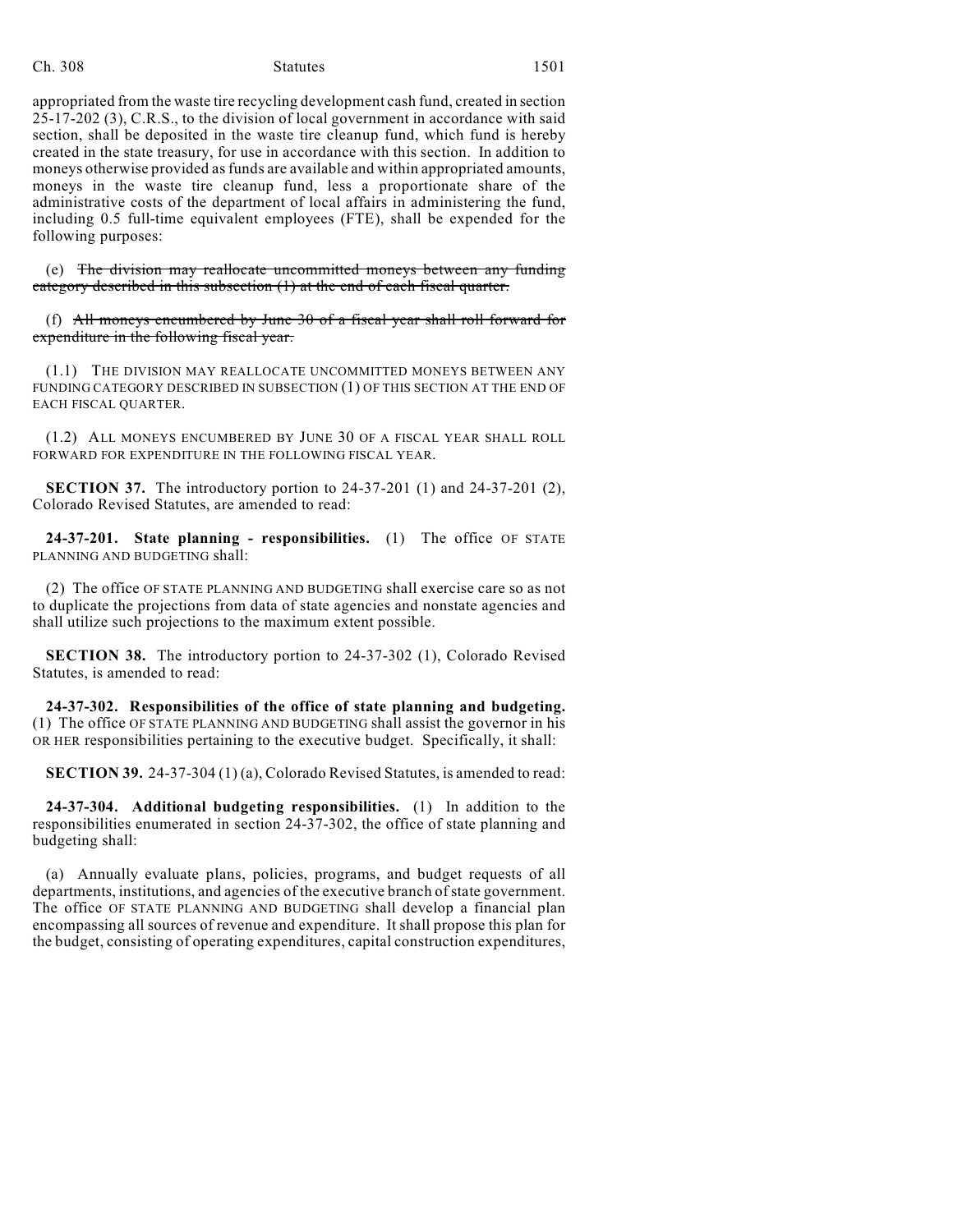1502 Statutes Ch. 308

estimated revenues, and special surveys. Budget requests shall include a description of one or more measurable annual objectives in the areas of operational efficiency and effectiveness for each department, institution, and agency. Proposed expenditures in the budget shall not exceed estimated moneys available.

**SECTION 40. Repeal of provisions being relocated in this act.** 24-51-1002 (1) (a.5), Colorado Revised Statutes, is repealed.

**SECTION 41.** 24-51-1002, Colorado Revised Statutes, is amended BY THE ADDITION OF A NEW SUBSECTION CONTAINING RELOCATED PROVISIONS, WITH AMENDMENTS, to read:

**24-51-1002. Annual percentages to be used.** (3) (a) **[Formerly 24-51-1002 (1) (a.5) (I)]** Notwithstanding subsection (1) of this section, the increase applied to benefits of persons who become members on or after July 1, 2005, and were not members, inactive members, or retirees on July 1, 2005, shall be the lesser of three percent or the actual increase, as calculated by the United States department of labor, in the national consumer price index for urban wage earners and clerical workers during the calendar year preceding the increase in the benefit. The increase applied to such benefits shall be recalculated annually as of March 1, and shall be the compounded annual percentage of the annual increases applied to such benefits. If the benefit has not been paid during all twelve months of the calendar year preceding March 1, then the annual increase shall be prorated.

(b) **[Formerly 24-51-1002 (1) (a.5) (II)]** Benefits for vested inactive members with at least twenty-five years of service credit who become members on or after July 1, 2005, and were not members, inactive members, or retirees on July 1, 2005, as well as benefits for survivors of such deceased vested inactive members who had at least twenty-five years of service credit shall be increased by the annual increase specified in sections 24-51-1001 and 24-51-1003 and subparagraph (I) of this paragraph (a.5) PARAGRAPH (a) OF THIS SUBSECTION (3), from the date of termination of membership to the date benefits commence.

(c) **[Formerly 24-51-1002 (1) (a.5) (III)]** Subsection (1) of this section shall apply to persons who:

(I) **[Formerly 24-51-1002 (1) (a.5) (III) (A)]** Were hired on or before June 30, 2005, by an employer participating in a school district retirement system created pursuant to part 2 of article 64 of title 22, C.R.S.;

(II) **[Formerly 24-51-1002 (1) (a.5) (III) (B)]** On the day before the effective date of the merger, were members of the school district retirement system created pursuant to part 2 of article 64 of title 22, C.R.S.; and

(III) **[Formerly 24-51-1002 (1) (a.5) (III) (C)]** Become members of the association because of the merger described in sections 22-64-220 (4) (a) and 22-64-221, C.R.S.

**SECTION 42.** 24-51-1003, Colorado Revised Statutes, is amended to read:

**24-51-1003. Annual increases in the base benefit.** The percentage recalculated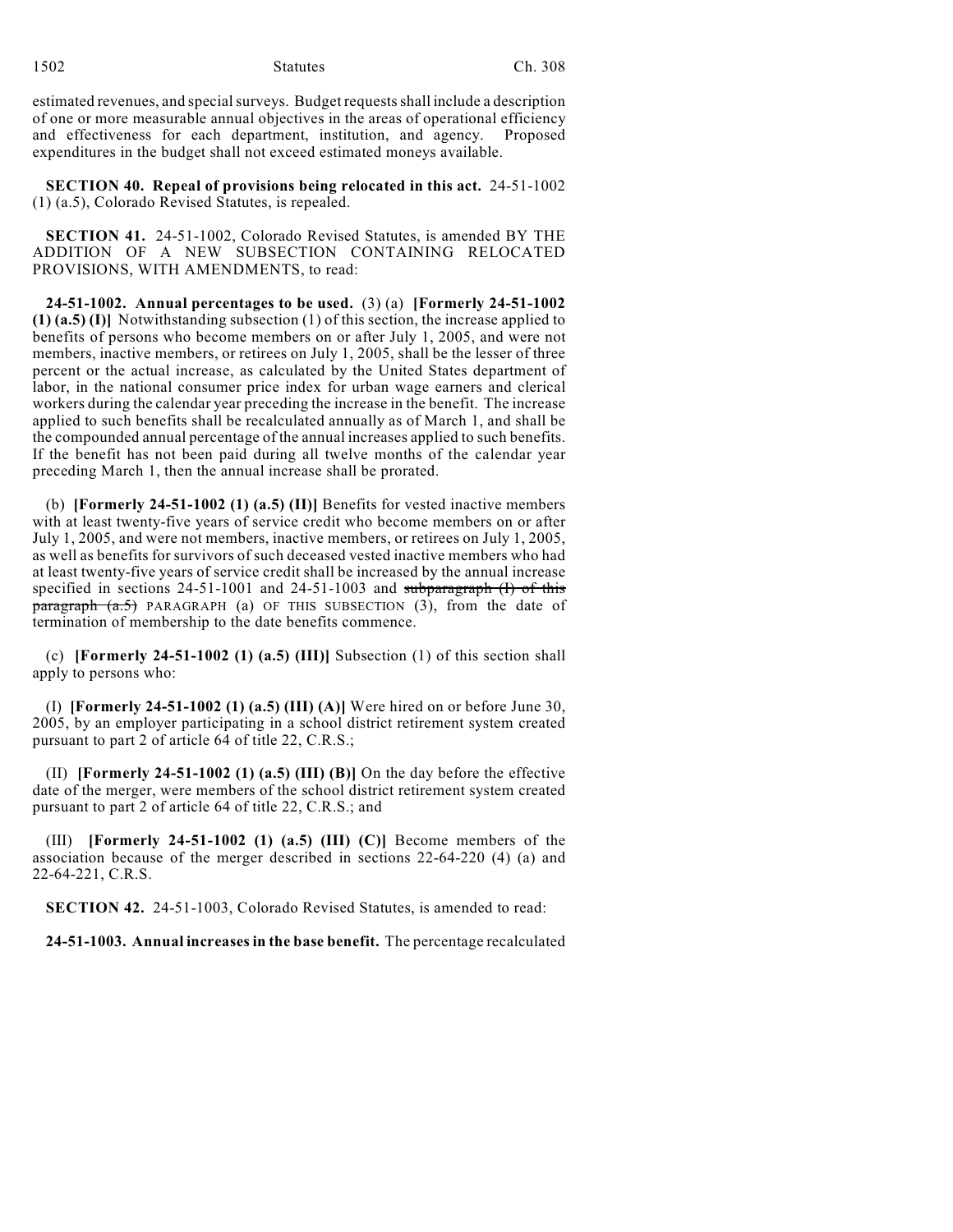pursuant to the provisions of section  $24-51-1002$  (1) 24-51-1002 shall be multiplied by the base benefit to determine the increased benefit. In no case shall the benefit paid be less than the base benefit.

**SECTION 43.** 24-72-202 (1.7), (1.8) and (1.9), Colorado Revised Statutes, are amended to read:

**24-72-202. Definitions.** As used in this part 2, unless the context otherwise requires:

(1.7) "Local government-financed entity" shall have the same meaning as provided in section 29-1-901 (1), C.R.S. "INSTITUTIONALLY RELATED HEALTH CARE FOUNDATION" MEANS A NONPROFIT CORPORATION, FOUNDATION, INSTITUTE, OR SIMILAR ENTITY THAT IS ORGANIZED FOR THE BENEFIT OF ONE OR MORE INSTITUTIONS AND THAT HAS AS ITS PRINCIPAL PURPOSE RECEIVING OR USING PRIVATE DONATIONS TO BE HELD OR USED FOR MEDICAL OR HEALTH CARE RELATED PROGRAMS OR SERVICES AT AN INSTITUTION. AN INSTITUTIONALLY RELATED HEALTH CARE FOUNDATION SHALL BE DEEMED NOT TO BE A GOVERNMENTAL BODY, AGENCY, OR OTHER PUBLIC BODY FOR ANY PURPOSE.

(1.8) "Institutionally related health care foundation" means a nonprofit corporation, foundation, institute, or similar entity that is organized for the benefit of one or more institutions and that has as its principal purpose receiving or using private donations to be held or used for medical or health care related programs or services at an institution. An institutionally related health care foundation shall be deemed not to be a governmental body, agency, or other public body for any purpose. "INSTITUTIONALLY RELATED REAL ESTATE FOUNDATION" MEANS A NONPROFIT CORPORATION, FOUNDATION, INSTITUTE, OR SIMILAR ENTITY THAT IS ORGANIZED FOR THE BENEFIT OF ONE OR MORE INSTITUTIONS AND THAT HAS AS ITS PRINCIPAL PURPOSE RECEIVING OR USING PRIVATE DONATIONS TO BE HELD OR USED FOR THE ACQUISITION, DEVELOPMENT, FINANCING, LEASING, OR DISPOSITION OF REAL PROPERTY FOR THE BENEFIT OF AN INSTITUTION. AN INSTITUTIONALLY RELATED REAL ESTATE FOUNDATION SHALL BE DEEMED NOT TO BE A GOVERNMENTAL BODY, AGENCY, OR OTHER PUBLIC BODY FOR ANY PURPOSE.

(1.9) "Institutionally related real estate foundation" means a nonprofit corporation, foundation, institute, or similar entity that is organized for the benefit of one or more institutions and that has as its principal purpose receiving or using private donations to be held or used for the acquisition, development, financing, leasing, or disposition of real property for the benefit of an institution. An institutionally related real estate foundation shall be deemed not to be a governmental body, agency, or other public body for any purpose. "LOCAL-GOVERNMENT-FINANCED ENTITY" SHALL HAVE THE SAME MEANING AS PROVIDED IN SECTION 29-1-901 (1), C.R.S.

**SECTION 44.** 24-80-102 (4) and (10), Colorado Revised Statutes, are amended to read:

**24-80-102. State archives and public records - personnel - duties - cash fund.** (4) To effectuate the purposes of this part 1, the governor may direct any political subdivision of the state to designate a records administrator to cooperate with and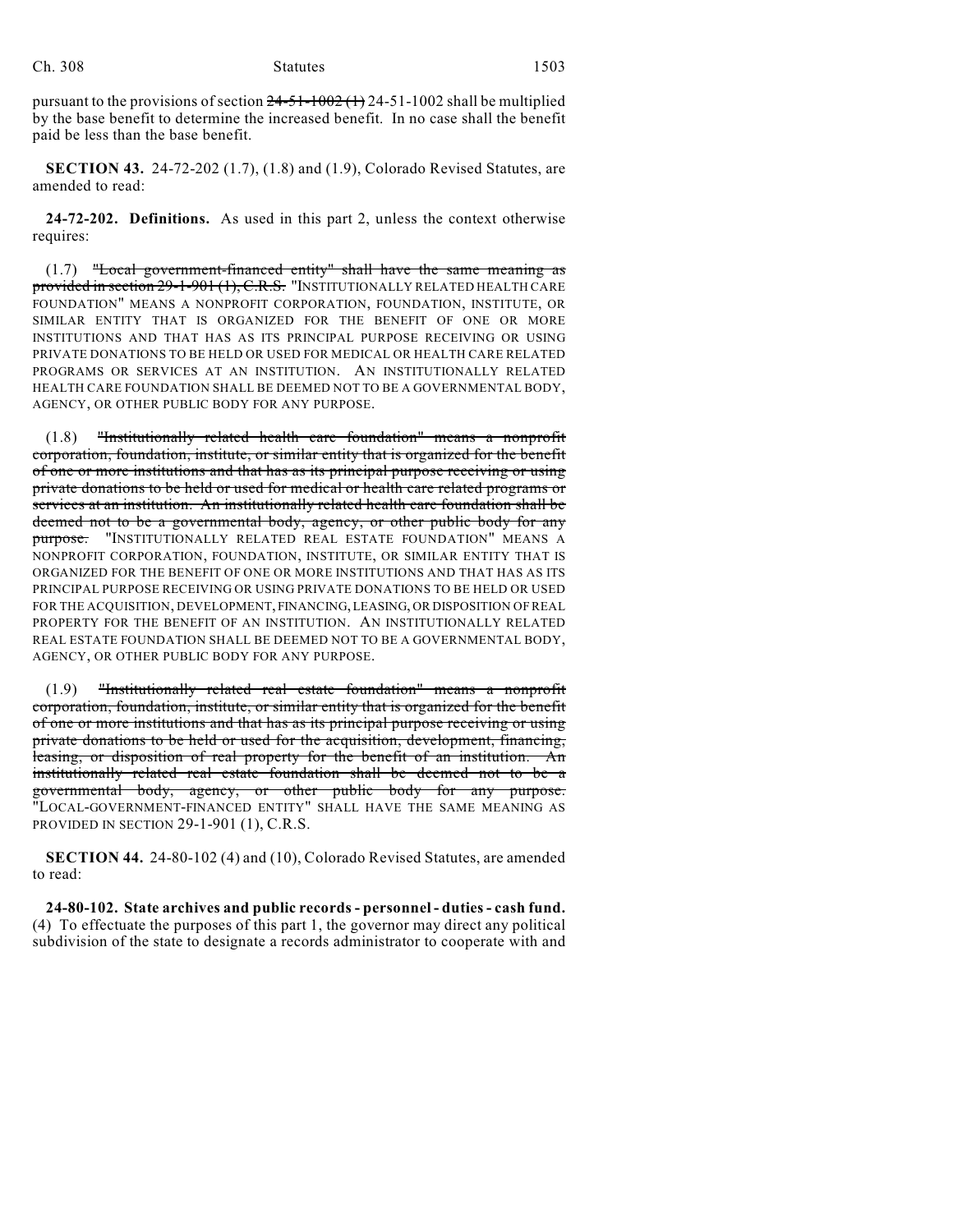1504 Statutes Ch. 308

assist and advise the executive director OF THE DEPARTMENT OF PERSONNEL in the performance of the duties and functions concerning state archives and public records and to provide such other assistance and data as will enable the department of personnel to properly carry out its activities and effectuate the purposes of this part 1.

(10) The executive director OF THE DEPARTMENT OF PERSONNEL shall establish by rule and regulation such fees as are necessary to pay for the direct and indirect costs of responding to requests for information from nonstate agencies, including requests which are processed through other state agencies. All fees collected shall be transmitted to the state treasurer, who shall credit the same to the state archives and public records cash fund, which fund is hereby created. The moneys in the fund shall be subject to annual appropriation by the general assembly for the direct and indirect costs of responding to requests for information from nonstate agencies, including requests which are processed through other state agencies. All interest derived from the deposit and investment of moneys in the fund shall be credited to the general fund. In no event shall the executive director charge any fee to any public entity to produce information which the public entity is required by law to file with the state archives.

**SECTION 45.** 25-3.5-303, Colorado Revised Statutes, is amended to read:

**25-3.5-303. Vehicular liability insurance required.** No ambulance shall operate in this state unless it is covered by a complying policy as defined in section  $10-4-703$ , C.R.S. 10-4-601 (2), C.R.S.

**SECTION 46.** 25-7-103, Colorado Revised Statutes, is amended BY THE ADDITION OF A NEW INTRODUCTORY PORTION to read:

**25-7-103. Definitions.** AS USED IN THIS ARTICLE, UNLESS THE CONTEXT OTHERWISE REQUIRES:

**SECTION 47.** 26-2-103 (6), Colorado Revised Statutes, is amended, and the said 26-2-103 is further amended BY THE ADDITION OF A NEW SUBSECTION, to read:

**26-2-103. Definitions.** As used in this article, unless the context otherwise requires:

 $(6)$  (a) "Total disability", for the purpose of providing public assistance to persons not receiving federal financial benefits pursuant to Title XVI of the social security act, means a physical or mental impairment which is disabling and which, because of other factors such as age, training, experience, and social setting, substantially precludes the person having such disability from engaging in a useful occupation as a homemaker or as a wage earner in any employment which exists in the community for which he has competence.

(b) For the purpose of the state-funded supplement to persons receiving federal financial benefits pursuant to Title XVI of the socialsecurity act, federal definitions promulgated pursuant to the said Title XVI shall apply.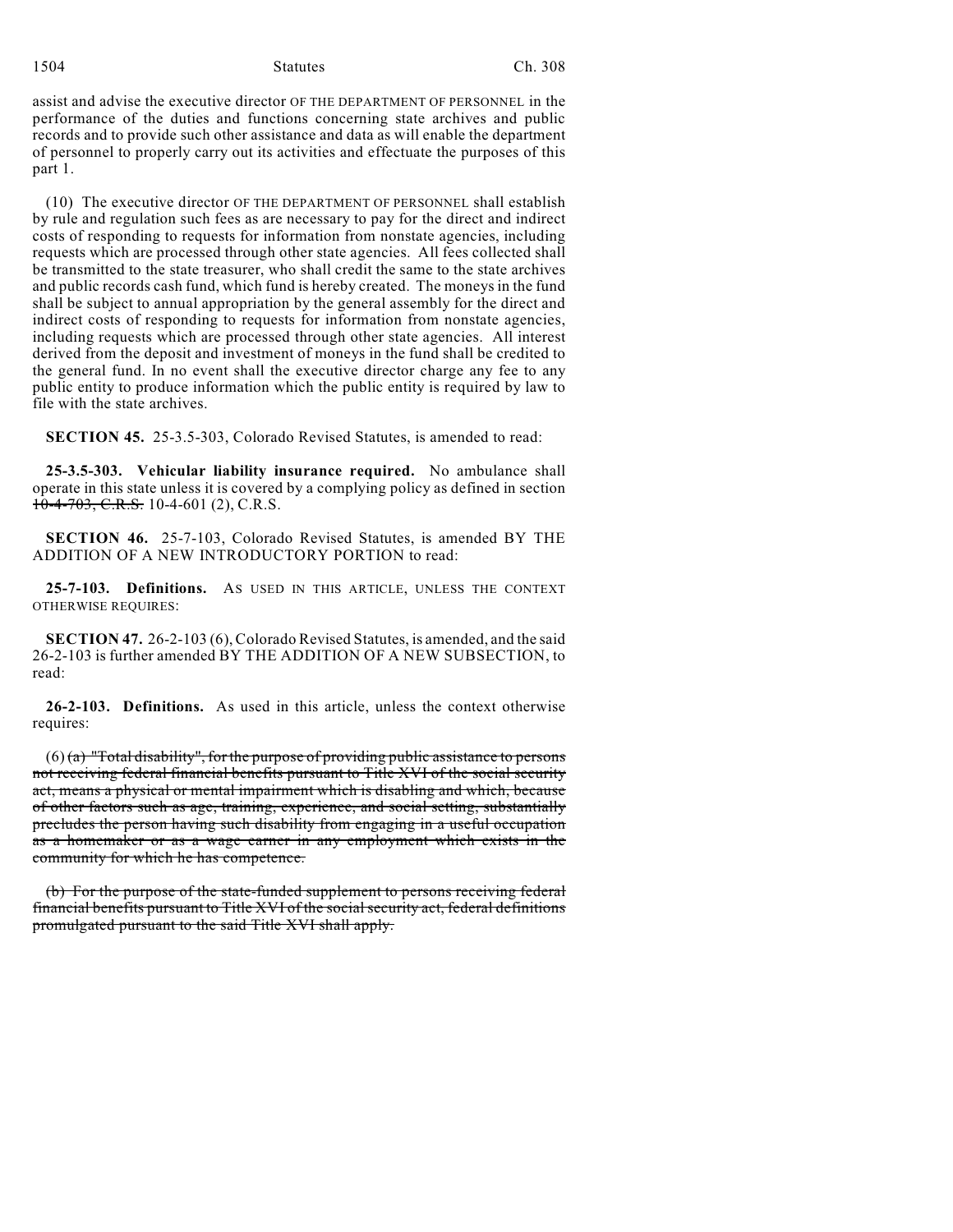(14) (a) "TOTAL DISABILITY", FOR THE PURPOSE OF PROVIDING PUBLIC ASSISTANCE TO PERSONS NOT RECEIVING FEDERAL FINANCIAL BENEFITS PURSUANT TO TITLE XVI OF THE SOCIAL SECURITY ACT, MEANS A PHYSICAL OR MENTAL IMPAIRMENT WHICH IS DISABLING AND WHICH, BECAUSE OF OTHER FACTORS SUCH AS AGE, TRAINING, EXPERIENCE, AND SOCIAL SETTING, SUBSTANTIALLY PRECLUDES THE PERSON HAVING SUCH DISABILITY FROM ENGAGING IN A USEFUL OCCUPATION AS A HOMEMAKER OR AS A WAGE EARNER IN ANY EMPLOYMENT WHICH EXISTS IN THE COMMUNITY FOR WHICH HE HAS COMPETENCE.

(b) FOR THE PURPOSE OF THE STATE-FUNDED SUPPLEMENT TO PERSONS RECEIVING FEDERAL FINANCIAL BENEFITS PURSUANT TO TITLE XVI OF THE SOCIAL SECURITY ACT, FEDERAL DEFINITIONS PROMULGATED PURSUANT TO THE SAID TITLE XVI SHALL APPLY.

**SECTION 48.** 26-2-106 (6) (b), Colorado Revised Statutes, is amended to read:

**26-2-106. Applications for public assistance.** (6) (b) Determination of the existence of total disability shall be made by the county department after consideration of the factors under the provisions of section  $26-2-103$  (6) 26-2-103 (14) and on the basis of the medical examination or from medical and social data collected and verified by the county departments under the rules and regulations of the state department.

**SECTION 49.** 26-2-111 (4) (a), Colorado Revised Statutes, is amended to read:

**26-2-111. Eligibility for public assistance.** (4) **Aid to the needy disabled.** Public assistance in the form of aid to the needy disabled shall be granted to any person who meets the requirements of subsection (1) of this section and all of the following requirements:

(a) He or she has a total disability, as defined by section  $26-2-103$  (6) 26-2-103 (14) and the rules and regulations of the state department that has lasted or can be expected to last for a period of six months or more or he or she is determined to be disabled and eligible for social security disability insurance benefits under Title II of the social security act.

**SECTION 50. Repeal.** 26-6.5-106 (2) (a), Colorado Revised Statutes, is repealed as follows:

**26-6.5-106. School-readiness quality improvement program.** (2) **Definitions.** As used in this section, unless the context otherwise requires:

(a) "CSAP" means the Colorado student assessment program implemented pursuant to section 22-7-409, C.R.S.

**SECTION 51.** 26-19-107 (1) (a) (I), Colorado Revised Statutes, is amended to read:

**26-19-107. Duties of the department - schedule of services - premiums copayments - subsidies.** (1) In addition to any other duties pursuant to this article, the department shall have the following duties: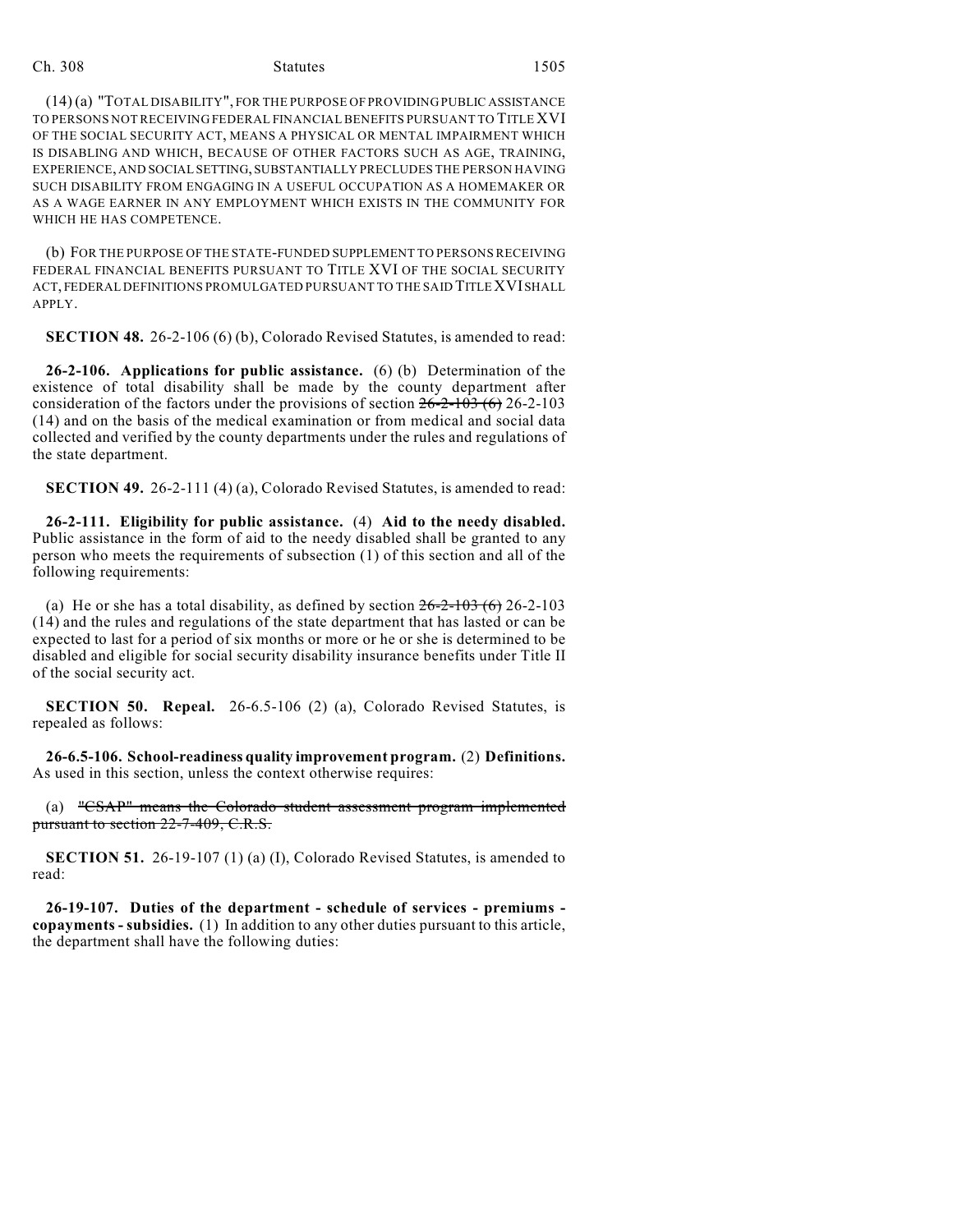#### 1506 Statutes Ch. 308

(a) (I) To design, on or after April 21, 1998, and from time to time revise, a schedule of health care services included in the plan and to propose said schedule to the medical services board for approval or modification. The schedule of health care services as proposed by the department and approved by the medical services board shall include, but shall not be limited to, preventive care, physician services, prenatal care and postpartum care, inpatient and outpatient hospital services, prescription drugs and medications, and other services that may be medically necessary for the health of enrollees. The department shall design and revise this schedule of health care services included in the plan to be based upon the basic and standard health benefit plans defined in section 10-16-102 (4) and  $(42)(43)$ , C.R.S.; except that the department may modify the basic and the standard health benefit plans to meet specific federal requirements or to accommodate those changes necessary for a program designed specifically for children.

**SECTION 52.** 32-13-105 (5) (a) (III), Colorado Revised Statutes, is amended to read:

**32-13-105. Authorizing elections.** (5) (a) For purposes of complying with the provisions of section 20 (4) of article X of the state constitution and upon proper submittal of a valid initiative petition to or upon the adoption of a resolution by the board of the district created in section 32-13-104, the district may submit to the registered electors within the geographical boundaries of the district, at a general election or an election held on the first Tuesday in November of an odd-numbered year, the question of whether the district shall be authorized to continue the levy and collection of the aggregate one-tenth of one percent sales and use tax as specified in paragraph (a) of subsection (4) of this section, as modified pursuant to subparagraphs (I), (II), and (III) of this paragraph (a), for a period of twelve years from the date upon which the authority of the district to levy and collect the sales and use taxes is scheduled to expire, as follows:

(III) A uniform sales and use tax throughout said geographical area at a rate of one hundred thirty-five ten-thousandths of one percent for total annual revenues collected by the district up to and including thirty-eight million dollars and at a rate of fourteen one-thousandths of one percent after total annual revenues collected by the district exceed thirty-eight million dollars, upon every transaction or other incident with respect to which a sales and use tax is levied by the state, pursuant to the provisions of article 26 of title 39, C.R.S.; except that such sales and use tax shall be levied on purchases of machinery or machine tools that are otherwise exempt pursuant to section  $39-26-114(11)$  39-26-709(1), C.R.S., to the extent such purchases are subject to a sales and use tax levied by the regional transportation district pursuant to section 29-2-105 (1) (d), C.R.S., to be distributed to scientific and cultural facilities pursuant to the provisions of section 32-13-107 (3) (c).

**SECTION 53.** 33-6-201 (1) (a), Colorado Revised Statutes, is amended to read:

**33-6-201. Legislative declaration - scope and purpose of part.** (1) The general assembly finds, determines, and declares that:

(a) The purpose of this part 2 is to implement section  $\frac{13}{12}$  12b of article XVIII of the state constitution, adopted by the people at the 1996 general election.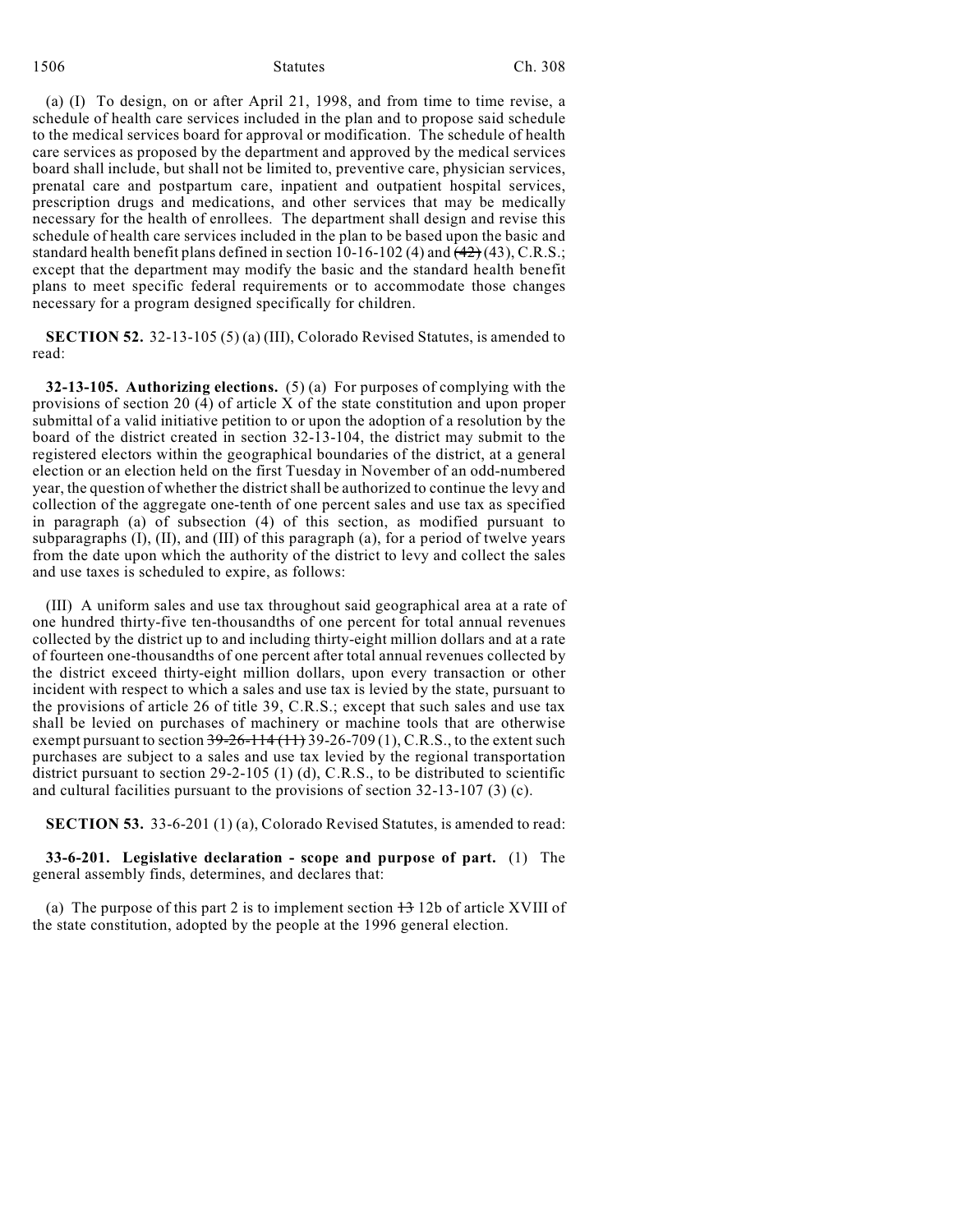**SECTION 54.** 33-10-106 (1) (j) (II), Colorado Revised Statutes, is amended to read:

# **33-10-106. Duties of the board - rules.** (1) The board shall:

(j) (II) In adopting rules pursuant to this paragraph (j), the board shall consult with the director and personnel of the division and shall not initiate any special or additional rule-making hearings outside the board's normal rule-making schedule. The intent of this subparagraph (II) is to allow the board and the division to implement section  $38-10-108.5$  33-10-108.5 within existing appropriations.

**SECTION 55.** 35-14-112, Colorado Revised Statutes, is amended to read:

**35-14-112. Method of sale - general.** Except as otherwise provided by the commissioner, or as provided in section  $35$ -14-114  $(2)$ , commodities in liquid form shall be sold by liquid measure or by weight, and commodities not in liquid form shall be sold only by weight, by measure, or by count, so long as the method of sale provides accurate quantity information.

**SECTION 56.** 35-33-203 (2), Colorado Revised Statutes, is amended to read:

**35-33-203. Slaughter methods.** (2) The commissioner shall promulgate rules and regulations which THAT conform substantially to the rules and regulations of the secretary of agriculture of the United States pursuant to the federal "Humane METHODS OF Slaughter Act of 1958", as amended; but the use of a manually operated hammer, sledge, or poleax shall not be permitted.

**SECTION 57.** 35-55-102 (1) (e), Colorado Revised Statutes, is amended to read:

**35-55-102. License requirements.** (1) Any person, partnership, or corporation may procure a license to establish and operate, for a term of one year, a public livestock market within the state of Colorado by making written application to the state board of stock inspection commissioners, which application shall provide the following:

(e) Proof of the ability of the applicant to comply with the federal "Packers and Stockyards Act" "PACKERS AND STOCKYARDS ACT, 1921", as amended (7 U.S.C. sec. 181 et seq.);

**SECTION 58.** The introductory portion to 35-55-107 (1) and 35-55-107 (1) (l), Colorado Revised Statutes, are amended to read:

**35-55-107. Discipline of licensees.** (1) Any violation of the provisions of this article or of any rule or regulation adopted and published by the state board of stock inspection commissioners shall be deemed sufficient cause for the state board of stock inspection commissioners to revoke or suspend the license of the offending operator of such public livestock market or to place on probation such licensee, and the following shall also be specific grounds for the imposition of any of the disciplinary actions specified in this introductory portion:

(l) If the state board of stock inspection commissioners finds that the licensee has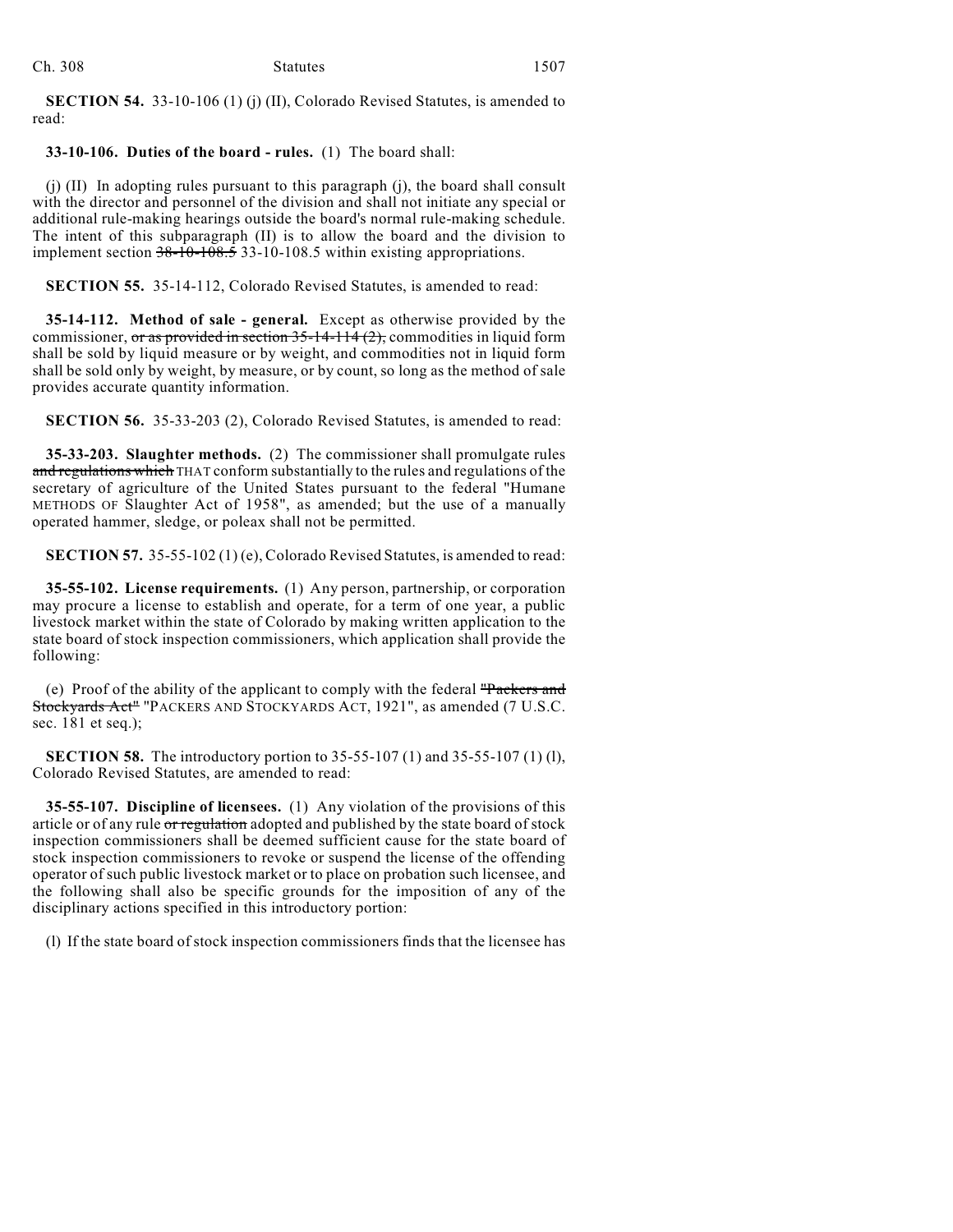violated or has aided or abetted in the violation of the federal "Packers and Stockyards Act" "PACKERS AND STOCKYARDS ACT, 1921", as amended (7 U.S.C. sec. 181 et seq.);

**SECTION 59.** The introductory portion to 39-26-713 (2) (b) (II), Colorado Revised Statutes, is amended to read:

**39-26-713. Tangible personal property.** (2) The following shall be exempt from taxation under the provisions of part 2 of this article:

(b) (II) For purposes of this paragraph (b), any motor vehicle purchased and held for resale in this state by a licensed motor vehicle dealer, as defined in section 12-6-102 (13), C.R.S., who meets the eligibility requirements to receive a full-use dealer plate set forth in section  $42-3-127(6)$  (a) (I) 42-3-116 (6) (a) (I), C.R.S., shall be considered to be in the regular course of business and shall not be subject to taxation under part 2 of this article. A motor vehicle shall be considered to be purchased and held for resale if:

**SECTION 60.** 39-30-103.5 (2), Colorado Revised Statutes, is amended to read:

**39-30-103.5. Credit against tax - contributions to enterprise zone administrators to implement economic development plans.** (2) (a) FOR INCOME TAX YEARS COMMENCING PRIOR TO JANUARY 1, 1999, monetary or in-kind contributions to promote child care in enterprise zones shall be deemed to be for the purpose of implementing the economic development plan for the enterprise zone and shall include but shall not be limited to the following types of contributions:

(a) For income tax years commencing prior to January 1, 1999, monetary or in-kind contributions to promote child care in enterprise zones shall be deemed to be for the purpose of implementing the economic development plan for the enterprise zone and shall include but shall not be limited to the following types of contributions:

(I) Donating money, real estate, or property to the enterprise zone for the establishment of a child care facility;

(II) Donating money to the enterprise zone to establish a grant or loan program for a parent or parents requiring financial assistance for child care;

(III) Pooling moneys of several businesses and donating such moneys to the enterprise zone for the establishment of a child care facility;

(IV) Donating money to the enterprise zone for the training of child care providers; and

(V) Donating money, services, or equipment to the enterprise zone for the establishment of an information dissemination program to provide information and referral services to assist a parent or parents in obtaining child care.

(b) Notwithstanding any other provision to the contrary, nothing in this subsection (2) shall be construed to limit the ability of a taxpayer to claim a credit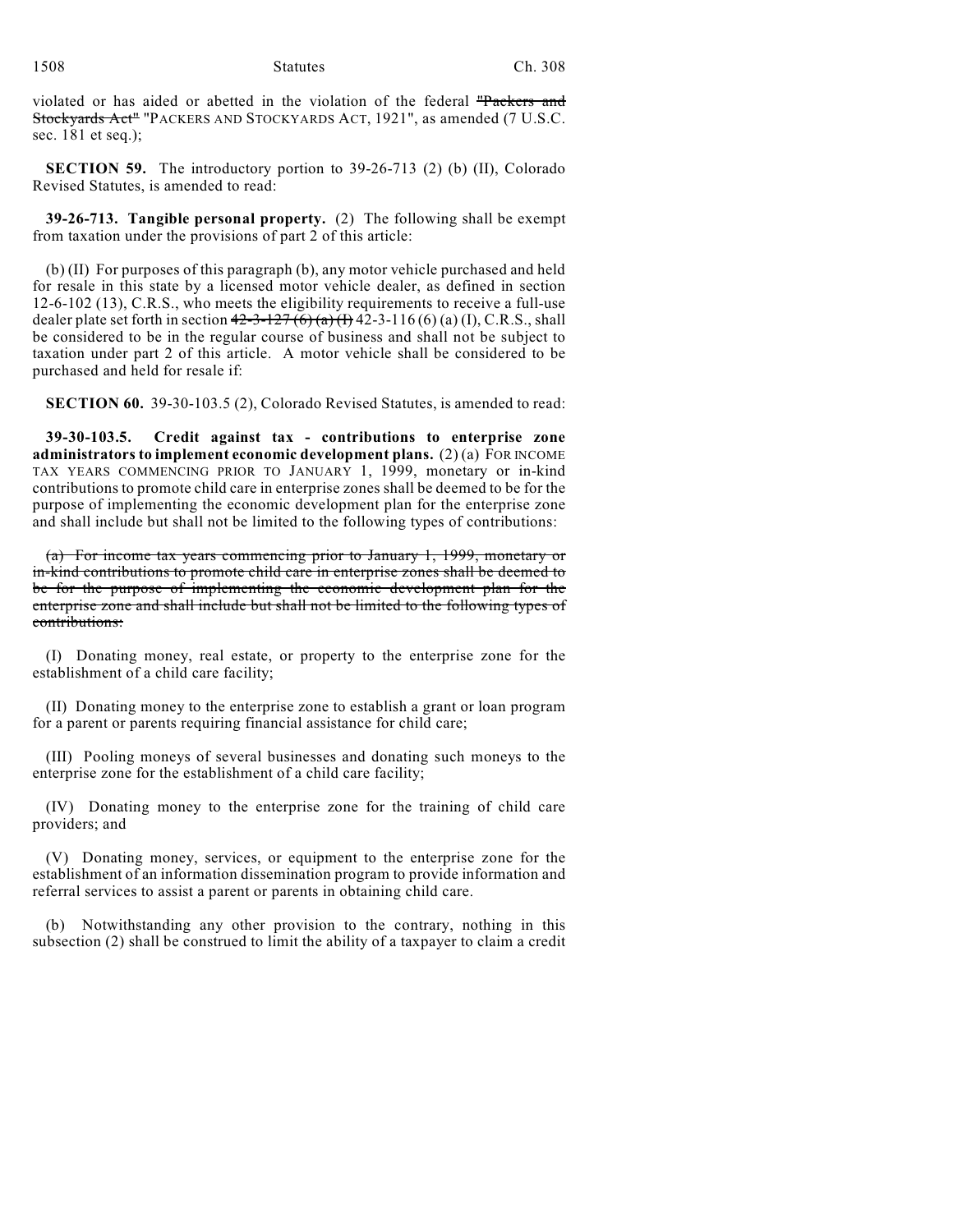under this subsection (2) for contributions made on or after January 1, 1999, pursuant to the terms of an agreement entered into prior to such date between the taxpayer and an enterprise zone administrator.

**SECTION 61.** 40-8.7-103 (1), Colorado Revised Statutes, is amended to read:

**40-8.7-103. Definitions.** As used in this article, unless the context otherwise requires:

(1) "Alternative energy assistance program" means a program operated by a municipally owned electric and gas utility or rural electric cooperative COOPERATIVE ELECTRIC ASSOCIATION that is not part of the energy assistance program established pursuant to this article.

**SECTION 62.** 42-1-102 (102.7), Colorado Revised Statutes, is amended to read:

**42-1-102. Definitions - repeal.** As used in articles 1 to 4 of this title, unless the context otherwise requires:

(102.7) "Temporary special event license plate" means a special license plate valid for a limited time period that is issued to a person or group of people in connection with a special event. "Temporary special event license plate" does not mean a special plate for the purposes of section  $42-3-122$  42-3-207.

**SECTION 63.** 42-2-127.4 (1) (a), Colorado Revised Statutes, is amended to read:

**42-2-127.4. Authority to suspend license - forgery of a penalty assessment notice issued to minor under the age of eighteen years.** (1) (a) Whenever the department receives notice that a person has been convicted of an offense involving the forgery of a penalty assessment notice issued to a minor under the age of eighteen years or any attempt, conspiracy, or solicitation to commit said offense, the department, pursuant to section  $18-5-117$  18-5-118, C.R.S., shall immediately suspend the license of the person for a period of not less than six months.

**SECTION 64.** 42-3-104 (8), Colorado Revised Statutes, is amended to read:

**42-3-104. Exemptions - specific ownership tax - registration.** (8) Either one Class B or one Class C motor vehicle weighing less than sixteen thousand pounds empty weight owned by a natural person who received a purple heart and who is authorized to use the special license plate for purple heart recipients pursuant to section  $42-3-115.5$  42-3-213 shall be exempt from the imposition of the annual specific ownership tax imposed by this article. Only one such Class B or Class C motor vehicle per purple heart recipient shall be exempted.

**SECTION 65.** 42-3-105 (1) (a) (II), Colorado Revised Statutes, as it exists until January 1, 2007, is amended to read:

**42-3-105. Application for registration - tax.** (1) (a) Application for the registration of a vehicle required to be registered under this article shall be made by the owner or the owner's agent and, if applicable, simultaneously with the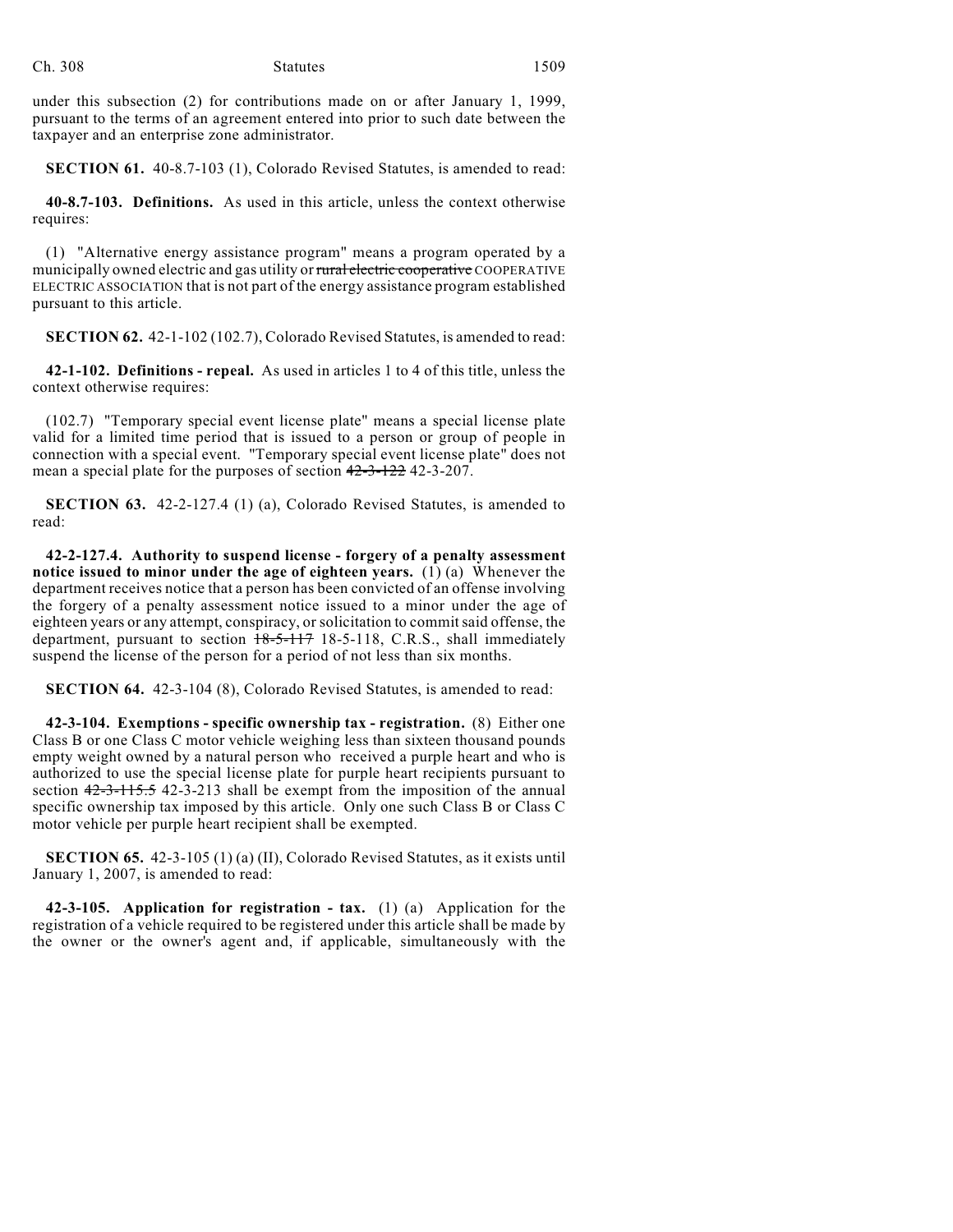application for certificate of title, as required by this section. The application for registration, which shall be in writing and signed by the owner of such vehicle or the owner's duly authorized agent, shall include:

(II) The name and correct address of the owner determined pursuant to section 42-6-138 42-6-139, designating the county, school district, and city or town within the limits of which the owner resides;

**SECTION 66.** 42-3-105 (1) (a) (II), Colorado Revised Statutes, as it will become effective January 1, 2007, is amended to read:

**42-3-105. Application for registration - tax.** (1) (a) Application for the registration of a vehicle required to be registered under this article shall be made by the owner or the owner's agent and, if applicable, simultaneously with the application for certificate of title, as required by this section. The application for registration, which shall be in writing and signed by the owner of the vehicle or the owner's duly authorized agent, shall include:

(II) The name and correct address of the owner determined pursuant to section 42-6-138 42-6-139, designating the county, school district, and city or town within the limits of which the owner resides;

**SECTION 67.** 42-3-105 (1) (d) (I), Colorado Revised Statutes, is amended to read:

**42-3-105. Application for registration - tax.** (1) (d) (I) The department or its designated agents shall not register a motor vehicle unless the applicant has a complying motor vehicle insurance policy pursuant to part 6 of article 4 of title 10, C.R.S., or a certificate of self-insurance in full force and effect as required by sections 10-4-619 and 10-4-624, C.R.S. The requirements of this paragraph (d) apply only to motor vehicles classified as Class C personal property under section  $42-3-106(1)(c)$  42-3-106 (2) (c), to light trucks that do not exceed sixteen thousand pounds empty weight and that are not insured through a commercial line of insurance, and to sports utility vehicles that are classified as Class B personal property under section  $42-3-106$  (1) (b) 42-3-106 (2) (b). The applicant shall provide the department or its designated agents with the proof of insurance certificate or insurance identification card provided to the applicant by the applicant's insurer pursuant to section 10-4-604.5, C.R.S., or provide proof of insurance in such other media as is authorized by the department. Nothing in this paragraph (d) shall be interpreted to preclude the department from electronically transmitting insurance information to designated agents pursuant to section 42-7-604 for the purpose of ensuring compliance with mandatory insurance requirements.

**SECTION 68.** 42-3-115 (2) (b) (II), Colorado Revised Statutes, is amended to read:

**42-3-115. Registration upon transfer.** (2) (b) A transferee may operate a motor vehicle on the highway before registering it if:

(II) The vehicle has been temporarily registered pursuant to section  $42-3-124$  (3)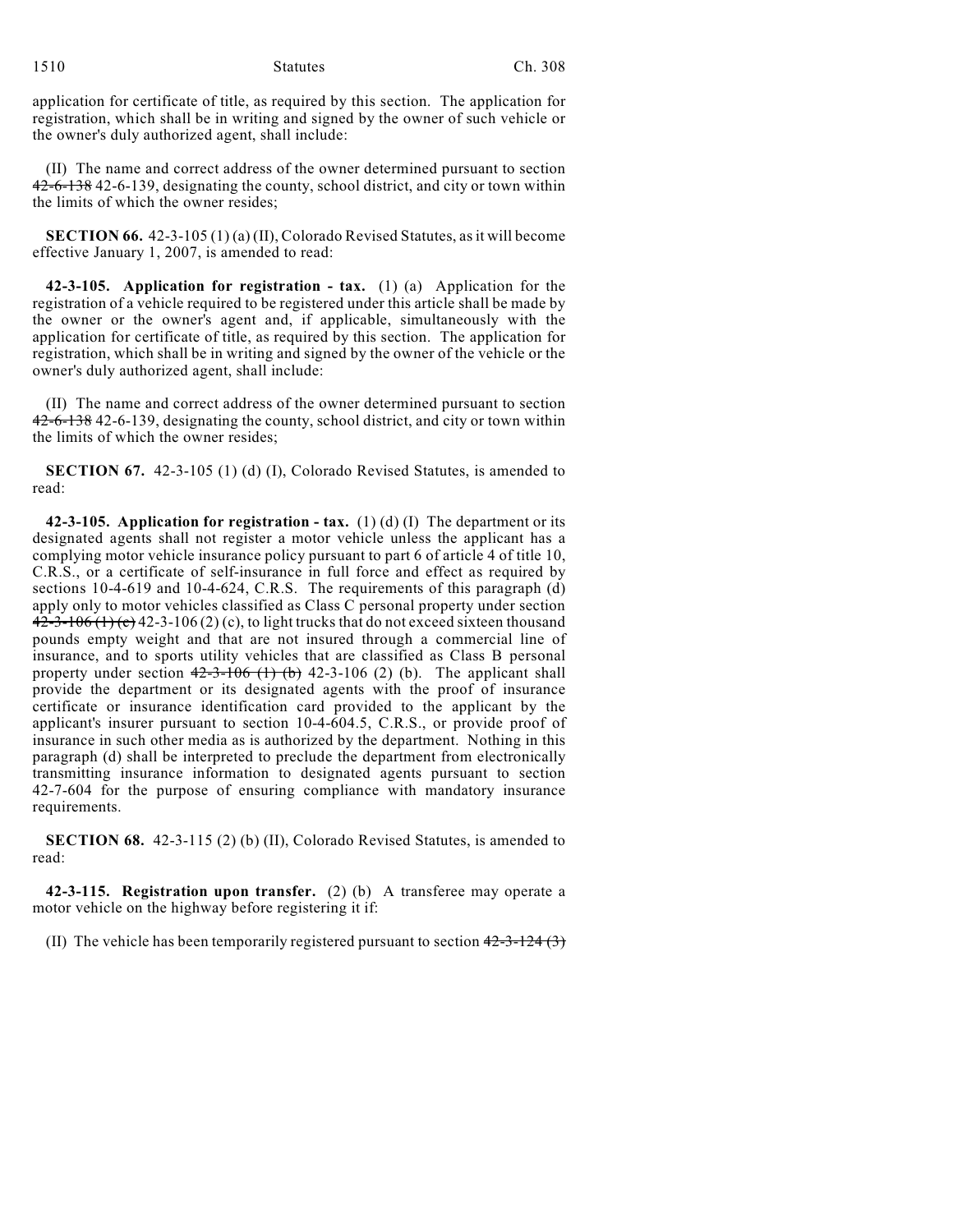42-3-203 (3); or

**SECTION 69.** 42-3-126 (1), Colorado Revised Statutes, is amended to read:

**42-3-126. Notice - primary body color.** (1) If the primary body color of a motor vehicle is subsequently changed from the primary body color that is identified in the application for registration for the motor vehicle, the owner of the motor vehicle shall notify the department in writing, within thirty days after the color of such motor vehicle is changed, notifying the department of the new primary body color of the motor vehicle. The primary body color of a motor vehicle shall be identified using the standard color descriptions of the department that are established pursuant to section 42-3-105 (1) (e).

**SECTION 70.** 42-3-217.5 (3) (b), (4) and (5), Colorado Revised Statutes, are amended to read:

**42-3-217.5. Special plates - breast cancer awareness.** (3) (b) The amount of the taxes and fees for special license plates issued under this section is the same as the amount of the taxes and fees specified for regular motor vehicle license plates; except that the department shall collect a one-time fee of twenty-five dollars for issuing or replacing each such special license plate. The department shall transmit the additional one-time fee to the state treasurer, who shall credit the same to the highway users tax fund created in section FOR ALLOCATION AND EXPENDITURE AS SPECIFIED IN SECTION 43-4-201, C.R.S.

(4) Any renewal of a special license plate issued under this section shall be handled in the same manner as other license plates under the provisions of section 42-3-112 42-3-113 or, for personalized plates, under the provisions of section 42-3-114 42-3-211.

(5) An applicant may apply for personalized breast cancer awareness special plates. If the applicant complies with the requirements of section  $42-3-114$ 42-3-211, the department may issue such plates upon payment of the additional fee required by section  $42-3-114(7)$  42-3-211 (6) for personalized license plates. If the applicant has existing personalized license plates for a motor vehicle, the applicant may transfer the combination of letters or numbers to a new set of breast cancer awareness special license plates for the vehicle upon paying the fee imposed by section  $42-3-114$   $(7)$  42-3-211 (6) and upon turning in such existing plates to the department. A person who has obtained personalized license plates under this subsection (5) shall pay the annual fee imposed by section  $42-3-114$  (7) 42-3-211 (6) to renew such plates. The fees imposed by this subsection (5) shall be in addition to all other taxes and fees imposed for breast cancer awareness special license plates.

**SECTION 71.** 42-3-304 (10) (b), Colorado Revised Statutes, is amended to read:

**42-3-304. Registration fees - passenger and passenger-mile taxes - clean screen fund - repeal.** (10) (b) In addition to the registration fees imposed by section  $42-3-305(5)$  (a) and  $(12)$  (d) or subparagraph (IV) of paragraph (a) of subsection  $(14)$  of this section, 42-3-305 (5) (b), (5) (c), OR (12) (b), an additional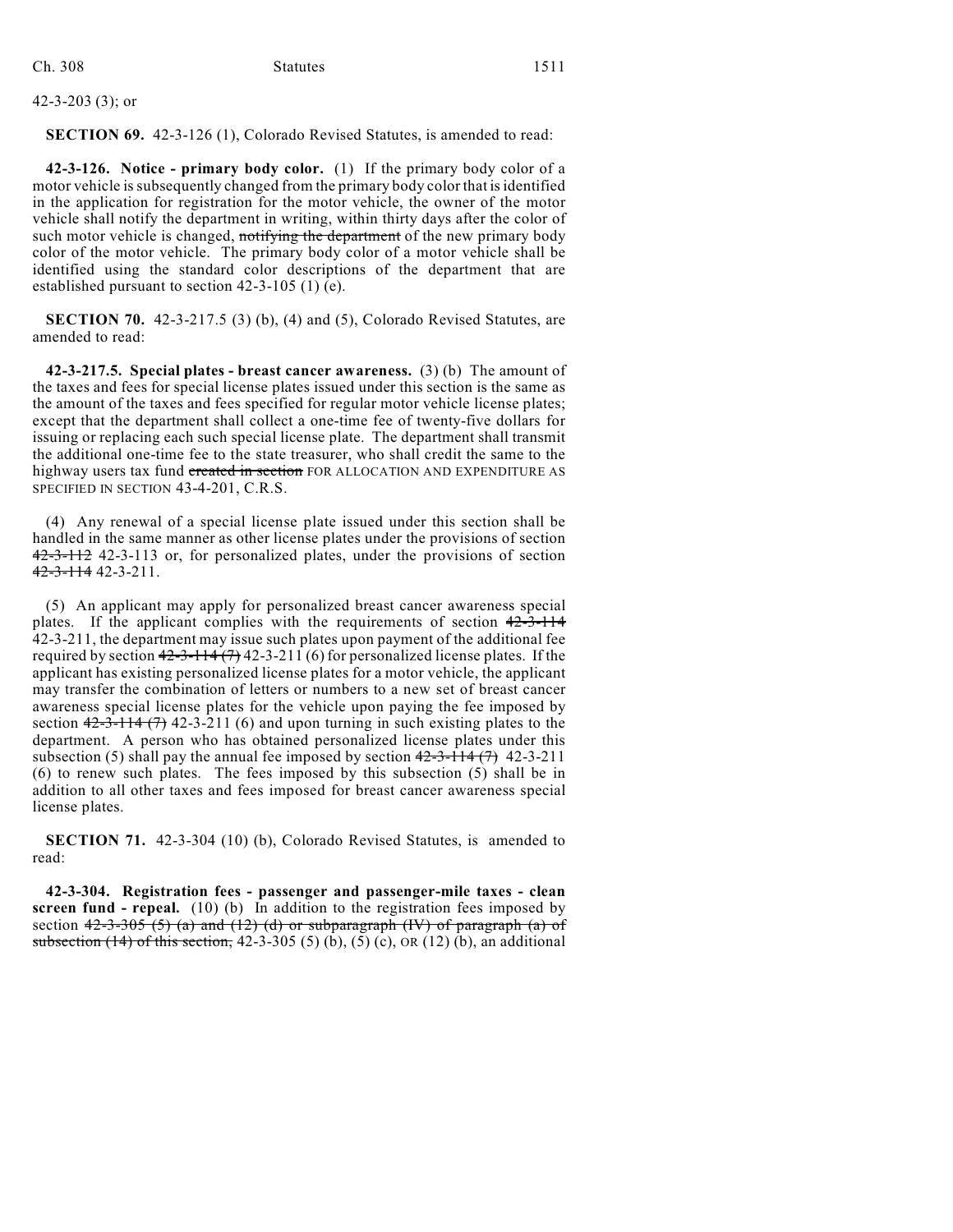registration fee of ten dollars shall be assessed.

**SECTION 72. Repeal.** 42-4-236 (10), Colorado Revised Statutes, is repealed as follows:

**42-4-236. Child restraint systems required - definitions - exemptions.** (10) For one year following August 1, 2003, a law enforcement officer who stops a driver of a motor vehicle with an occupant of the vehicle in violation of subparagraph (I) of paragraph (b) of subsection  $(2)$  of this section shall warn such driver that such violation is a class B traffic infraction and shall not cite such driver for such violation.

**SECTION 73.** 42-4-310 (1) (a) (II) (A), Colorado Revised Statutes, is amended to read:

**42-4-310. Periodic emissions control inspection required.** (1) (a) (II) (A) If title to a roadworthy motor vehicle, as defined in section  $42-6-102$  (11) 42-6-102 (15), for which a certification of emissions compliance or emissions waiver must be obtained pursuant to this paragraph (a) is being transferred to a new owner, the new owner may require at the time of sale that the prior owner provide said certification as required for the county of residence of the new owner.

**SECTION 74.** 42-4-1406 (5) (b) (I), Colorado Revised Statutes, is amended to read:

**42-4-1406. Foreign matter on highway prohibited.** (5) (b) (I) Any person who violates any provision of paragraph (b) of subsection (1) of this section commits a class 2 misdemeanor and shall be punished as provided in title 18, C.R.S. SECTION 18-1.3-501 C.R.S.

**SECTION 75.** 42-4-1407.5 (3) (a) and (3) (b), Colorado Revised Statutes, are amended to read:

**42-4-1407.5. Splash guards - when required.** (3) This section does not apply to:

(a) Passenger-carrying motor vehicles registered pursuant to section  $42-3-134(4)$ 42-3-305 (2);

(b) Trucks and truck tractors registered pursuant to section  $42-3-134(12)$  or  $(13)$ 42-3-305 (4) OR (5) having an empty weight of ten thousand pounds or less;

**SECTION 76.** 42-4-1409 (9), Colorado Revised Statutes, is amended to read:

**42-4-1409. Compulsory insurance - penalty.** (9) It is the intent of the general assembly that the moneys collected as fines imposed pursuant to paragraphs (a) and (b) of subsection (4) of this section are to be used for the supervision of the public highways. The general assembly determines that law enforcement agencies that patrol and maintain the public safety on public highways are supervising the public highways. The general assembly further determines that a clerk and recorder for a county is supervising the public highways through his or her enforcement of the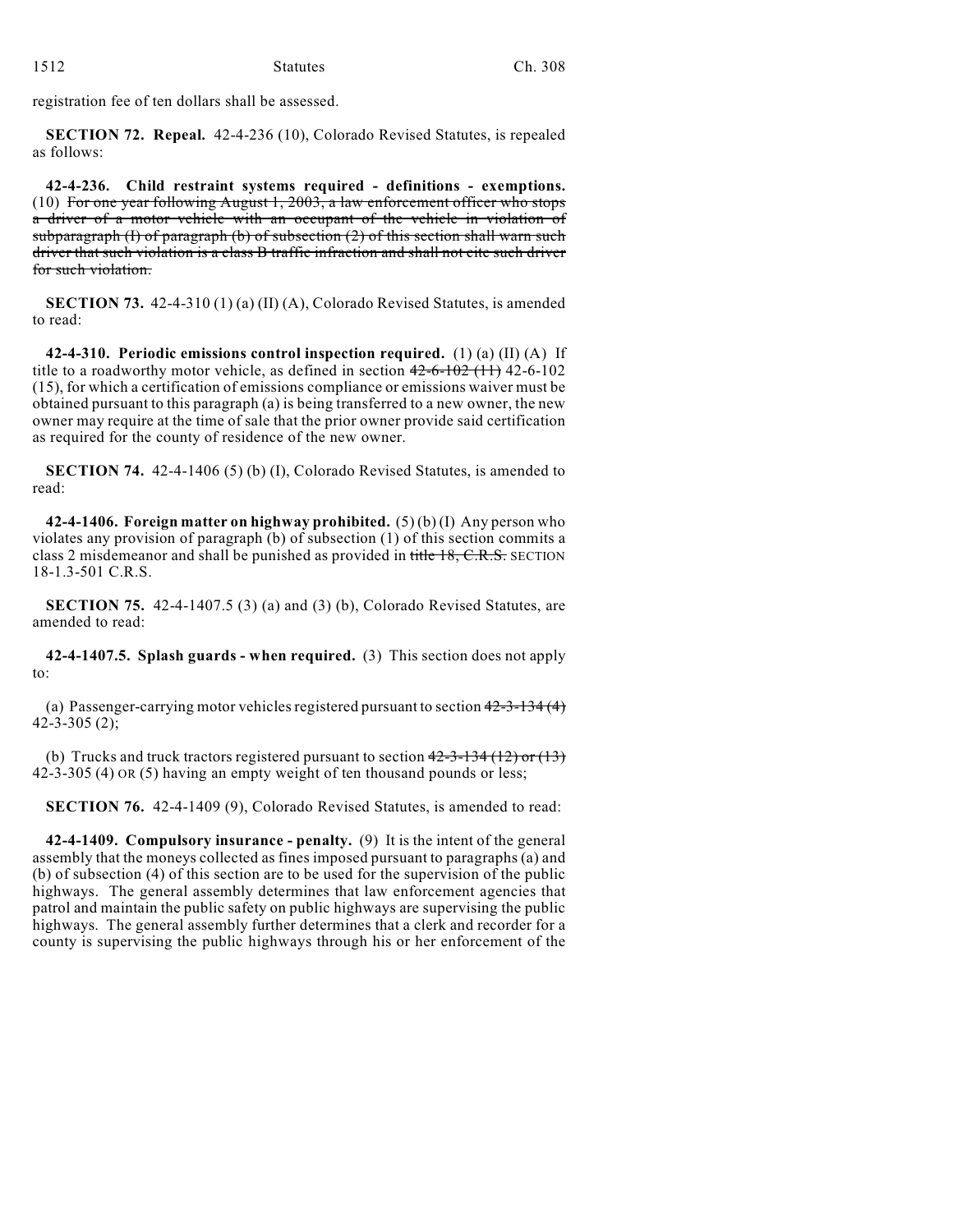requirements for demonstration of proof of motor vehicle insurance pursuant to section  $42-3-105$  (1) (c) (f) 42-3-105 (1) (d). Therefore, of the moneys collected from fines pursuant to paragraphs (a) and (b) subsection (4) of this section, fifty percent of these moneys shall be transferred to the law enforcement agency that issued the ticket for a violation of this section. The remaining fifty percent of the moneys collected from fines for violations of paragraph (a) or (b) of subsection (4) of this section shall be transmitted to the clerk and recorder for the county in which the violation occurred.

**SECTION 77.** 42-6-114, Colorado Revised Statutes, is amended to read:

**42-6-114. Transfers by bequest, descent, law.** Upon the transfer of ownership of a motor vehicle by inheritance or by operation of law, as in proceedings in bankruptcy, insolvency, replevin, attachment, execution, or other judicial sale, or whenever such vehicle is sold to satisfy storage or repair charges or repossessed to satisfy a secured debt, the director or the authorized agent MAY ISSUE, upon the surrender of any available certificate of title and presentation of such proof of ownership as the director may reasonably require or a court order, as required in section 42-6-116, a new certificate of title may be filed on behalf of the new owner, and disposition shall be made as in other cases.

**SECTION 78.** 42-6-120 (1), Colorado Revised Statutes, is amended to read:

**42-6-120. Security interests upon motor vehicles.** (1) Except as provided in this section, the provisions of the "Uniform Commercial Code", title 4, C.R.S., relating to the filing, recording, releasing, renewal, and extension of chattel mortgages, as the term is defined in section  $42-6-102$  (6) 42-6-102 (9), shall not apply to motor vehicles. Any mortgage or refinancing of a mortgage intended by the parties to the mortgage or refinancing to encumber or create a lien on a motor vehicle, or to be effective as a valid lien against the rights of third persons, purchasers for value without notice, mortgagees, or creditors of the owner, shall be filed for public record. The fact of filing shall be noted on the owner's certificate of title or bill of sale substantially in the manner provided in section 42-6-121. The filing of a mortgage with an authorized agent substantially in the manner provided in section 42-6-121 shall constitute notice to the world of each and every right of the person secured by such mortgage. Such notice shall be effective on the date accepted as noted on the certificate of title.

**SECTION 79.** The introductory portions to 42-7-605 (1) (b) and (1) (c), Colorado Revised Statutes, are amended to read:

**42-7-605. Notice of lack of financial responsibility.** (1) (b) If the comparison made pursuant to section 42-7-604 (6) (b) shows that a motor vehicle, which has not been exempted under section  $42-3-134(1)(b)$  42-3-304(1)(b), has not been insured for the second time within five years after the first determination for two consecutive months, the department of revenue shall direct the designated agent to notify the owner of the motor vehicle that said owner hastwenty days to provide the designated agent with one of the following, or said owner's registration will be subject to immediate administrative suspension after the expiration of said twenty-day period: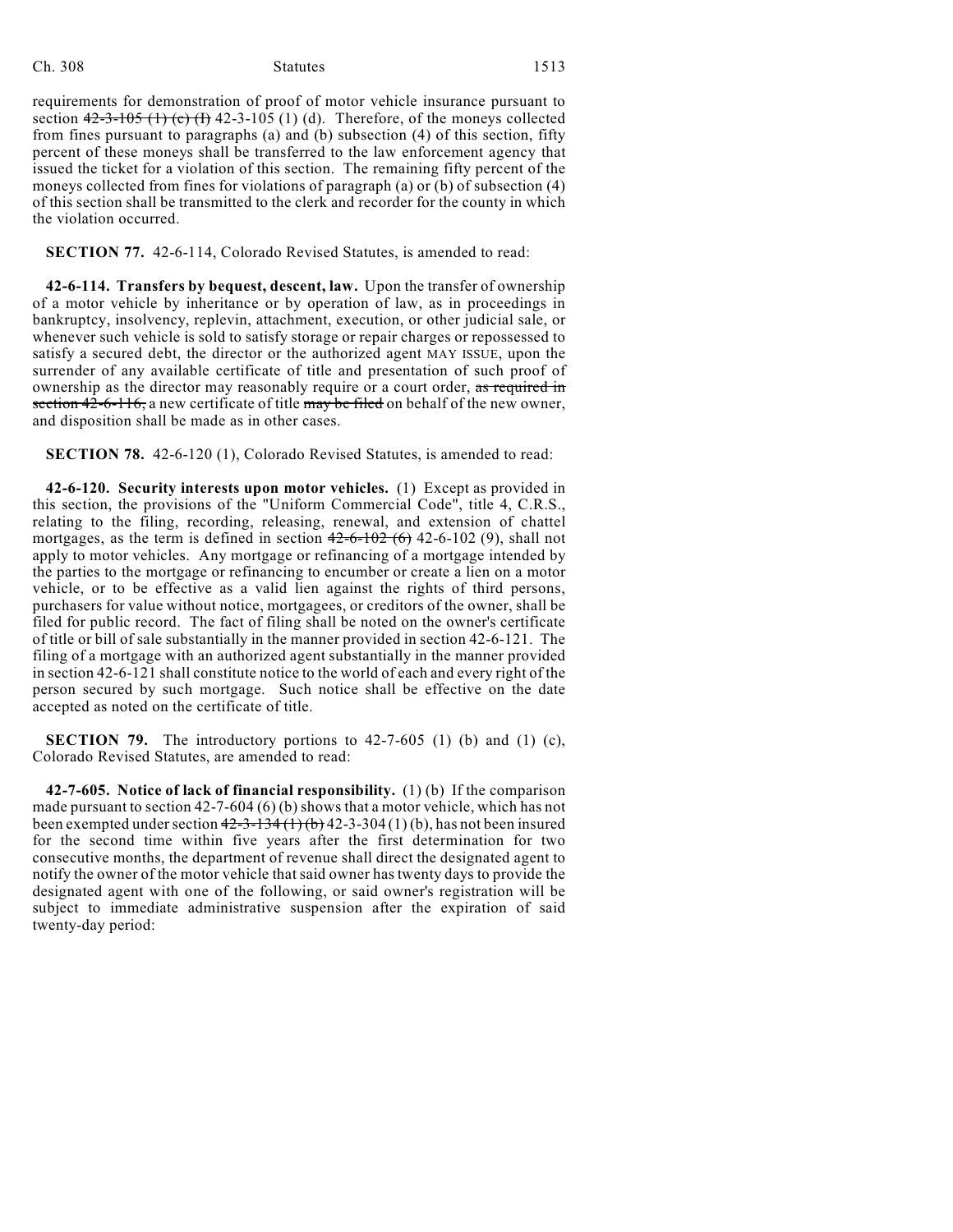#### 1514 Statutes Ch. 308

(c) If the comparison made pursuant to section 42-7-604 (6) (b) shows that a motor vehicle, which has not been exempted under section  $42-3-134$  (1) (b) 42-3-304 (1) (b), has not been insured for the third or subsequent time within five years after the first determination for one month, the department of revenue shall direct the designated agent to notify the owner of the motor vehicle that said owner has ten days to provide the designated agent with one of the following, or said owner's registration will be subject to immediate administrative suspension after the expiration of said ten-day period:

# **SECTION 80.** 42-8-104 (2), Colorado Revised Statutes, is amended to read:

**42-8-104. Powers and duties.** (2) The personnel of a port of entry weigh station, during the time that they are actually engaged in performing their duties as such and while acting under proper orders or regulations issued by the executive director of the department of revenue, shall have and exercise all the powers invested in peace officers in connection with the enforcement of the provisions of this article, articles 2 and 20 of this title, part 5 of article 4 of this title, and sections 42-3-107 (16.5) 42-3-107 (17), 42-4-225 (1.5), and 42-4-235; except that they shall not have the power to serve civil writs and process and, in the exercise of their duties, such personnel shall have the authority to restrain and detain persons or vehicles and may impound any vehicle until any tax or license fee imposed by law is paid or until compliance is had with any tax or regulatory law or regulation issued thereunder.

**SECTION 81.** 42-8-105 (1), Colorado Revised Statutes, is amended to read:

**42-8-105. Clearance of motor vehicles at port of entry weigh stations.** (1) Every owner or operator of a motor vehicle that is subject to payment of registration fees under the provisions of section 42-3-305 (5) (b) or 42-3-306 (5) (b) and every owner or operator of a motor vehicle or combination of vehicles having a manufacturer's gross vehicle weight rating or gross combination weight rating of twenty-six thousand one pounds or more shall secure a valid clearance from an office of the department of revenue, from an officer of the Colorado state patrol, or from a port of entry weigh station before operating such vehicle or combination of vehicles or causing such vehicle or combination of vehicles to be operated on the public highways of this state, but an owner or operator shall be deemed to have complied with the provisions of this subsection (1) if the owner or operator secures a valid clearance from the first port of entry weigh station located within five road miles of the route that the owner or operator would normally follow from the point of departure to the point of destination. An owner or operator shall not be required to seek out a port of entry weigh station not located on the route such owner or operator is following if the owner or operator secures a special revocable permit from the department of revenue in accordance with the provisions of subsection (4) of this section. A vehicle with a seating capacity of fourteen or more passengers registered under the provisions of section  $42-3-304$  (13),  $42-3-305$  (4) (c) (I), or 42-3-306 (4) (c) (f) 42-3-305 (2) (c) (I), OR 42-3-306 (2) (c) (I) shall not be required to secure a valid clearance pursuant to this section.

**SECTION 82.** 43-1-1001 (2), Colorado Revised Statutes, is amended to read:

**43-1-1001. Urban mass transportation grants.** (2) The authority contained in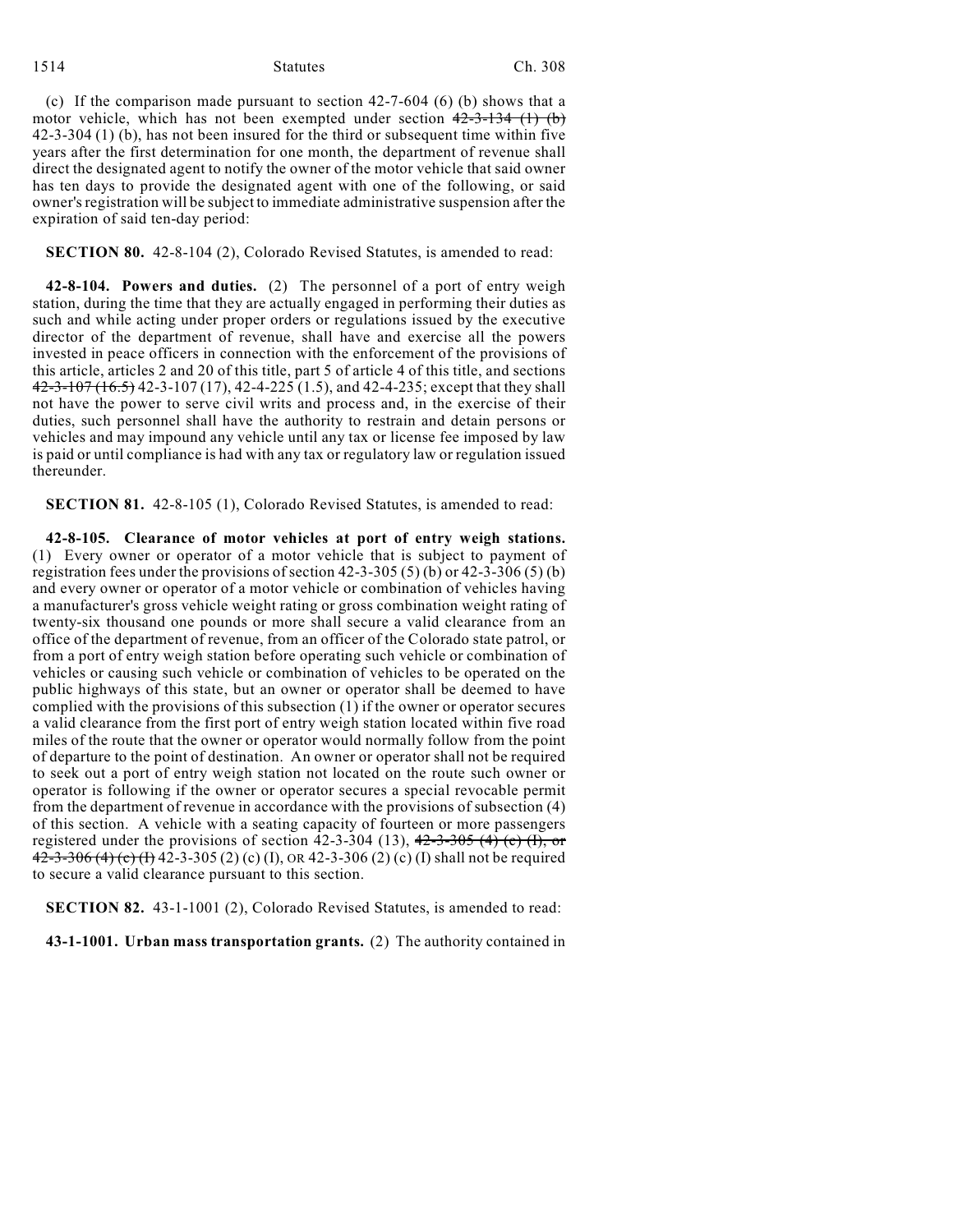subsection (1) of this section shall not apply to federal grant funds where there exists a designated recipient for such funds, and funds made available under section 3 of the federal "Urban Mass Transportation Act of 1964", AS AMENDED, within the Denver regional transportation district, and funds for other projects in urbanized areas with populations in excess of two hundred thousand persons, except as provided in sections 43-1-601 and 43-1-901.

**SECTION 83.** 43-4-201 (3) (a) (II) (K), Colorado Revised Statutes, is amended to read:

**43-4-201. Funds created - repeal.** (3) (a) (II) The general assembly shall not make any annual appropriation or statutory distribution from the highway users tax fund except as follows:

(K) To the department of revenue for completion of the license plate replacement pursuant to section  $42-3-113(5)(b)$  42-3-201(5)(b), C.R.S. This sub-subparagraph (K) is repealed, effective July 1, 2007.

**SECTION 84.** 43-4-205 (5.5) (b), (5.5) (c), (5.5) (d), and (5.5) (f), Colorado Revised Statutes, are amended to read:

**43-4-205. Allocation of fund.** (5.5) The following highway users tax fund revenues shall be allocated and expended in accordance with the formula specified in subsection (5) of this section:

(b) Revenues from motor vehicle license plate, identification plate, and placard fees that are credited to the fund pursuant to sections  $42-3-113(6)$ ,  $42-3-114(9)$ , 42-3-115 (4) (a), 42-3-115.5 (1) (c) (I), 42-3-115.7 (5) (a), 42-3-115.8 (5) (a), 42-3-116.5 (6) (a), 42-3-116.7 (5), 42-3-117 (5) (a), 42-3-121 (2) (d), 42-3-122 (4), 42-3-124 (3) (b), and 42-4-202 (4) (d), C.R.S.; 42-3-301 (1), 42-3-211 (7), 42-3-212 (4), 42-3-213 (1) (b), 42-3-214 (4), 42-3-215 (4) (a), 42-3-216 (5) (a), 42-3-217 (4), 42-3-218 (4), 42-3-204 (2) (e), 42-3-207 (4), 42-3-203 (3) (b), AND 42-4-202 (4) (d), C.R.S.;

(c) Revenues from driver's license fees, motor vehicle title and registration fees, and motorist insurance identification fees that are credited to the fund pursuant to sections  $42-2-132$  (4) (b),  $42-3-134$  (14),  $(15)$ ,  $(17)$  (c), and (26) (d) (I), and 42-3-134.5 (14) and (15), C.R.S.; 42-2-132 (4) (b), 42-3-304 (18) (d) (I), 42-3-305 (6), (7), AND (8) (c), AND 42-3-306 (6) AND (7), C.R.S.;

(d) Revenues from the imposition of passenger-mile taxes on vehicles, any additional penalties or interest imposed thereon, or any fee or payment substituted therefor that is imposed pursuant to sections  $42-3-134(21)$ ,  $42-3-134.5(21)$  (b) and  $(21)$  (c), and  $42-3-136$  (5), C.R.S., and credited to the fund pursuant to section  $43-4-203$  (1) (c); 42-3-304 (13), 42-3-306 (11) (a) AND (11) (b), AND 42-3-308 (5), C.R.S., AND CREDITED TO THE FUND PURSUANT TO SECTION 43-4-203 (1) (c);

(f) Revenues from fees that are credited to the fund pursuant to sections 42-2-406 (3) and (6) and  $42-3-144$  (1)  $42-3-311$  (1), C.R.S., and that exceed the amount of appropriations made from the fund pursuant to those sections for the purpose of defraying specified administrative expenses;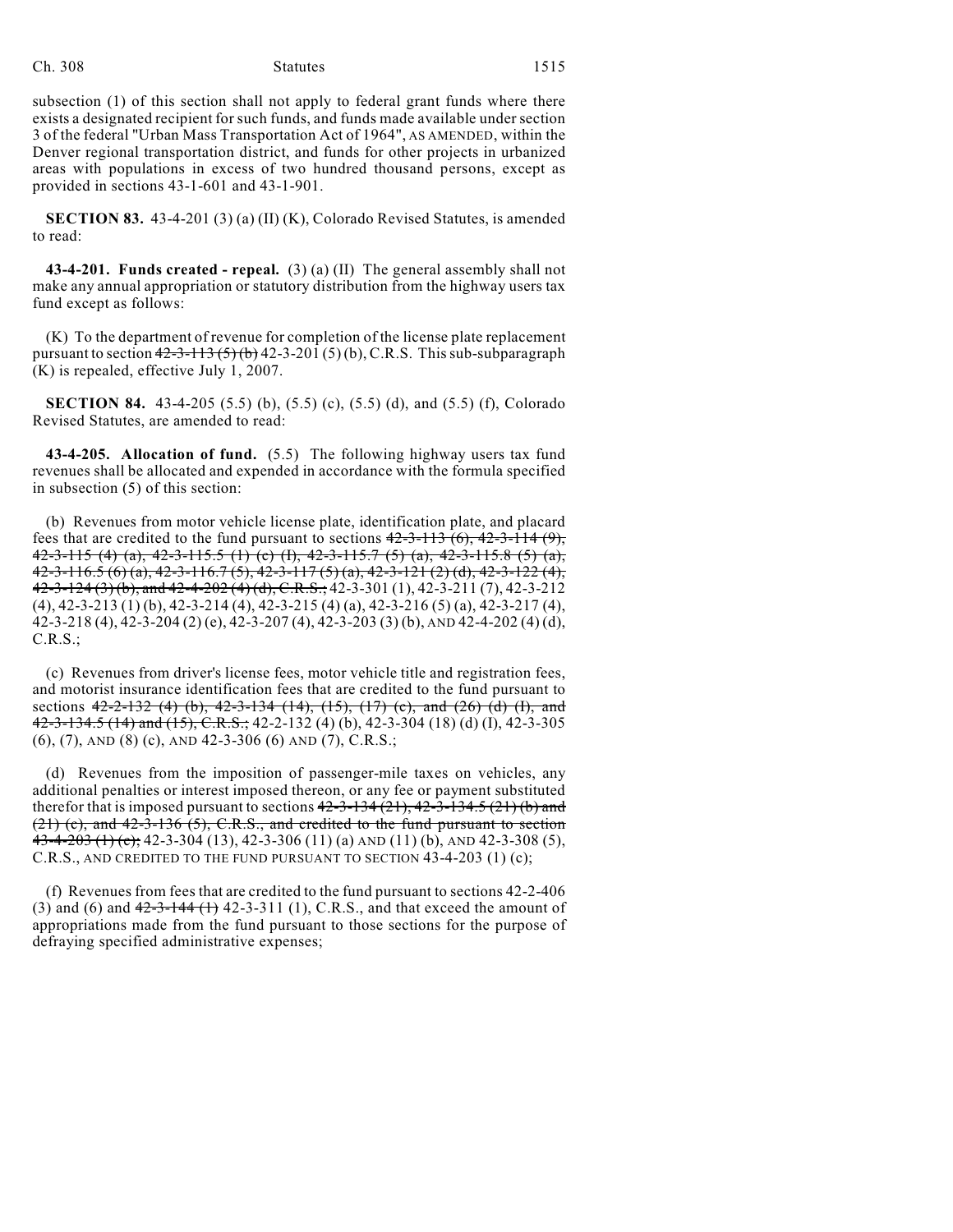**SECTION 85.** Section 10 of chapter 288, Session Laws of Colorado 2005, is amended to read:

Section 10. The introductory portions to  $35-14-127$  (4) (a) (I), and (4) (a.5) INTRODUCTORY PORTION TO 35-14-127 (4) (a) (I), 35-14-127 (4) (a) (II), THE INTRODUCTORY PORTION TO 35-14-127 (4)(a.5), and 35-14-127 (4) (c), (5), (6), (7), (8), (9), (10), (12), and (13), Colorado Revised Statutes, are amended to read:

**35-14-127. Licenses - fees - stickers - certificates - repeal.** (4) (a) (I) To and including June 30, 2007, the agricultural commission shall establish annual license fees for scales based on capacity, in the following classifications:

(II) This paragraph (a) is repealed, effective  $J_{\text{t}}/J_{\text{t}}$ , 2005 JULY 1, 2007.

(a.5) On and after July 1, 2007, the annual license fee for scales is based on capacity as follows:

(c) The annual license fee for belt conveyor and in-motion railroad scales shall be as determined by the agricultural commission; except that, on and after July 1, 2007, such annual license fee shall be one hundred twenty-five dollars per scale.

(5) (a) (I) To and including June 30, 2007, the annual license fee for textile meters, cordage meters, moisture meters, certified weighers, persons who sell or install weighing and measuring devices, and persons who service weighing and measuring devices shall be as determined by the agricultural commission.

(II) This paragraph (a) is repealed, effective July 1, 2007.

(b) On and after July 1, 2007, the annual license fee for textile meters is five dollars per meter.

(6) On and after July 1, 2007, the annual license fee for cordage meters is five dollars per meter.

(7) On and after July 1, 2007, the annual license fee for moisture meters is twenty dollars per meter.

(8) On and after July 1, 2007, the license fee for certified weighers is five dollars.

(9) On and after July 1, 2007, the license fee for persons who sell or install weighing and measuring devices is five dollars.

(10) On and after July 1, 2007, the license fee for persons who service weighing and measuring devices is five dollars.

(12) (a) (I) To and including June 30, 2007, the fees for special tests where scale test trucks, passenger vehicles, or light duty pickup trucks are used shall be as determined by the agricultural commission. The agricultural commission shall review and set the fees annually. If any test of a device at one location requires time beyond the first day, the special test fee shall be effective for the balance of time after one day and until the test is completed. The special test fee may be charged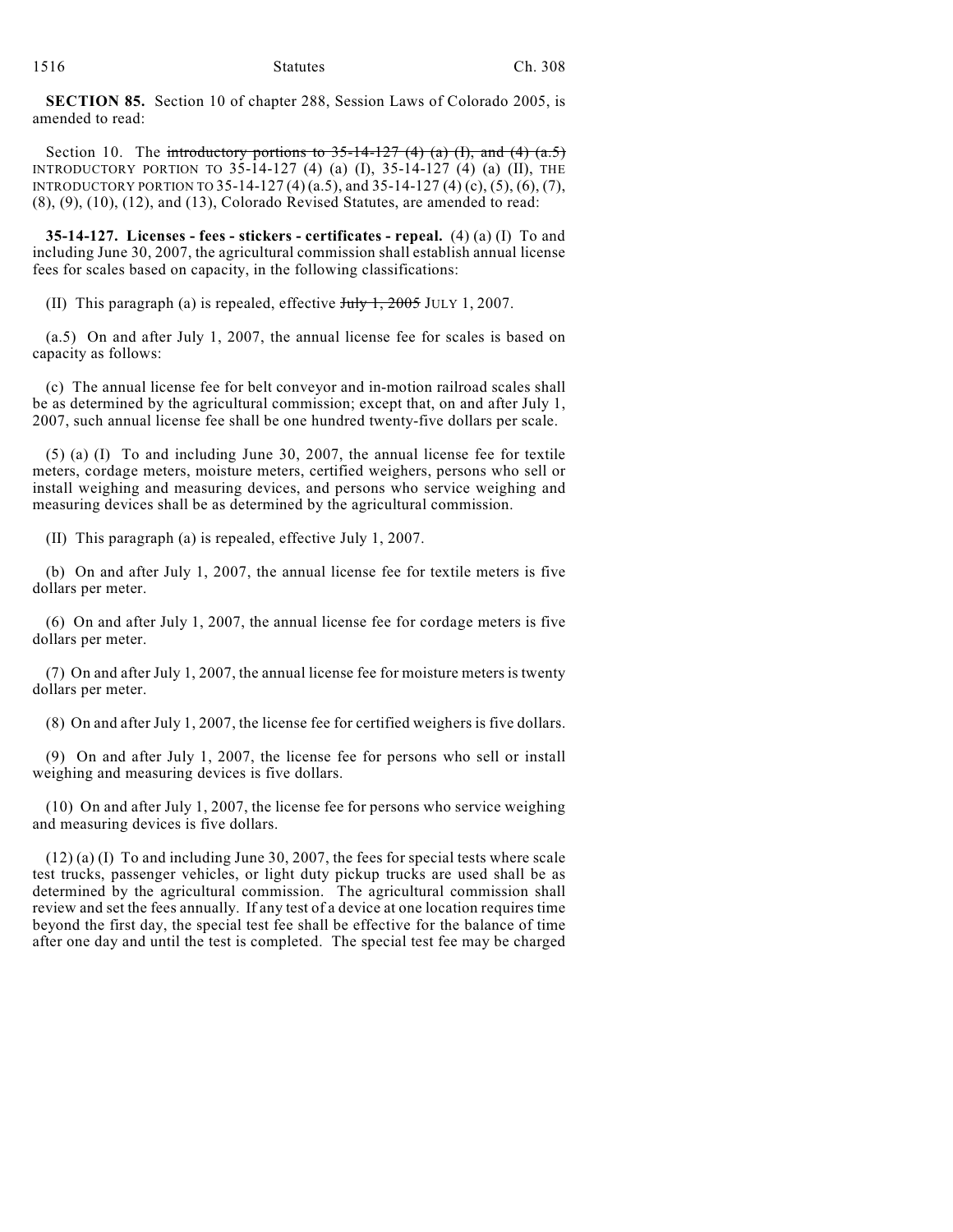for any test made at the request of the owner of the device.

(II) This paragraph (a) is repealed, effective July 1, 2007.

(b) On and after July 1, 2007, the fee for a special test where passenger vehicles or light duty pickup trucks are used shall not exceed twenty-five dollars per hour plus the mileage charge set forth in section 24-9-104, C.R.S. The fee for a special test where scale test trucks are used shall not exceed twenty-five dollars per hour plus one dollar and twenty-five cents per mile traveled. The commissioner shall review and set the fees annually at a rate not to exceed actual costs. If any test of a device at one location requires time beyond the first day, the special test fee shall be effective for the balance of time after one day and until the test is completed. The special test fee may be charged for any test made at the request of the owner of the device.

(13) All license fees and testing fees collected by the department under this article shall be transmitted to the state treasurer, who shall credit the same to the inspection and consumer services cash fund created in section 35-1-106.5 or, on or after July 1, 2007, to the general fund.

**SECTION 86.** The introductory portion to 26-6-104 (7) (a) (I), Colorado Revised Statutes, as amended by Senate Bill 06-199, enacted at the Second Regular Session of the Sixty-fifth General Assembly, is amended to read:

**26-6-104. Licenses - out-of-state notices and consent.** (7) (a) (I) The state department, a county department, or a child placement agency licensed under the provisions of this part 1 shall not issue a license or certificate to operate a family child care home, a foster care home, a child care center, a residential child care facility, a secure residential treatment center, or a child placement agency, and any license or certificate issued prior to the effective date of  $\overline{\text{Senate}}$  Bill  $06-$  SENATE BILL 06-199 shall be revoked or suspended, if the applicant for the license or certificate, an affiliate of the applicant, a person employed by the applicant, or a person who resides with the applicant at the facility has been convicted of:

**SECTION 87.** 8-70-141 (1) (b) (I) and the introductory portion to 8-70-141 (1) (d) (I), Colorado Revised Statutes, are amended to read:

**8-70-141. Wages - definition.** (1) "Wages" means:

(b) (I) Any employer contribution under a qualified cash or deferred arrangement, as defined in 26 U.S.C. section 401 (k), to the extent not included in gross income by reason of  $26$  U.S.C. section  $402$  (a)  $(8)$  26 U.S.C. SECTION 402 (e) (3); and

(d) (I) With respect to weeks of unemployment beginning on or after January 1, 1978, wages for insured work paid for previously uncovered services. For the purposes of this paragraph (d), "previously uncovered services" means services which were not employment as defined in sections 8-70-126 to  $8-70-140.7$ 8-70-140.8 and were not services covered pursuant to section 8-76-107 at any time during the one-year period ending December 31, 1975, and:

**SECTION 88.** 8-76-103 (3) (b) (II) (B), Colorado Revised Statutes, is amended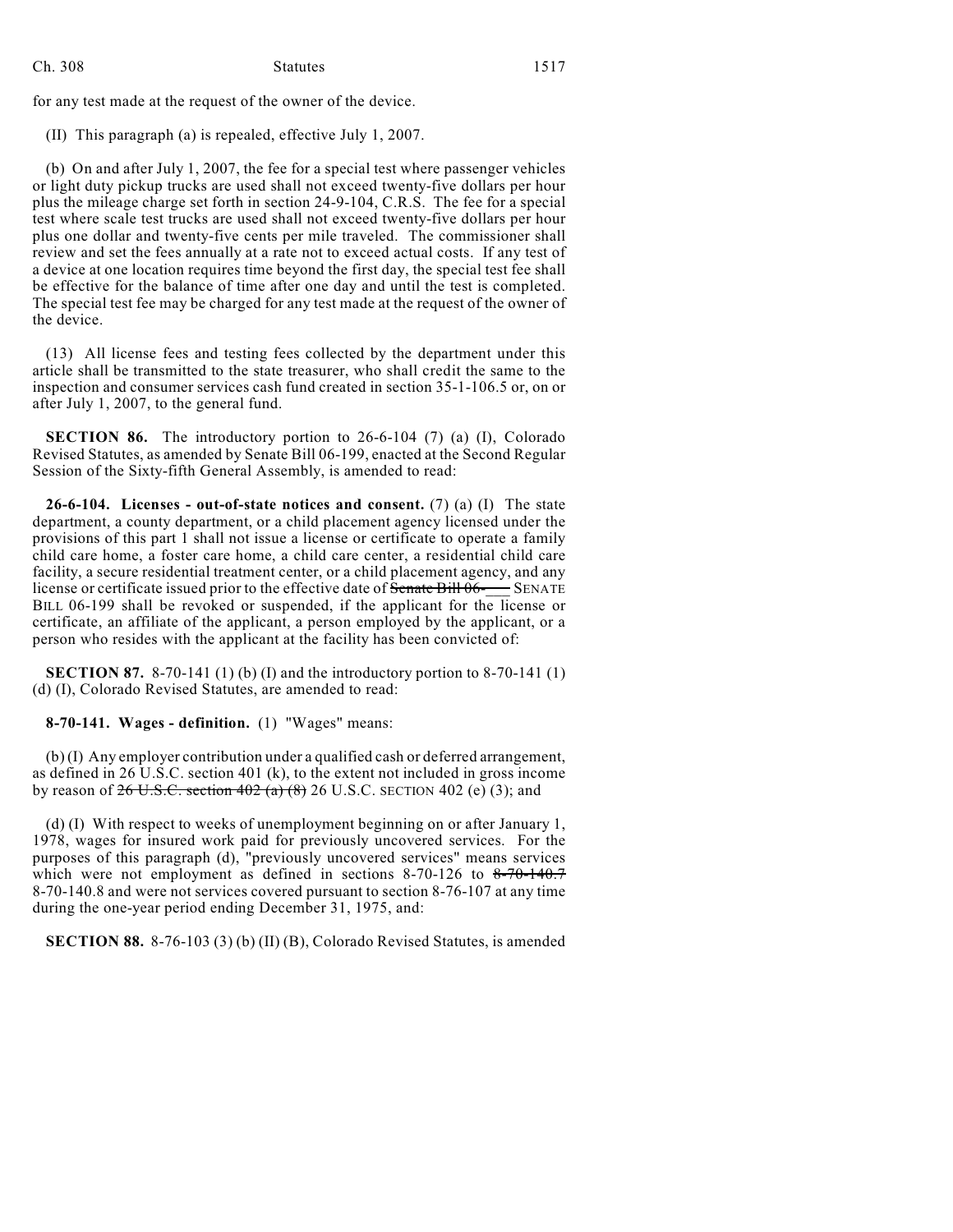to read:

**8-76-103. Future rates based on benefit experience.** (3) (b) (II) (B)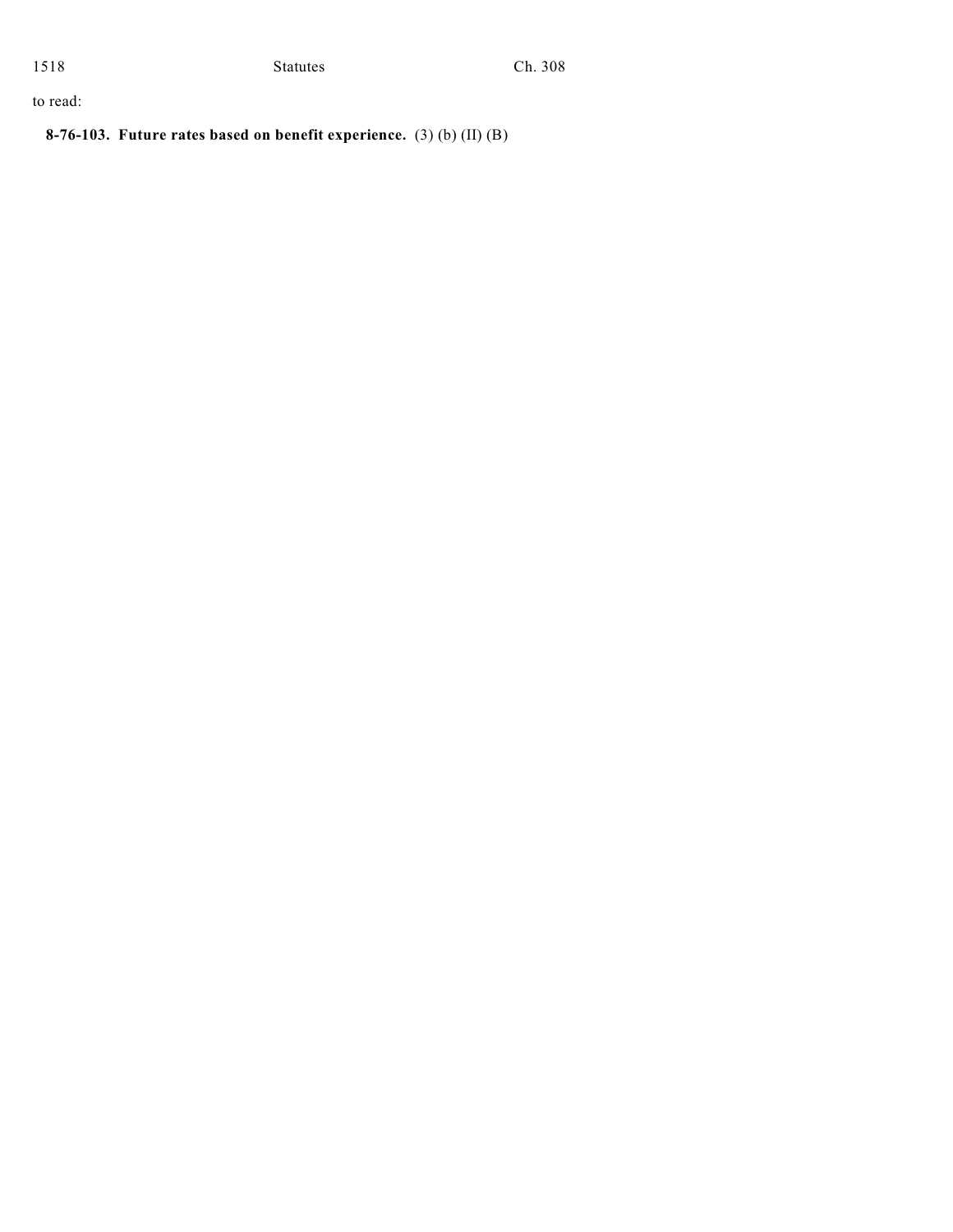# **TAX RATE SCHEDULE - POSITIVE EXCESS EMPLOYERS Fund Level in Millions of Dollars**

| Percent<br>of    | 450             | 396 to         | 342 to         | 306 to         | $270$ to       | $234$ to       | 198 to         | $162$ to       | $126$ to       | 90 to          | More<br>than<br>Zero to | $\overline{0}$ |
|------------------|-----------------|----------------|----------------|----------------|----------------|----------------|----------------|----------------|----------------|----------------|-------------------------|----------------|
| Excess           | Million<br>plus | 450<br>Million | 396<br>Million | 342<br>Million | 306<br>Million | 270<br>Million | 234<br>Million | 198<br>Million | 162<br>Million | 126<br>Million | 90<br>Million           | or<br>Deficit  |
| $+20$ or<br>more | .000            | .000           | .000           | .000           | .001           | .002           | .003           | .003           | .003           | .003           | .003                    | .010           |
| $+19$            | .000            | .000           | .000           | .001           | .002           | .003           | .003           | .003           | .003           | .003           | .003                    | .010           |
| $+18$            | .000            | .000           | .000           | .001           | .002           | .003           | .003           | .003           | .003           | .003           | .003                    | .010           |
| $+17$            | .000            | .000           | .001           | .001           | .003           | .003           | .003           | .003           | .003           | .003           | .003                    | .010           |
| $+16$            | .000            | .000           | .001           | .001           | .003           | .003           | .003           | .003           | .003           | .003           | .004                    | .011           |
| $+15$            | .000            | .001           | .001           | .001           | .003           | .003           | .003           | .003           | .003           | .003           | .005                    | .012           |
| $+14$            | .000            | .001           | .001           | .001           | .003           | .003           | .003           | .003           | .003           | .004           | .006                    | .013           |
| $+13$            | .001            | .001           | .001           | .001           | .003           | .003           | .003           | .003           | .004           | .005           | .007                    | .014           |
| $+12$            | .001            | .001           | .001           | .001           | .003           | .003           | .003           | .004           | .005           | .006           | .008                    | .015           |
| $+11$            | .001            | .001           | .001           | .001           | .003           | .003           | .004           | .005           | .006           | .007           | .009                    | .016           |
| $+10$            | .001            | .001           | .001           | .002           | .003           | .004           | .005           | .006           | .007           | .008           | .010                    | .017           |
|                  |                 |                |                |                |                |                |                |                |                |                |                         |                |

Ch. 308 Statutes 1519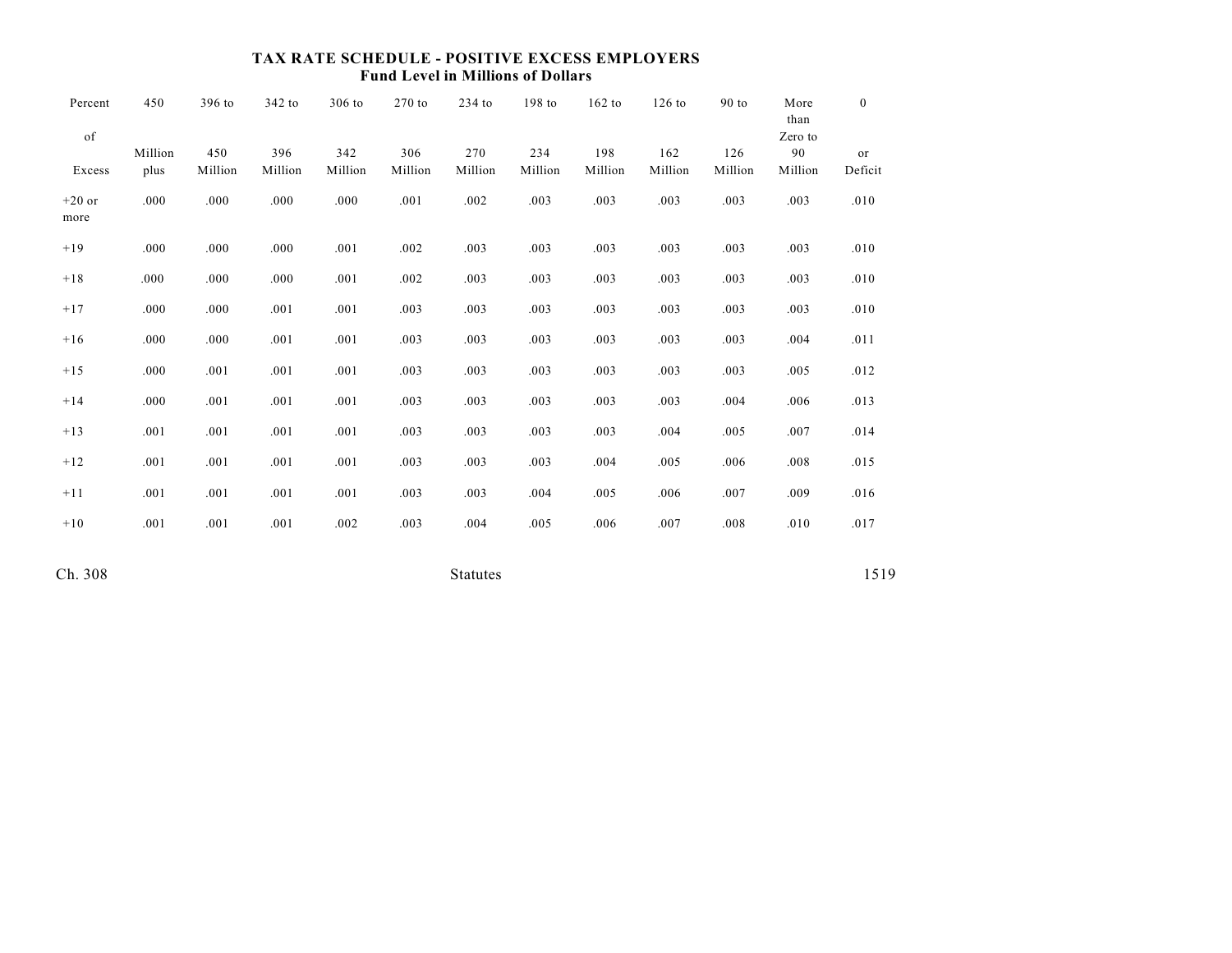| Ch. 308 |              |              |              |              |              | <b>Statutes</b> |              |              |              |              |              | 1520         |
|---------|--------------|--------------|--------------|--------------|--------------|-----------------|--------------|--------------|--------------|--------------|--------------|--------------|
| $+9$    | .001         | .001         | .002         | .003         | .004         | .005            | .006         | .007         | .008         | .009         | .011         | .018         |
| $+8$    | .001         | .002         | .003         | .004         | .005         | .006            | .007         | .008         | .009         | .010         | .012         | .019         |
| $+7$    | .002         | .003         | .004         | .005         | .006         | .007            | .008         | .009         | .010         | .011         | .013         | .020         |
| $+6$    | .002         | .004         | .005         | .006         | .007         | .008            | .009         | .010         | .011         | .012         | .014         | .021         |
| $+5$    | .003         | .005         | .006         | .007         | .008         | .009            | .010         | .011         | .012         | .013         | .015         | .022         |
| $+4$    | .004         | .006         | .007         | .008         | .009         | .010            | .011         | .012         | .013         | .014         | .016         | .023         |
| $+3$    | .007         | .009         | .010         | .011         | .012         | .013            | .014         | .015         | .016         | .017         | .019         | .024         |
| $+2$    | .011         | .012         | .013         | .014         | .015         | .016            | .017         | .018         | .019         | .020         | .022         | .025         |
| $+1$    | .015         | .016         | .017         | .018         | .019         | .020            | .020         | .021         | .022         | .023         | .025         | .026         |
| $+0$    | .020         | .021         | .022         | .023         | .023         | .024            | .024         | .025         | .025         | .026         | .027         | .027         |
| Unrated | .027<br>.017 | .027<br>.017 | .027<br>.017 | .027<br>.017 | .027<br>.017 | .027<br>.017    | .027<br>.017 | .027<br>.017 | .027<br>.017 | .027<br>.017 | .027<br>.017 | .027<br>.017 |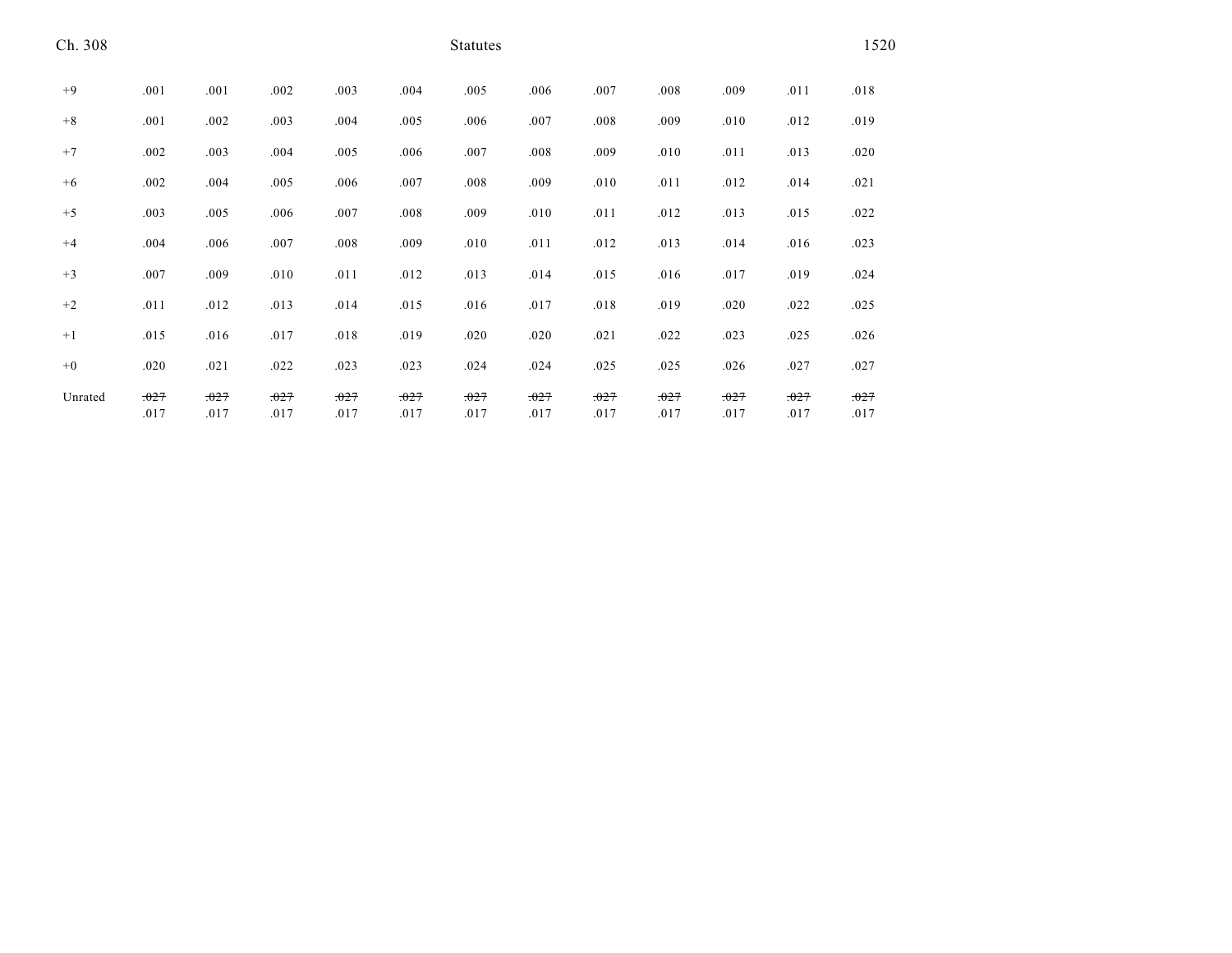**SECTION 89.** 7-90-104, Colorado Revised Statutes, as enacted by Senate Bill 06-187, enacted at the Second Regular Session of the Sixty-fifth General Assembly, is amended to read:

**7-90-104. Nonapplication of uniform commercial code to owner's interest.** Sections 4-90-406 and 4-90-408 4-9-406 AND 4-9-408, C.R.S., shall not apply to an owner's interest.

**SECTION 90.** 24-30-1603 (3) (b), (3) (c), and (3) (d), Colorado Revised Statutes, are amended to read:

**24-30-1603. Functions of the GGCC.** (3) (b) The executive director of each agency or department of state government, including institutions of higher education, shall designate a chief information officer who shall ensure compliance with the rules adopted by the executive director of the department of personnel SECRETARY OF STATE.

(c) The local authorities of any county, city, town, or city and county authorizing the use of digital or electronic signatures shall adopt rules, standards, policies, and procedures for their own use of electronic or digital signatures or shall ensure compliance with the rules adopted by the executive director SECRETARY OF STATE.

#### (d) Initial rules shall be adopted no later than January  $1,2000$ .

**SECTION 91. Effective date.** (1) Except as otherwise provided in subsection (2) of this section, this act shall take effect upon passage.

(2) (a) Section 28 of this act shall not take effect if Senate Bill 06-042 is enacted at the second regular session of the sixty-fifth general assembly and becomes law.

(b) Section 73 of this act shall not take effect if House Bill 06-1302 is enacted at the second regular session of the sixty-fifth general assembly and becomes law.

(c) Section 79 of this act shall not take effect if House Bill 06-1178 is enacted at the second regular session of the sixty-fifth general assembly and becomes law.

(d) Section 85 of this act shall take effect July 1, 2005.

(e) Section 86 of this act shall only take effect if Senate Bill 06-199 is enacted at the second regular session of the sixty-fifth general assembly and becomes law and said section 86 shall become effective on the same date as Senate Bill 06-199.

(f) Section 89 of this act shall only take effect if Senate Bill 06-187 is enacted at the second regular session of the sixty-fifth general assembly and becomes law and said section 89 shall take effect on July 1, 2006.

**SECTION 92. Safety clause.** The general assembly hereby finds, determines, and declares that this act is necessary for the immediate preservation of the public peace, health, and safety.

Approved: June 1, 2006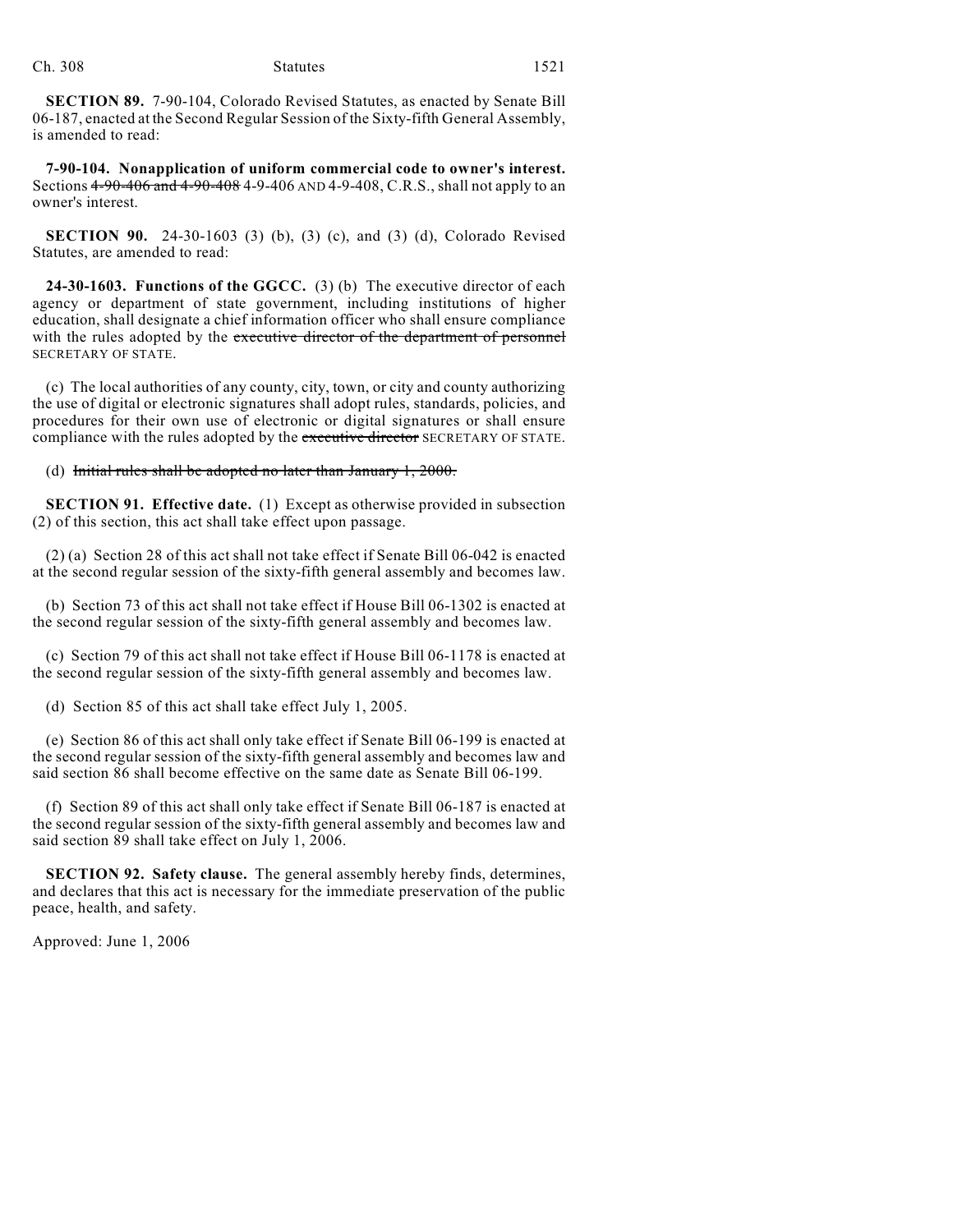# **APPENDIX**

| C.R.S.<br><b>Section</b>  | <b>Section</b><br>in bill | Reason                                                                                                                                                                                                                                                                                                                                                  |
|---------------------------|---------------------------|---------------------------------------------------------------------------------------------------------------------------------------------------------------------------------------------------------------------------------------------------------------------------------------------------------------------------------------------------------|
| $1-5-203(1)$              | $\mathbf{1}$              | Section $1-5-203$ (1) is being amended to<br>conform with standard C.R.S. numbering<br>format and to correct a grammatical error in<br>which "is" should be "are".                                                                                                                                                                                      |
| $2 - 3 - 1401(2)$         | 2                         | Deletes as obsolete a reference to subsection<br>$(3)$ of section 2-3-1401, because the subsection<br>was repealed by HB94-1191, chapter 302, page<br>1820, concerning economic development.                                                                                                                                                            |
| 6-1-707 IP $(1)$ (b)      | 3                         | Changes ""certified dietitian", "certified<br>dietician", "C.D."," to ""certified dietitian", or<br>"certified dietician" or uses the abbreviation<br>"C.D."" to correct a grammatical error made in<br>the introduced version of HB94-1102, chapter<br>25, page 94, and carried forward in SB99-143,<br>chapter 188, page 647.                         |
| $7-56-607(1)(d)$          | 4                         | Corrects an error in the introduced version of<br>SB96-039, chapter 117, page 516, concerning<br>the expansion of regulation of agricultural<br>cooperatives<br>to include<br>cooperative<br>organizations of all forms that elect to be<br>regulated, which resulted in a paragraph that<br>does not grammatically follow the introductory<br>portion. |
| $8-43-101(2)$             | 5                         | Language inadvertently added due to a<br>publications error has been removed and the<br>correct language has been inserted to preserve<br>the intent of the general assembly when it<br>passed HB05-1139, chapter 49, page 200,<br>concerning increased enforcement of the<br>workers' compensation laws.                                               |
| $8-43-304$ IP $(1.5)$ (a) | 6                         | Substitutes "office of administrative courts" for<br>"division of administrative hearings"<br>to<br>conform with the name change made by<br>SB05-185, chapter 228, page 851, concerning<br>state administrative hearings.                                                                                                                               |
| $8-73-108$ (3) (f) (II)   | 7                         | Public Law 100-707 changed the short title of<br>the "Disaster Relief Act of 1974" to the<br>"Robert T. Stafford Disaster Relief and<br>Emergency Assistance Act". To conform to<br>the change, "Disaster Relief Act of 1974" is<br>being changed to "Robert T. Stafford Disaster                                                                       |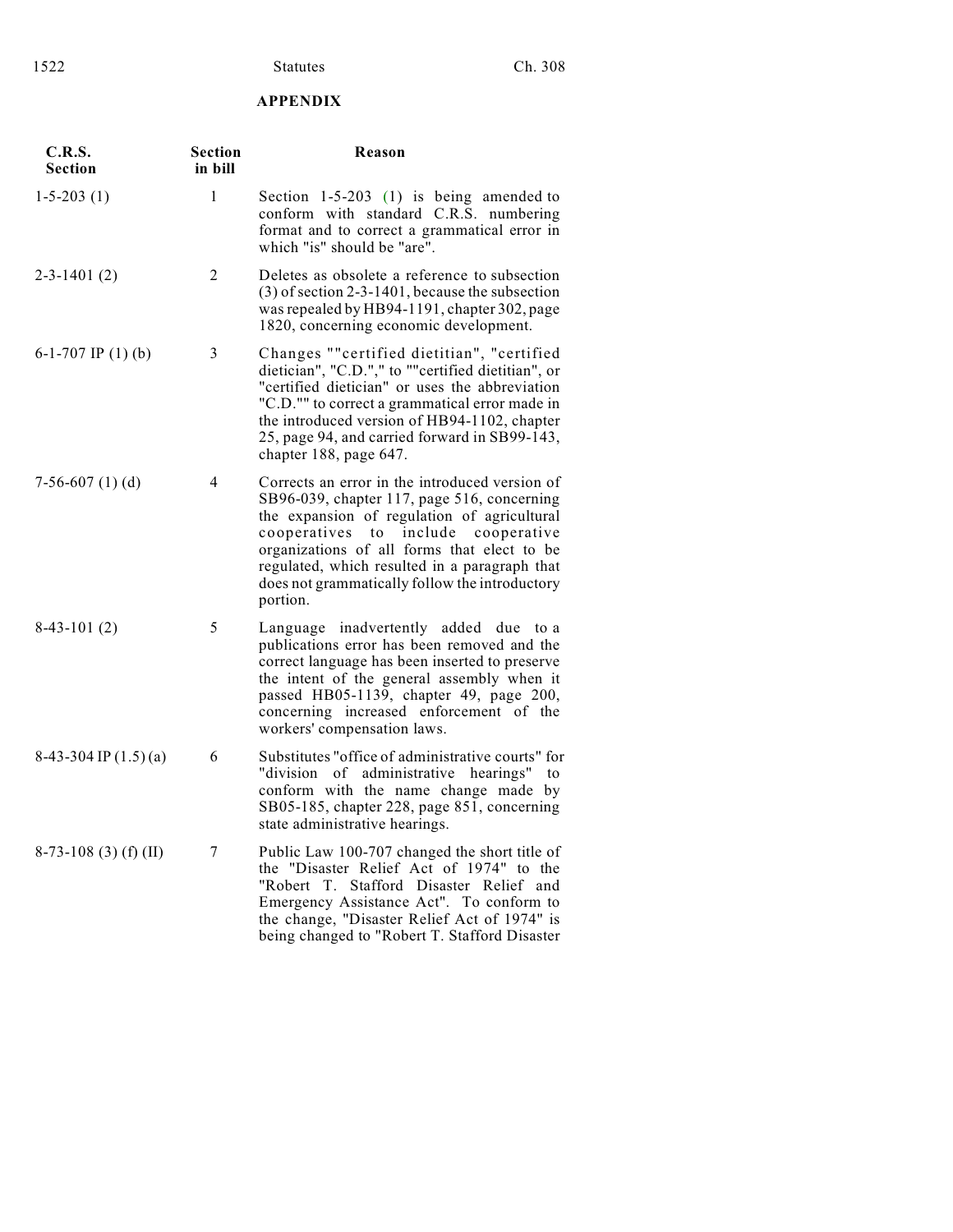| Ch. 308                   |    | <b>Statutes</b><br>1523                                                                                                                                                                                                                                                                                                                                                                                                                                              |
|---------------------------|----|----------------------------------------------------------------------------------------------------------------------------------------------------------------------------------------------------------------------------------------------------------------------------------------------------------------------------------------------------------------------------------------------------------------------------------------------------------------------|
|                           |    | Relief and Emergency Assistance Act" in<br>section 8-73-108.                                                                                                                                                                                                                                                                                                                                                                                                         |
| $10-1-128(2)(b)$          | 8  | Deletes an internal reference to part 7 of article<br>4 of title 10, commonly referred to as<br>Colorado's no-fault insurance law, because<br>section 10-4-726 provided for its repeal,<br>effective July 1, 2003.                                                                                                                                                                                                                                                   |
| $10-3-104$                | 9  | Deletes an internal reference to part 7 of article<br>4 of title 10, commonly referred to as<br>Colorado's no-fault insurance law, because<br>section 10-4-726 provided for its repeal,<br>effective July 1, 2003. In addition, language<br>has been changed to conform to standard<br>drafting practice when writing penalty clauses.                                                                                                                               |
| $10-3-207(1)(d)$          | 10 | Because provisions concerning personal injury<br>protection (PIP) were repealed in 2003 and<br>because auto insurance companies are no<br>longer charged the PIP fee that was applied to<br>of<br>the<br>independent<br>medical<br>the<br>cost<br>examination administrator, section 10-3-207<br>$(1)$ (d) is being repealed as obsolete.                                                                                                                            |
| $10-4-111(1)$             | 11 | See the explanation for section $10-1-128(2)$<br>(b).                                                                                                                                                                                                                                                                                                                                                                                                                |
| $10-4-401(2)(c)$          | 12 | Changes an internal reference from "article 8 of<br>this title" to "parts 1 and 2 of article 16 of this<br>title" because provisions in article 8 of title 10<br>were repealed and reenacted and provisions<br>similar to those in article 8 were added to parts<br>1 and 2 of article 16 of title 10 by SB92-104,<br>chapter 207, page 1617. For additional<br>information, see the editor's note following<br>sections in parts 1 and 2 of article 16 of title 10. |
| $10-4-604.5(1)$           | 13 | When article 3 of title 42 was recodified by<br>HB05-1107, chapter 270, page 1071, certain<br>conforming amendments were missed or<br>separate bills were enacted that contained<br>references to article 3 of title 42 prior to its<br>recodification. To correct the inaccuracies,<br>conforming amendments are being made to<br>update incorrect references to reflect the<br>current location of provisions contained in<br>article 3 of title 42.               |
| $10-4-621(3)$             | 14 | See the explanation for section $10-4-604.5$ (1).                                                                                                                                                                                                                                                                                                                                                                                                                    |
| 10-16-105 $(7.6)$ (a) (I) | 15 | Changes section $"10-16-704$ (a)" to section<br>$"10-16-704(2)"$ to correct an internal reference                                                                                                                                                                                                                                                                                                                                                                    |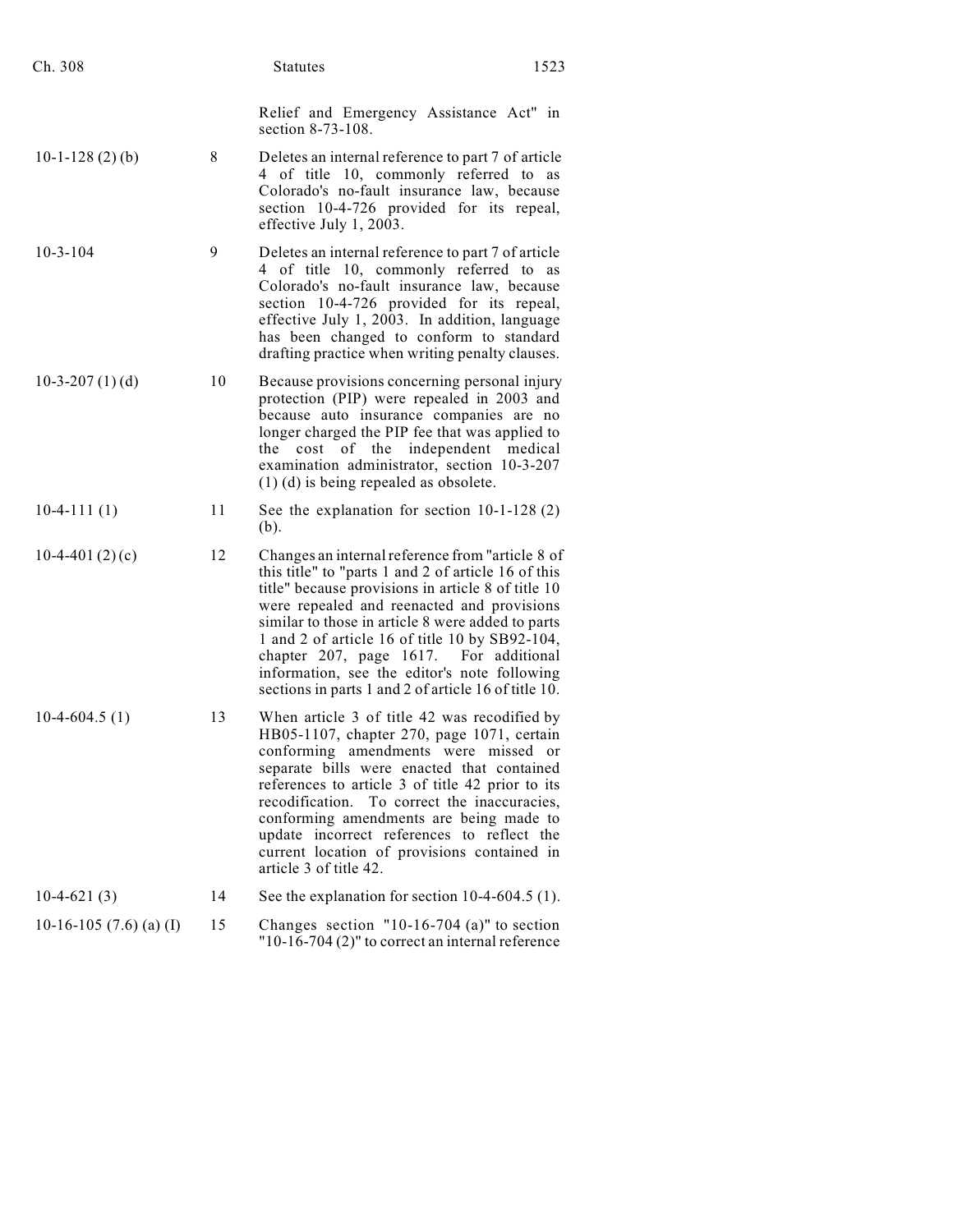| 1524                  |    | <b>Statutes</b>                                                                                                                                                                                                                                                                                                                                                                                                                                                                                                                            | Ch. 308                       |
|-----------------------|----|--------------------------------------------------------------------------------------------------------------------------------------------------------------------------------------------------------------------------------------------------------------------------------------------------------------------------------------------------------------------------------------------------------------------------------------------------------------------------------------------------------------------------------------------|-------------------------------|
|                       |    | error made in the Senate Health, Environment,<br>Children & Families committee report dated<br>May 3, 2002. To view the report, see page<br>1148 of the 2002 Senate Journal.                                                                                                                                                                                                                                                                                                                                                               |                               |
| 10-16-402 (2) (c) (I) | 16 | To preserve the intent of the 1999 general<br>assembly, a conforming amendment deleting<br>"on a prepaid basis" from a provision<br>describing the responsibilities of the health<br>maintenance organization is being made to<br>conform to HB99-1275, chapter 33, page 84,<br>which struck "on a fixed prepayment basis"<br>from the definition of a "health maintenance<br>organization" in section 10-16-102 (23).                                                                                                                     |                               |
| $11-42-107(4)$        | 17 | Standard drafting practice discourages the use<br>of digits when defining a dollar amount in the<br>statutes; therefore, the dollar amounts<br>expressed as digits have been replaced with<br>dollar amounts expressed as words.                                                                                                                                                                                                                                                                                                           |                               |
| 12-14-105 $(3)$ $(c)$ | 18 | The department of law web address to access<br>information concerning the "Colorado Fair<br>Debt Collection Practices Act" changed;<br>therefore, section $12-14-105$ (3) (c) is being<br>amended to reflect the web address transfer.                                                                                                                                                                                                                                                                                                     |                               |
| 12-36-106 $(5)$ $(e)$ | 19 | Changes an internal reference from "25-1-107<br>(1) (1) (II)" to "25-1.5-103 (1) (a) (II)" because<br>section 25-1-107 was repealed and relocated to<br>part 1 of article 1.5 of title 25 by SB03-002,<br>chapter 57, page 682, concerning<br>nonsubstantive recodification of statutes<br>relating to the powers of the department of<br>public health and environment. For additional<br>information, see the editor's notes following<br>sections 25-1-107 and 25-1.5-103.                                                              | a                             |
| $13 - 21 - 106.5$     | 20 | Changes "ethnic intimidation"<br>bias-motivated crime", "criminal ethnic<br>intimidation" to "a criminal bias-motivated<br>crime", and "defined" to "described" as<br>conforming<br>amendments<br>chapter 321, page 1498, concerning substantive<br>changes to strengthen the state criminal law,<br>because the bill changed the crime of ethnic<br>intimidation to a bias-motivated crime by<br>adding physical or mental disability and sexual<br>orientation to the classes of victims against<br>which such a crime may be committed. | "a<br>to<br>to $H B05-1014$ , |
| $18-9-106(2)$         | 21 | Due to the deletion of section $18-9-106(1)$ (b)                                                                                                                                                                                                                                                                                                                                                                                                                                                                                           |                               |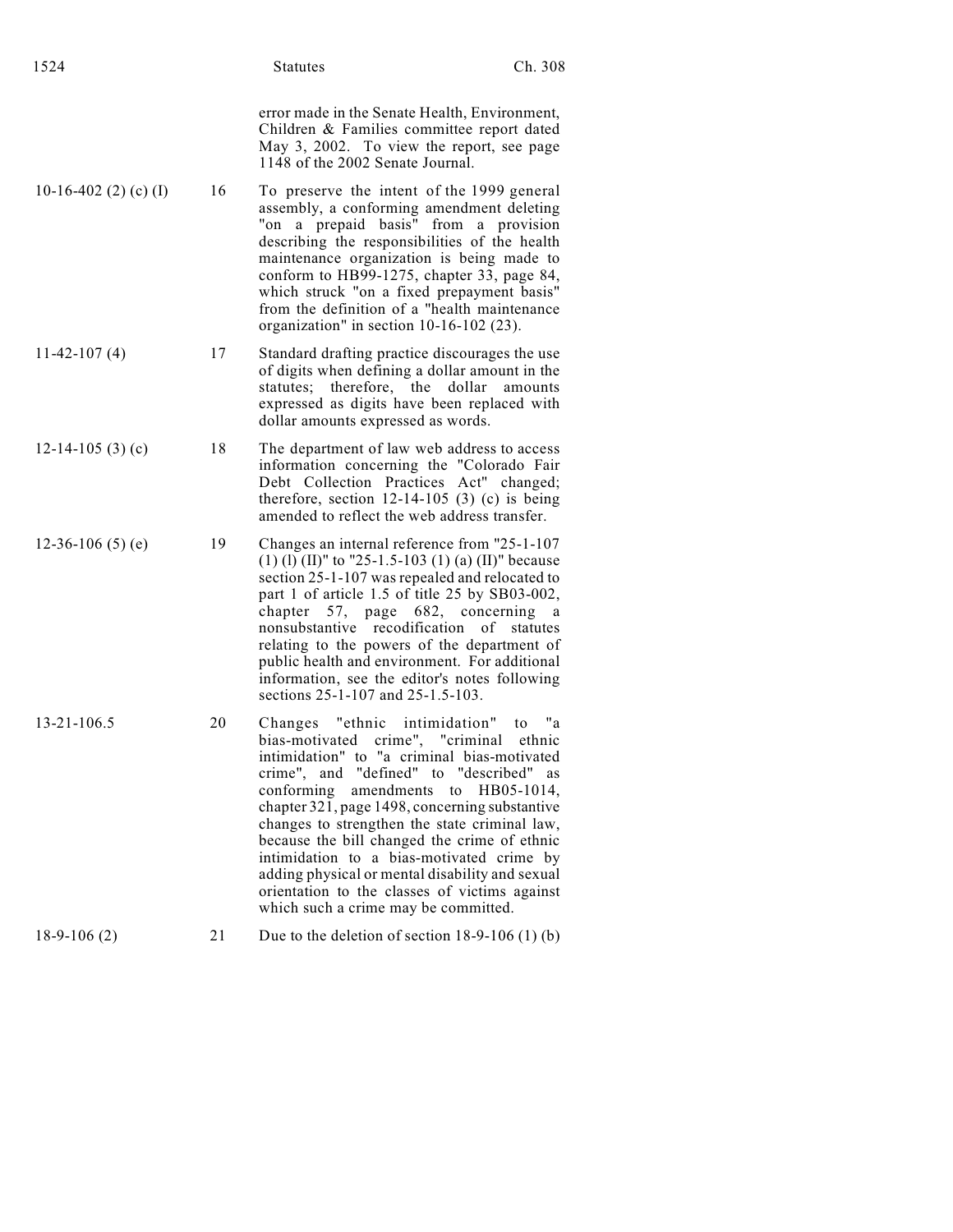by HB00-1107, chapter 171, page 708, concerning substantive changes for the strengthening of the criminal laws, section 18-9-106 (2) is being repealed as a conforming amendment because the provisions of subsection (2) provide an affirmative defense for the violation formerly contained in section 18-9-106 (1) (b).

- 18-13-119 (7) 22 Section 18-13-119 (7) is being repealed as obsolete, because the section applies to auto insurance personal injury protection claims (PIP), which was part of Colorado's no-fault insurance law that was repealed in 2003.
- 19-2-918 23 Inserts "and part 6 of article 1.3 of title 18" after "article 18.5 of title 16" because HB02-1046 relocated the provisions of certain criminal sentencing statutes concerning the procedures for the collection and the assessment of restitution in titles 16 and 18 to a new article in title 18; however, a conforming amendment in section 19-2-918 was inadvertently missed with reference to the assessment of restitution in part 6 of article 1.3 of title 18.
- 19-3-304.5 (8) 24 House Bill 03-1095, chapter 80, page 769, concerning procedural requirements related to certain abandoned children, added a provision to the safe haven statute to specify that "A parent who utilizes the provisions of this section shall not, for that reason alone, have his or her name added to the state central registry of child protection." The bill was signed into law on March 25, 2003. House Bill 03-1211, chapter 196, page 1395, concerning records of child abuse or neglect for the protection of children, eliminated the "state central registry of child protection" and was signed into law on April 29, 2003. Since the intention of HB03-1211 was to eliminate the concept of the state central registry of child protection, and it was signed into law after HB03-1095 became law, the provision added by HB03-1095 is being changed to, "A parent who utilizes the provisions of this section shall not, for that reason alone, be found to be responsible in a confirmed report of abuse or neglect." to be consistent with other conforming amendments made in HB03-1211.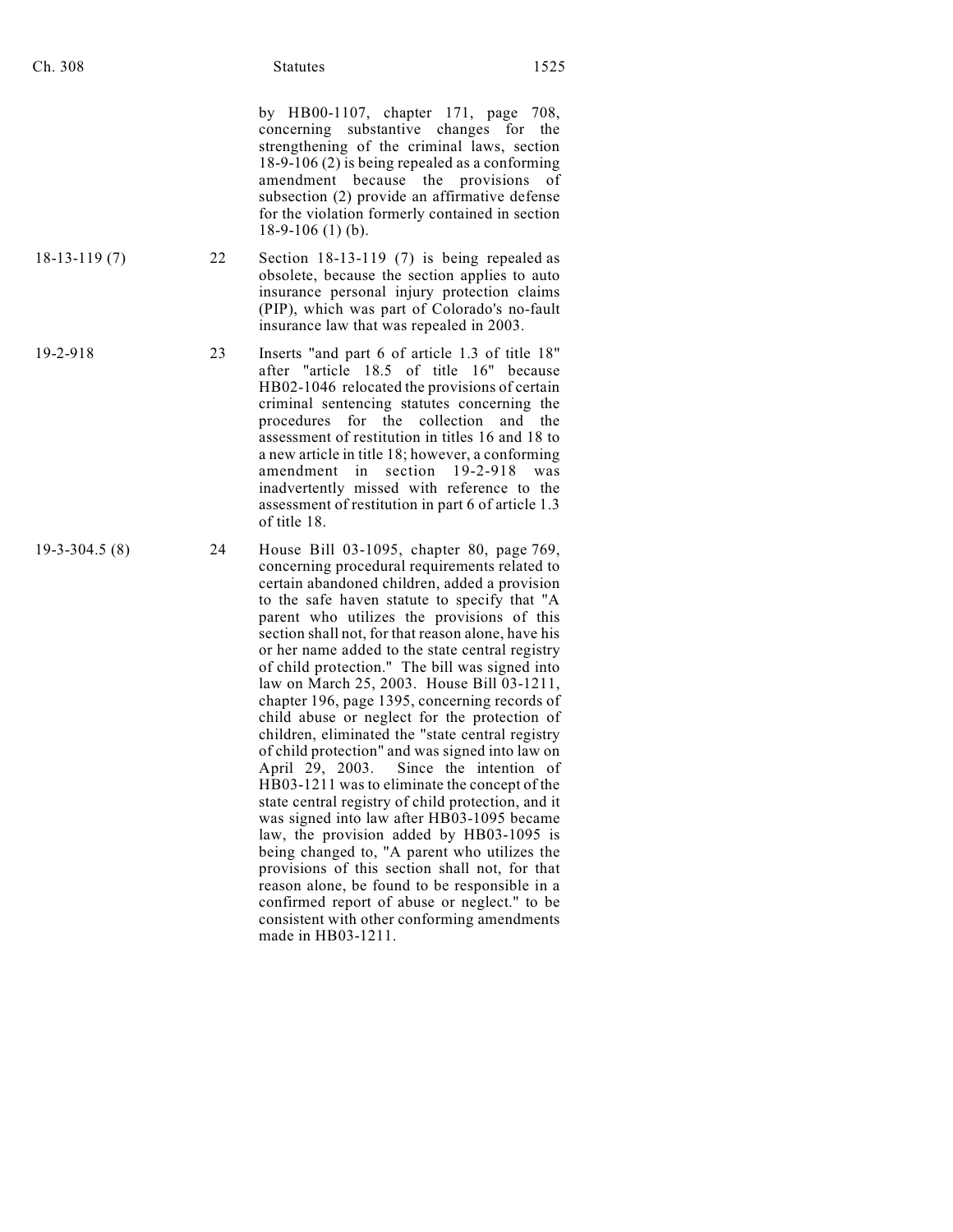| 1526                                                                                                                                                                                                                                  |    | <b>Statutes</b>                                                                                                                                                                                                                                                                                                                                                                                                                                                                                                                                 | Ch. 308 |
|---------------------------------------------------------------------------------------------------------------------------------------------------------------------------------------------------------------------------------------|----|-------------------------------------------------------------------------------------------------------------------------------------------------------------------------------------------------------------------------------------------------------------------------------------------------------------------------------------------------------------------------------------------------------------------------------------------------------------------------------------------------------------------------------------------------|---------|
| $22-30.5-407(4)$ (b),<br>$(4)$ (c), and (6)                                                                                                                                                                                           | 25 | Changes $"22-30.5-408$ (1) (b)"<br>"22-30.5-408 (1) (c)" and "22-30.5-408 (1) (c)"<br>to "22-30.5-408 (1) (d)" as conforming<br>amendments, because the terms in section<br>22-30.5-408 are being relettered to conform to<br>standard drafting practice.                                                                                                                                                                                                                                                                                       | to      |
| $22 - 30.5 - 408(1)$                                                                                                                                                                                                                  | 26 | Standard drafting practice requires terms in<br>definition sections to be alphabetized by letter.<br>To conform to the standard C.R.S. drafting<br>format requirement,<br>a term<br>has<br>realphabetized resulting in new paragraph<br>designations.                                                                                                                                                                                                                                                                                           | been    |
| 22-30.5-409 IP $(1)$                                                                                                                                                                                                                  | 27 | Changes "22-30.5-408 (1)(c)" to<br>"22-30.5-408 (1) (d)" as a conforming<br>amendment, because the terms in section<br>22-30.5-408 are being relettered to conform to<br>standard drafting practice.                                                                                                                                                                                                                                                                                                                                            |         |
| $22 - 30.5 - 502(10)$                                                                                                                                                                                                                 | 28 | House Bill 04-1362, chapter 358, page 1611,<br>concerning the authorization of institute charter<br>schools by the state charter school institute, as<br>amended by the House Education committee,<br>page 734 of the 2004 House Journal, struck<br>section $22-30.5-513$ (1) (e) and subsequently<br>relettered the succeeding paragraphs<br>accordingly. As a result of the relettering,<br>"school district" as<br>defined in<br>$22-30.5-513$ (1) (o) was changed to section<br>$22-30.5-513$ (1) (n) to correct the internal<br>reference. | section |
| $23 - 3 \cdot 3 - 102(8)$                                                                                                                                                                                                             | 29 | For clarity, the term "biannually" is being<br>replaced with "every other year".                                                                                                                                                                                                                                                                                                                                                                                                                                                                |         |
| $23 - 3.5 - 104$                                                                                                                                                                                                                      | 30 | See the explanation for section $23-3.3-102(8)$ .                                                                                                                                                                                                                                                                                                                                                                                                                                                                                               |         |
| 23-15-103 $(7)$ and $(8.5)$                                                                                                                                                                                                           | 31 | Standard drafting practice requires terms in<br>definition sections to be alphabetized by letter.<br>To conform to the standard C.R.S. drafting<br>requirement,<br>format<br>term has<br>a<br>realphabetized resulting in a new subsection<br>designation.                                                                                                                                                                                                                                                                                      | been    |
| 23-41-114 (4) (b) (I) (B), 32<br>$(4)$ (b) (II) (B), (4) (b)<br>$(II)$ $(C)$ , $(4)$ $(b)$ $(III)$ $(B)$ ,<br>$(4)$ (b) (III) (C), (4) (b)<br>$(IV)$ (B), (4) (b) (IV)<br>$(C)$ , (4) (b) (V) (B), (4)<br>(b) $(VI)$ (B), and (4) (b) |    | The name and location of the "oil and gas<br>environmental response fund created in section<br>34-60-124, C.R.S." is being changed to the "oil<br>and gas conservation and environmental<br>response fund created in $34-60-122$ (5),<br>C.R.S." to conform with the name change made<br>by HB05-1285, chapter 211, page 731,                                                                                                                                                                                                                   |         |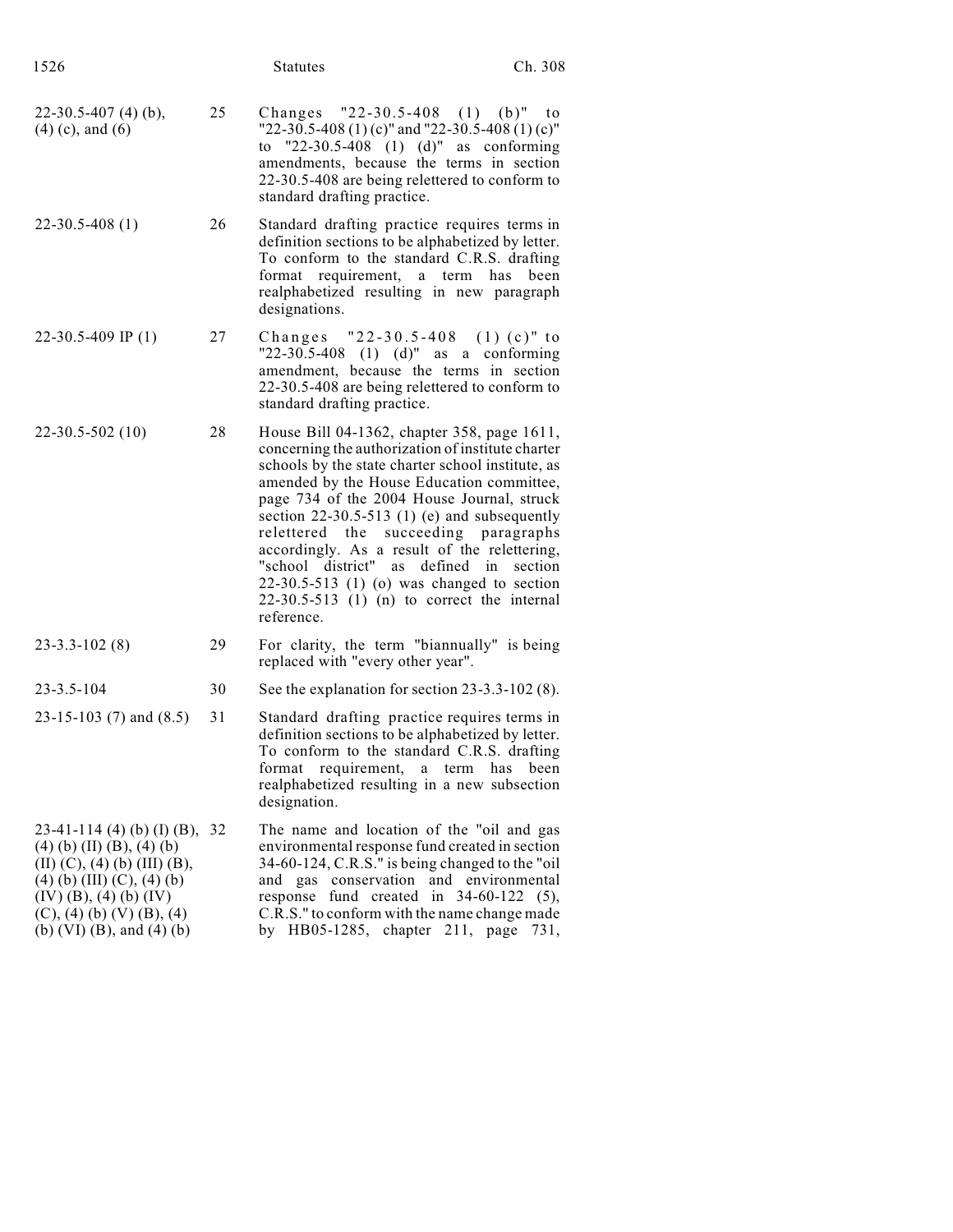| Ch. 308                                              |    | <b>Statutes</b>                                                                                                                                                                                                                                                                                                                                                                                                                                                                                                                                                                                                                                                                                         | 1527             |
|------------------------------------------------------|----|---------------------------------------------------------------------------------------------------------------------------------------------------------------------------------------------------------------------------------------------------------------------------------------------------------------------------------------------------------------------------------------------------------------------------------------------------------------------------------------------------------------------------------------------------------------------------------------------------------------------------------------------------------------------------------------------------------|------------------|
| (VI)(C)                                              |    | concerning the management of oil and gas fund<br>balances, and to provide a correct cross<br>reference to the section in which the fund is<br>created, which is located in section 34-60-122<br>(5).                                                                                                                                                                                                                                                                                                                                                                                                                                                                                                    |                  |
| 24-30-102                                            | 33 | House Bill 95-1362, chapter 167, page 622,<br>abolished the department of administration and<br>transferred the duties, functions, and divisions<br>to the department of personnel.<br>$24-1-128$ (1) states that the executive director<br>of the department of personnel shall head the<br>department of personnel, and that the executive<br>director shall also be known as the state<br>personnel director pursuant to the provisions of<br>section 14 of article XII of the<br>constitution.<br>Section $24-30-102$ is being<br>amended to clarify that the executive director<br>of the department of personnel may also be<br>referred to as the state personnel director.                      | Section<br>state |
| $24-31-303(2)$ (b)                                   | 34 | See the explanation for section $10-4-604.5$ (1).                                                                                                                                                                                                                                                                                                                                                                                                                                                                                                                                                                                                                                                       |                  |
| $24-31-310(2)$ and (3)                               | 35 | See the explanation for section $10-4-604.5$ (1).                                                                                                                                                                                                                                                                                                                                                                                                                                                                                                                                                                                                                                                       |                  |
| 24-32-114 (1) (e), (1) (f),<br>$(1.1)$ , and $(1.2)$ | 36 | Because section 24-32-114 (1) (e) and (1) (f)<br>not follow the introductory portion,<br>do<br>paragraph "(e)" from HB00-1167 is being<br>changed to subsection $"(1.1)"$ and paragraph<br>"(f)" from $HB01-1018$ is being changed to<br>subsection $"(1.2)"$ to correct errors in the<br>introduced versions of HB00-1167, chapter<br>192, page 807, concerning maximization of the<br>use of the waste tire cleanup fund, and<br>HB01-1018, chapter 231, page 798, concerning<br>moneys available to the division of local<br>government in the department of local affairs<br>from the waste tire recycling development cash<br>fund, to conform the section to standard C.R.S.<br>numbering format. |                  |
| $24-37-201$ (IP) (1)<br>and $(2)$                    | 37 | Provisions located in parts 2 and 3 of article 37<br>of title 24 contain the term "office"; however,<br>the term "office" is only defined for part 1 of<br>article 37 of title 24. Since the term "office" is<br>used to describe the "office of state planning<br>and budgeting", the full name of the office has<br>been inserted into the provisions where "office"<br>is undefined. This corrects the oversight made<br>in the preparation of SB83-275, chapter 273,<br>page 964, concerning the creation of a                                                                                                                                                                                      |                  |

department of public safety.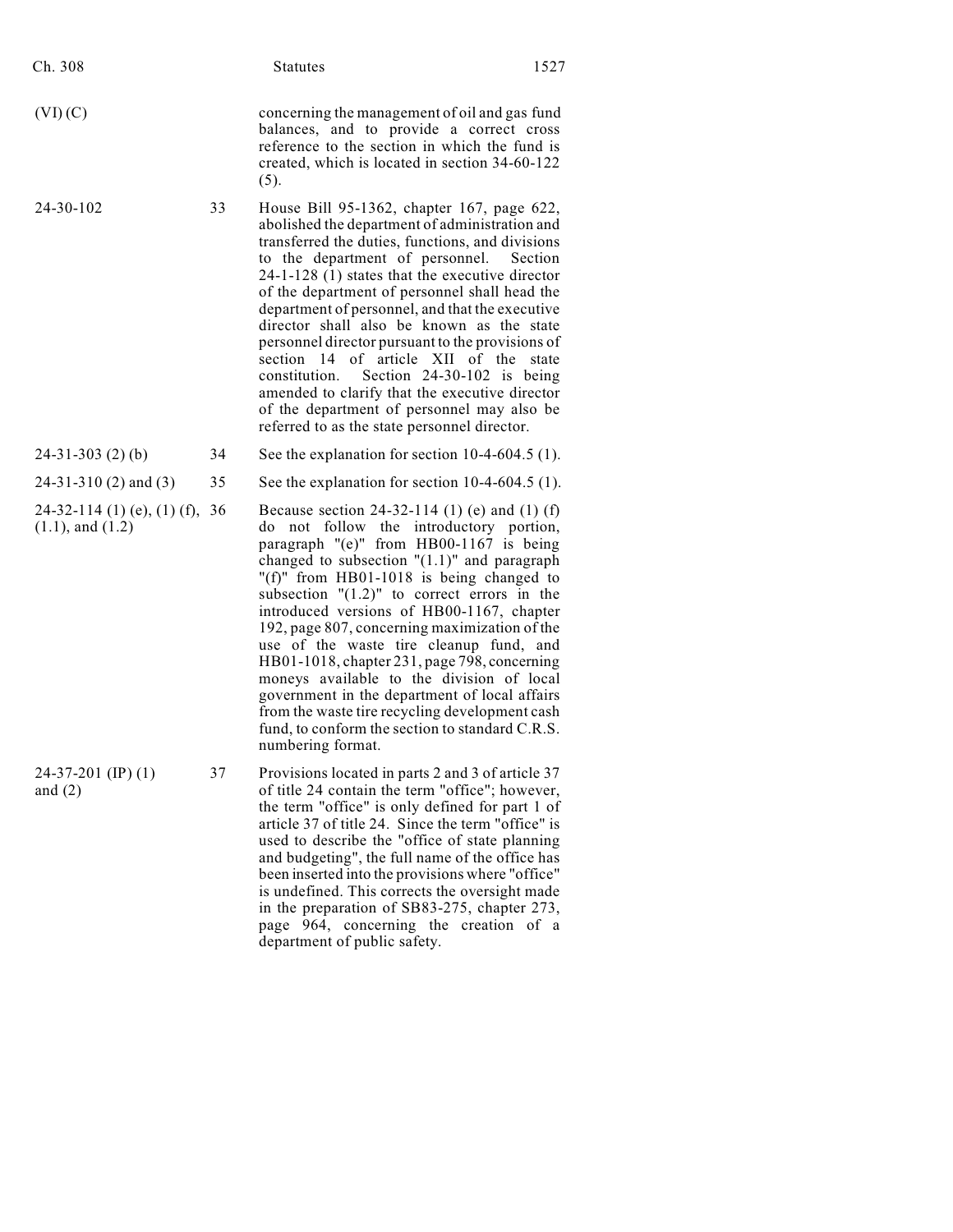| 1528                                   |    | <b>Statutes</b>                                                                                                                                                                                                                                                                                                                                                                                                                                                                                                                                                          | Ch. 308 |
|----------------------------------------|----|--------------------------------------------------------------------------------------------------------------------------------------------------------------------------------------------------------------------------------------------------------------------------------------------------------------------------------------------------------------------------------------------------------------------------------------------------------------------------------------------------------------------------------------------------------------------------|---------|
| $24-37-302$ IP (1)                     | 38 | See the explanation for section 24-37-201 IP<br>$(1)$ and $(2)$ .                                                                                                                                                                                                                                                                                                                                                                                                                                                                                                        |         |
| $24-37-304$ (1) (a)                    | 39 | See the explanation for section 24-37-201 IP<br>$(1)$ and $(2)$ .                                                                                                                                                                                                                                                                                                                                                                                                                                                                                                        |         |
| $24-51-1002$ (1) (a.5)                 | 40 | Repeals section $24-51-1002$ (1) $(a.5)$ as a<br>conforming amendment to section 41 of this<br>bill, because section 41 relocates provisions<br>formerly in section $24-51-1002$ (1) $(a.5)$ to<br>section $24-51-1002$ (3) to conform to standard<br>drafting practice. For additional information,<br>see the explanation for section 41 of this bill.                                                                                                                                                                                                                 |         |
| $24-51-1002(3)$                        | 41 | Renumbers section $24-51-1002$ (1) (a.5) to<br>conform to standard C.R.S. format to correct an<br>error initially made to SB04-132, chapter 214,<br>page 700, on second reading in the Senate in<br>which $(1)$ $(a.5)$ was added as a new paragraph<br>instead of a subsection. (See page 662 of the<br>2004 Senate Journal for March 29) In 2005,<br>the error was compounded in SB05-171,<br>chapter 150, page 528, when the Senate<br>Finance committee amended the bill to add a<br>$(1)$ $(a.5)$ (III). (See page 897 of the 2005<br>Senate Journal for April 15.) |         |
| 24-51-1003                             | 42 | See the explanation for section $24-51-1002$ (1)<br>(a.5).                                                                                                                                                                                                                                                                                                                                                                                                                                                                                                               |         |
| 24-72-202 (1.7), (1.8),<br>and $(1.9)$ | 43 | Standard drafting practice requires terms in<br>definition sections to be alphabetized by letter.<br>To conform to the standard C.R.S. drafting<br>format requirement, certain terms have been<br>realphabetized resulting in new subsection<br>designations.                                                                                                                                                                                                                                                                                                            |         |
| $24-80-102$ (4) and (10)               | 44 | Since "executive director" is not defined for<br>article 80 of title 24, "of the department of<br>personnel" is being inserted after "executive<br>director" to conform the language to SB96-228,<br>chapter 273, page 1493, concerning the<br>organization of the department of personnel, to<br>standard C.R.S. format.                                                                                                                                                                                                                                                |         |
| $25 - 3.5 - 303$                       | 45 | Since part 7 of article 4 of title 10 was repealed<br>in 2003 by section 10-4-726, the internal<br>reference defining a complying policy is being<br>changed from section "10-4-703" to section<br>" $10-4-601$ (2)" to reflect the definition's current<br>location.                                                                                                                                                                                                                                                                                                    |         |
| 25-7-103 IP                            | 46 | To correct an oversight in the preparation of                                                                                                                                                                                                                                                                                                                                                                                                                                                                                                                            |         |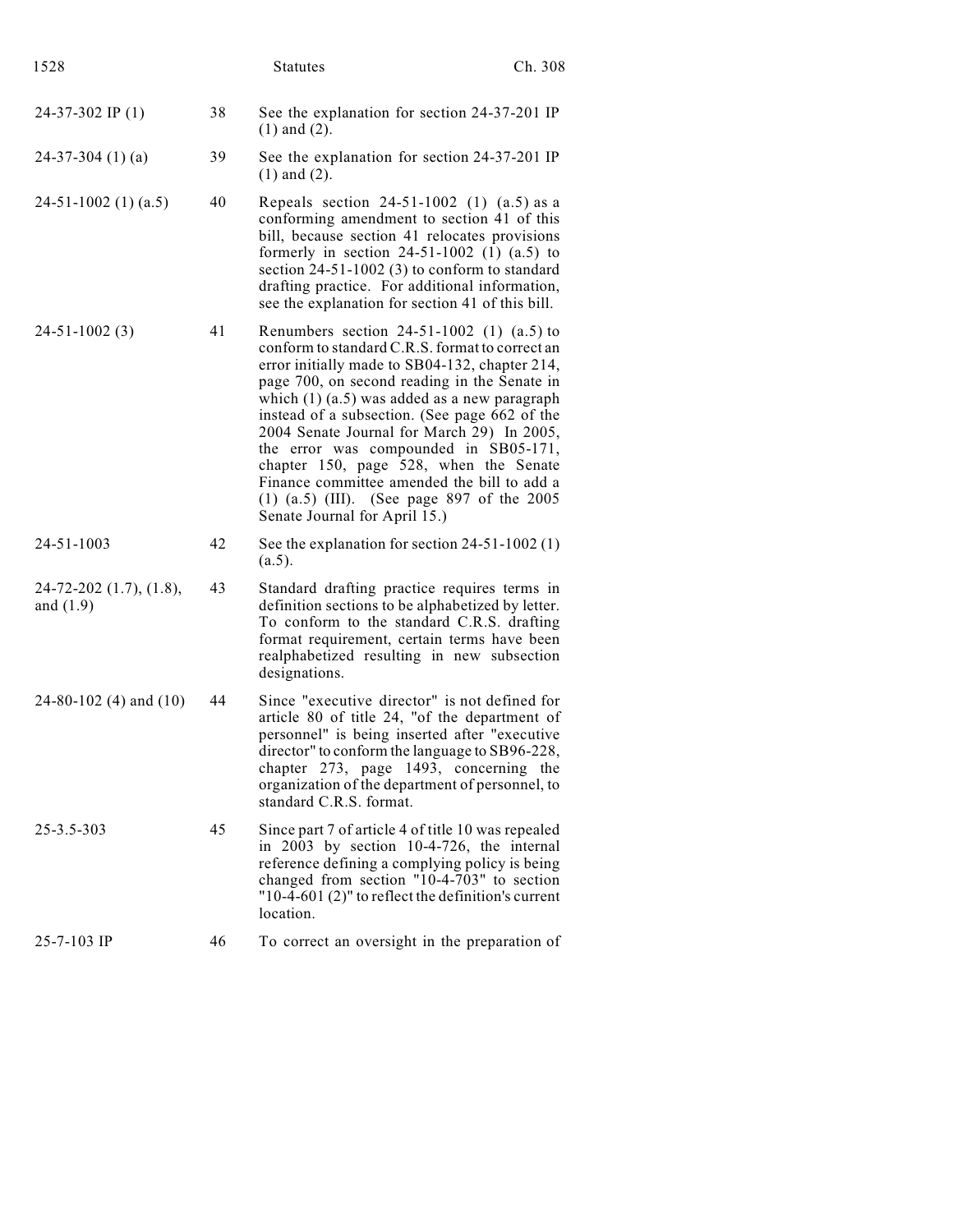| Ch. 308                  |    | <b>Statutes</b>                                                                                                                                                                                                                                                                                                                                                                                                                           | 1529  |
|--------------------------|----|-------------------------------------------------------------------------------------------------------------------------------------------------------------------------------------------------------------------------------------------------------------------------------------------------------------------------------------------------------------------------------------------------------------------------------------------|-------|
|                          |    | HB79-1109, chapter 266,<br>page<br>concerning air pollution control, section<br>25-7-103 is being amended to explain that the<br>definitions in this section are specific to article<br>7 of title 25.                                                                                                                                                                                                                                    | 1017, |
| $26-2-103$ (6) and (14)  | 47 | Section $26-2-103$ (6) is being deleted and the<br>contents of subsection (6) are being relocated<br>to a new subsection $(14)$ in order to conform to<br>standard drafting practice of placing defined<br>terms in alphabetical order in definition<br>sections.                                                                                                                                                                         |       |
| $26-2-106(6)(b)$         | 48 | See the explanation for section $26-2-103(6)$<br>and $(14)$ .                                                                                                                                                                                                                                                                                                                                                                             |       |
| $26-2-111(4)(a)$         | 49 | See the explanation for section $26-2-103(6)$<br>and $(14)$ .                                                                                                                                                                                                                                                                                                                                                                             |       |
| $26 - 6.5 - 106$ (2) (a) | 50 | The defined term does not appear in the<br>section; therefore, the definition of "CSAP" is<br>obsolete and is being repealed.                                                                                                                                                                                                                                                                                                             |       |
| $26-19-107$ (1) (a) (I)  | 51 | House Bill 05-1337, chapter 217, page 762,<br>concerning the revision of statutes in the<br>Colorado Revised Statutes, alphabetized the<br>definitions in section 10-16-102. Due to an<br>oversight, the conforming amendment in<br>section $26-19-107$ (1) (a) (I) was not made.<br>The internal reference to "standard health<br>benefit plans" has been corrected to reflect its<br>current location in the statutes.                  |       |
| 32-13-105 (5) (a) (III)  | 52 | Changes an internal reference to correspond<br>with the nonsubstantive recodification of<br>statutory provisions that address sales and use<br>tax exemptions made by SB04-087, chapter<br>277, page 1016, in which section 39-26-114<br>was repealed and the provisions within that<br>section were relocated to part 7 of article 26 of<br>title 39, resulting in the relocation of section<br>39-26-114 (11) to section 39-26-709 (1). |       |
| $33-6-201(1)(a)$         | 53 | Changes "section 13 of article XVIII" to<br>"section 12b of article XVIII" to correct an<br>oversight in SB97-052, chapter 206, page<br>1065, which inadvertently referenced section<br>13 rather than section 12b in a legislative<br>declaration proclaiming the general assembly's<br>intent to implement the constitutional language<br>concerning prohibited methods of taking<br>wildlife adopted by the people in the 1996         |       |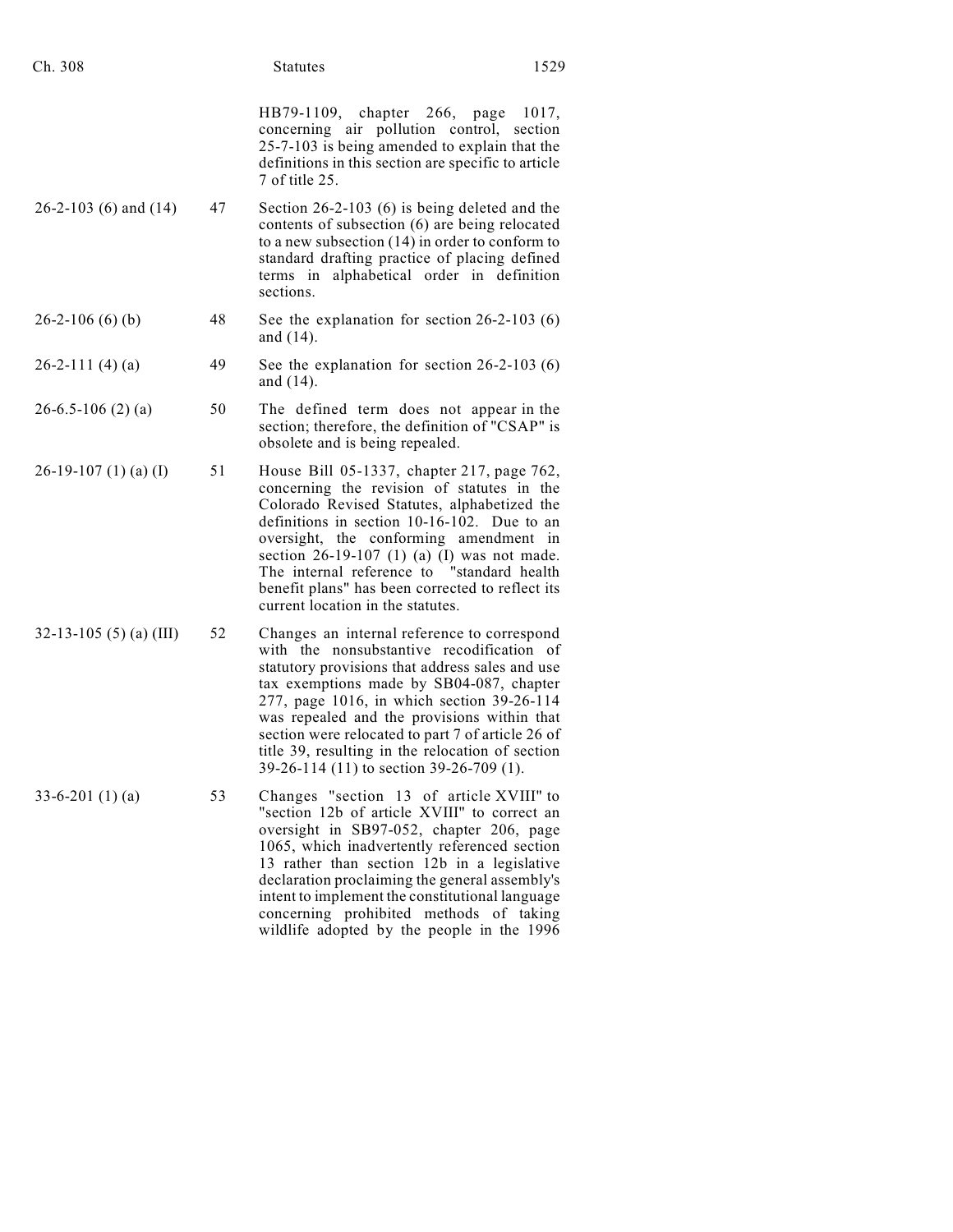election. Although the initial measure was numbered as section 12, as it appeared on the ballot and in the Session Laws of Colorado 1997, page 2397, it was renumbered as 12b. For information on the renumbering, see the editor's note following section 12b of article XVIII of the state constitution.

15, 1921. For additional information, see 7

- 33-10-106 (1) (j) (II) 54 Changes "38-10-108.5" to "33-10-108.5" to correct a typographical error originally occurring in the introduced version of HB05-1082, chapter 8, page 29, concerning authorization for the department of natural resources to enter into agreements with private nonprofit entities to augment the services available to park visitors.
- 35-14-112 55 Section 35-14-114 (2) (b) provided for the repeal of section 35-14-114 (2), concerning the use of gallon equivalents as units of measurement in the sale of motor fuels, effective July 1, 1997; therefore, the reference to 35-14-114 (2) is being deleted as obsolete. For additional information, see the editor's note following section 35-14-114.
- 35-33-203 (2) 56 An internal reference to the federal "Humane Methods of Slaughter Act of 1958" was incorrectly cited as the "Humane Slaughter Act of 1958" by SB89-187, chapter 303, page 1389, concerning the regulation of the slaughter, processing, and sale of meat animals. The reference has been corrected to accurately reflect the name of the act as it was created by Public Law 85-765, adopted on August 27, 1958. In addition, section 24-4-102 (15) of the "State Administrative Procedure Act" provides that "rule" includes "regulation"; therefore, it is unnecessary to authorize an agency to promulgate "rules and regulations".
- 35-55-102 (1) (e) 57 An internal reference to the federal "Packers and Stockyards Act, 1921" was incorrectly cited as the "Packers and Stockyards Act" by HB91-1018, chapter 28, page 166, concerning the continuation of the licensing of public livestock markets through the state board of stock inspection commissioners. The reference has been corrected to accurately reflect the name of the act as it was adopted on August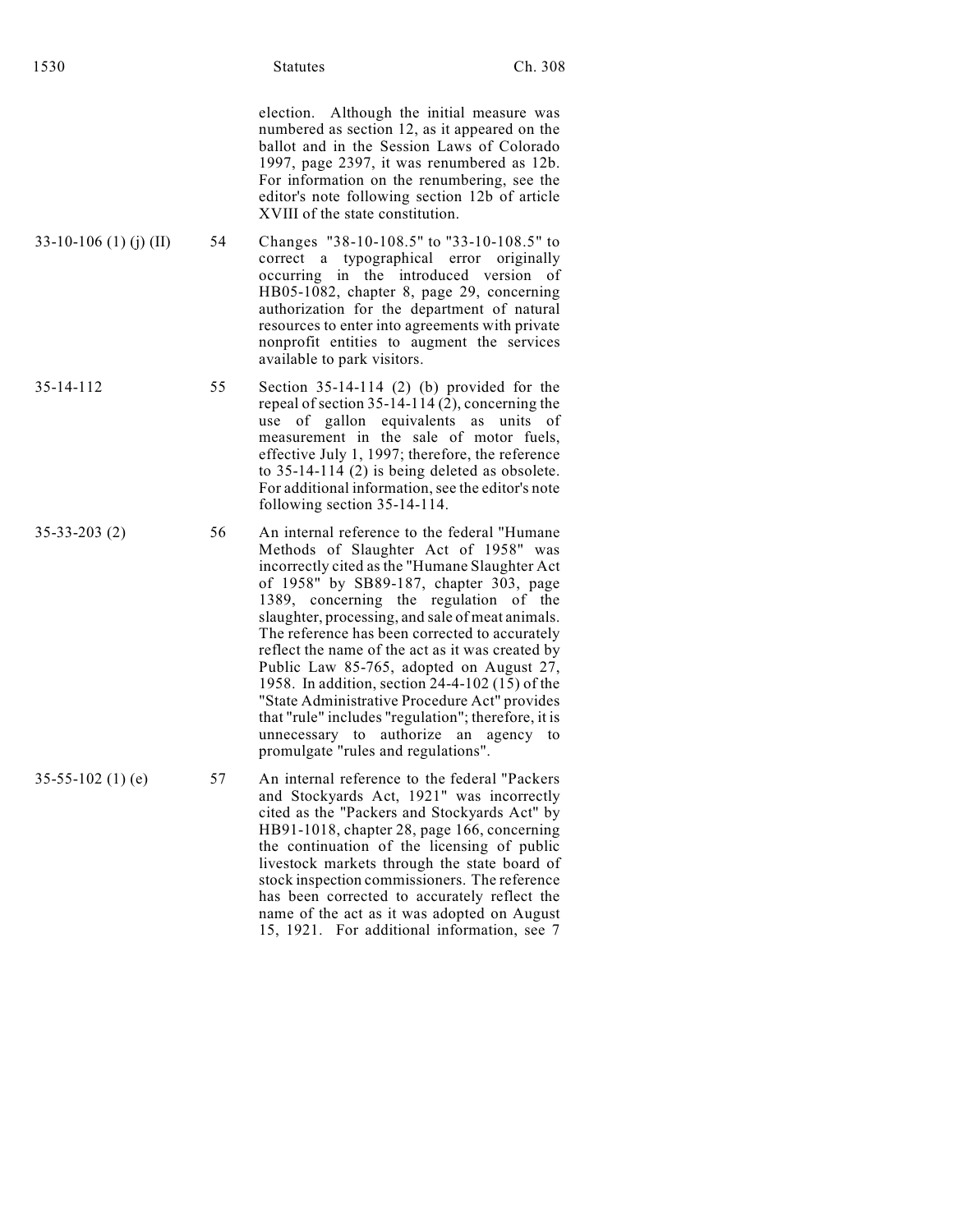| Ch. 308                                   |    | <b>Statutes</b>                                                                                                                                                                                                                                                                                                                                                                                                                                                                                                                                                                     | 1531     |
|-------------------------------------------|----|-------------------------------------------------------------------------------------------------------------------------------------------------------------------------------------------------------------------------------------------------------------------------------------------------------------------------------------------------------------------------------------------------------------------------------------------------------------------------------------------------------------------------------------------------------------------------------------|----------|
|                                           |    | U.S.C. 181 for the short title as it appears in the<br>United States Code.                                                                                                                                                                                                                                                                                                                                                                                                                                                                                                          |          |
| 35-55-107 IP $(1)$<br>and $(1)$ $(l)$     | 58 | See the explanation for section $35-55-102$ (1)<br>(e).                                                                                                                                                                                                                                                                                                                                                                                                                                                                                                                             |          |
| $39-26-713$ (2) (b) (II)                  | 59 | See the explanation for section $10-4-604.5$ (1).                                                                                                                                                                                                                                                                                                                                                                                                                                                                                                                                   |          |
| $39-30-103.5(2)$                          | 60 | Senate Bill 98-154, chapter 308, page 1371,<br>amended section $39-30-103.5$ (2). Due to a<br>publications error made when incorporating<br>amendments from the bill into the 1998<br>Colorado Revised Statutes, the introductory<br>portion of subsection (2) was inadvertently<br>created and contains nearly identical language<br>to that of paragraph $(a)$ of subsection $(2)$ . To<br>accurately reflect the language adopted in<br>SB98-154, the introductory portion<br>subsection (2) is being amended and paragraph<br>(a) is being deleted from section $39-30-103.5$ . | οf       |
| $40 - 8.7 - 103(1)$                       | 61 | The Senate Business, Labor, and Technology<br>committee report for SB05-001, as printed in<br>the Senate Journal, February 23, 2005, pages<br>259 through 264, was written in part with the<br>intention of changing the term "rural electric<br>cooperative" to "cooperative<br>association". The report was adopted by the<br>Senate committee of the whole on February 23,<br>2005, page 353 of the Senate Journal;<br>therefore, section $40-8.7-103$ (1) is being<br>amended to change "rural electric cooperative"<br>to "cooperative electric association".                  | electric |
| $42 - 1 - 102(102.7)$                     | 62 | See the explanation for section $10-4-604.5$ (1).                                                                                                                                                                                                                                                                                                                                                                                                                                                                                                                                   |          |
| 42-2-127.4 $(1)(a)$                       | 63 | House Bill 04-1199, chapter 331, page 1336,<br>and HB04-1311, chapter 393, page 1960,<br>created a new section 18-5-117. In order to<br>avoid two separate sections with the same<br>designation, section 18-5-117, as created by<br>HB04-1199, was redesignated by the revisor as<br>section 18-5-118. However, the conforming<br>amendment changing the internal reference<br>$18 - 5 - 117$ to<br>18-5-118<br>from<br>in<br>42-2-127.4 was overlooked. To correct the<br>internal reference, "18-5-117" is being changed<br>to "18-5-118".                                       | section  |
| $42 - 3 - 104(8)$                         | 64 | See the explanation for section $10-4-604.5$ (1).                                                                                                                                                                                                                                                                                                                                                                                                                                                                                                                                   |          |
| 42-3-105 (1) (a) (II)<br>(Effective until | 65 | Due to an oversight in HB05-1107, chapter<br>270, page 1076, concerning the recodification                                                                                                                                                                                                                                                                                                                                                                                                                                                                                          |          |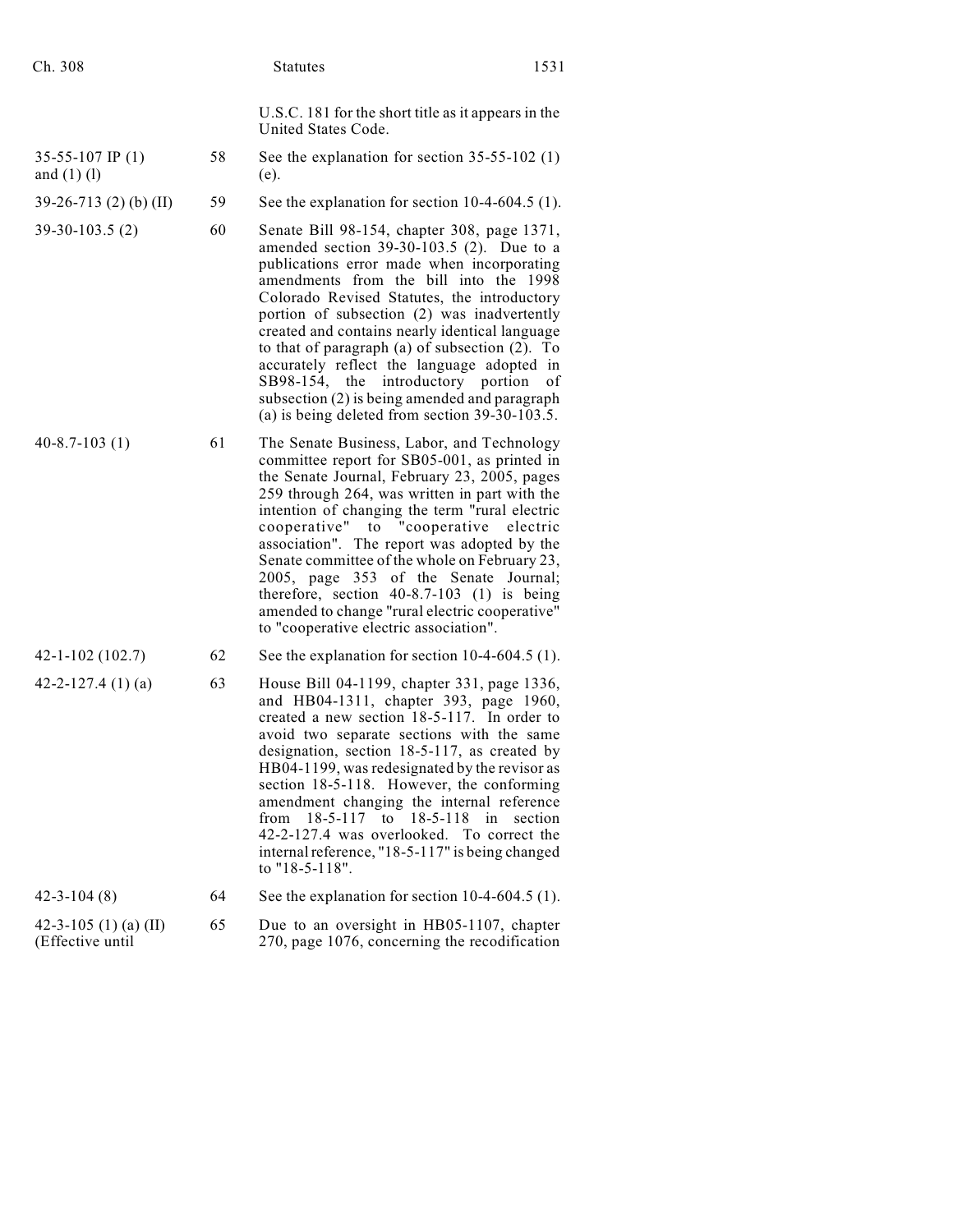| 1532                                                    |    | <b>Statutes</b>                                                                                                                                                                                                                                                                                                                                                                                                                                                                                                                                | Ch. 308                                    |
|---------------------------------------------------------|----|------------------------------------------------------------------------------------------------------------------------------------------------------------------------------------------------------------------------------------------------------------------------------------------------------------------------------------------------------------------------------------------------------------------------------------------------------------------------------------------------------------------------------------------------|--------------------------------------------|
| January 1, 2007)                                        |    | of statutes governing the registration of motor<br>vehicles, the internal reference to section<br>42-6-139 was inadvertently stricken<br>replaced with section 42-6-138. To correct the<br>error, the reference to section 42-6-138 is being<br>restored to section 42-6-139.                                                                                                                                                                                                                                                                  | and                                        |
| 42-3-105 (1) (a) (II)<br>(Effective January 1,<br>2007) | 66 | See the explanation for section $42-3-105(1)(a)$<br>(II) that is effective until January 1, 2007.                                                                                                                                                                                                                                                                                                                                                                                                                                              |                                            |
| 42-3-105 (1) (d) (I)                                    | 67 | See the explanation for section $10-4-604.5$ (1).                                                                                                                                                                                                                                                                                                                                                                                                                                                                                              |                                            |
| 42-3-115 $(2)$ $(b)$ $(II)$                             | 68 | See the explanation for section $10-4-604.5$ (1).                                                                                                                                                                                                                                                                                                                                                                                                                                                                                              |                                            |
| $42 - 3 - 126(1)$                                       | 69 | Deletes "notifying the department" to correct a<br>grammatical error made in the introduced<br>version of HB05-1107, chapter 270, page 1106,<br>concerning the recodification of statutes<br>governing the registration of motor vehicles.                                                                                                                                                                                                                                                                                                     |                                            |
| 42-3-217.5 (3) (b), (4),<br>and $(5)$                   | 70 | To conform the provisions of section<br>$42-3-217.5(3)(b)$ to standard drafting practices<br>for the transfer of funds to the state treasurer<br>for allocation to the highway users tax fund for<br>specified purposes, inserts "for allocation and<br>expenditure as specified in section" after<br>"fund". Also, internal references are being<br>corrected due to the recodification of article 3<br>of title 42 by HB05-1107. For additional<br>information, see the explanation for section<br>$10-4-604.5(1)$ .                         |                                            |
| $42 - 3 - 304$ (10) (b)                                 | 71 | See the explanation for section $10-4-604.5$ (1).                                                                                                                                                                                                                                                                                                                                                                                                                                                                                              |                                            |
| $42 - 4 - 236(10)$                                      | 72 | House Bill 02-1070, chapter 301, page 1217,<br>concerning the use of child passenger restraints<br>in motor vehicles, enacted a section that<br>requires, for one year following August 1,<br>2003, a law enforcement officer to issue a<br>warning to a driver who does not properly<br>restrain a child in a booster seat, but not cite<br>the driver for the violation. Since this section<br>only placed restrictions on law enforcement<br>officers for one year following August 1, 2003,<br>this section is being repealed as obsolete. |                                            |
| 42-4-310 (1) (a) (II) (A)                               | 73 | Changes "42-6-102 (11)" to "42-6-102 (15)" as<br>a conforming amendment, because SB05-038,<br>chapter 223, page 806, renumbered<br>definitions<br>section<br>in<br>inadvertently missed the<br>amendment in section 42-4-310 (1) (a) (II) (A).                                                                                                                                                                                                                                                                                                 | the<br>$42 - 6 - 102$<br>but<br>conforming |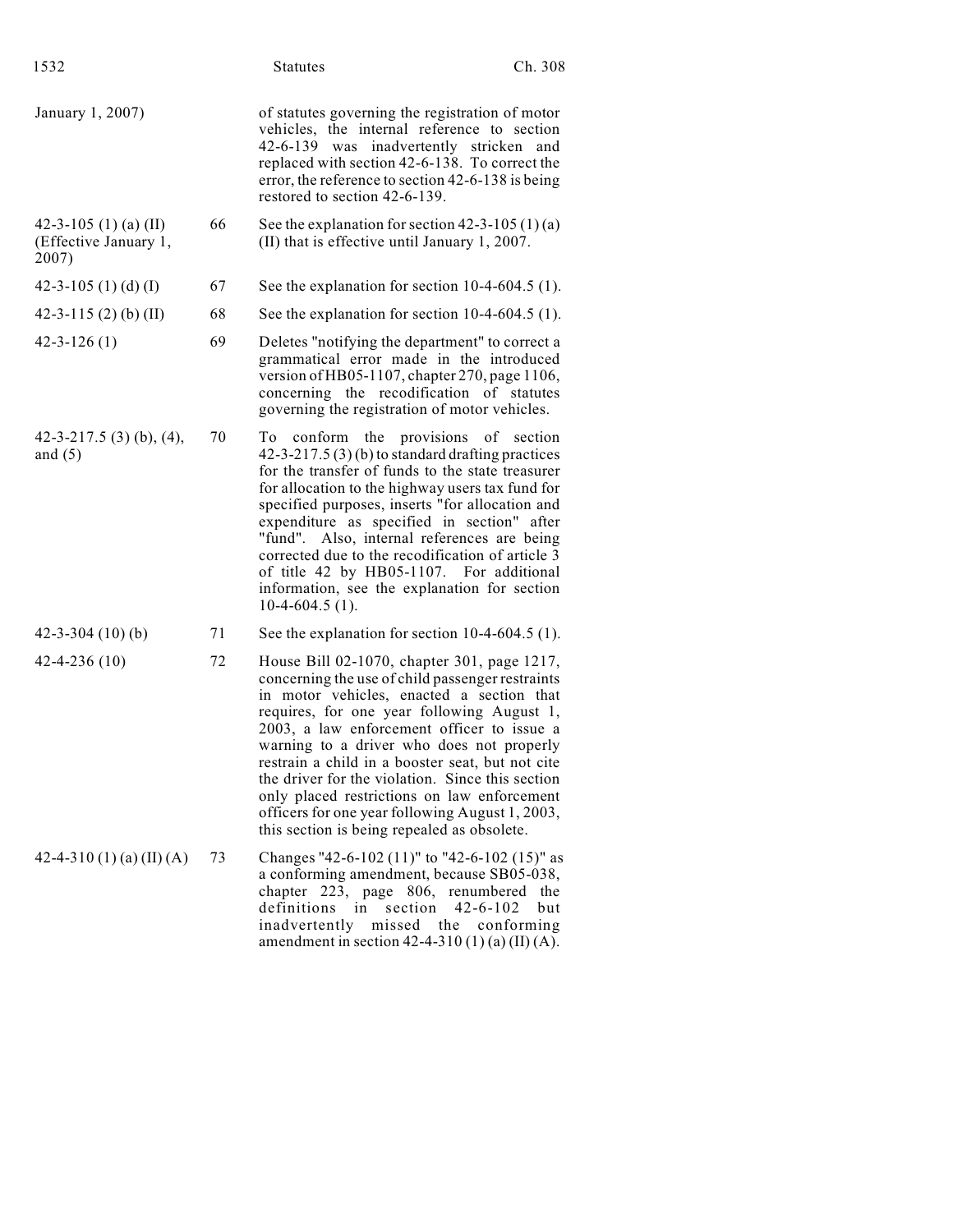| Ch. 308                                     |    | <b>Statutes</b>                                                                                                                                                                                                                                                                                                                                                                                                                                                                                                                                                      | 1533     |
|---------------------------------------------|----|----------------------------------------------------------------------------------------------------------------------------------------------------------------------------------------------------------------------------------------------------------------------------------------------------------------------------------------------------------------------------------------------------------------------------------------------------------------------------------------------------------------------------------------------------------------------|----------|
| 42-4-1406 (5) (b) (I)                       | 74 | In section $42-4-1406$ (5) (b) (I), changes "title<br>18, C.R.S." to "section 18-1.3-501, C.R.S." to<br>correct an error made in the introduced version<br>of SB02S-012, chapter 7, page 52, concerning<br>increased penalties for expelling burning<br>materials from a motor vehicle, because the<br>misdemeanor penalty citation was incorrectly<br>referenced. Section 18-1.3-501 sets forth the<br>classification of misdemeanors<br>and<br>presumptive range of imprisonment to be<br>applied upon conviction.                                                 | the      |
| 42-4-1407.5 $(3)$ (a) and<br>$(3)$ $(b)$    | 75 | See the explanation for section $10-4-604.5$ (1).                                                                                                                                                                                                                                                                                                                                                                                                                                                                                                                    |          |
| $42 - 4 - 1409(9)$                          | 76 | See the explanation for section $10-4-604.5$ (1).                                                                                                                                                                                                                                                                                                                                                                                                                                                                                                                    |          |
| $42 - 6 - 114$                              | 77 | Senate Bill 05-038, chapter 223, page 814,<br>concerning the clarification of statutes<br>addressing the titling of motor vehicles,<br>amended section 42-6-114 by striking "and<br>upon presentation of an application for a<br>certification of title"; however, the internal<br>reference to the stricken language remained in<br>the section. To correct the error, "as required<br>in section 42-6-116," has been deleted.<br>addition, grammatical errors carried forward<br>from the section's original inception in 1949 by<br>HB49-808 are being corrected. | - In     |
| $42 - 6 - 120(1)$                           | 78 | Senate Bill 05-038, chapter 223, page 806,<br>clarification<br>the<br>of<br>concerning<br>addressing the titling of motor vehicles,<br>renumbered subsection $(6)$ as subsection $(9)$ in<br>section 42-6-102; however, the conforming<br>amendment to section 42-6-120 was not made.<br>To correct the oversight, the internal reference<br>to section $42-6-102$ (6) is being changed to<br>section 42-6-102 (9).                                                                                                                                                  | statutes |
| 42-7-605 IP $(1)$ (b)<br>and IP $(1)$ $(c)$ | 79 | See the explanation for section 10-4-604.5 (1).                                                                                                                                                                                                                                                                                                                                                                                                                                                                                                                      |          |
| $42 - 8 - 104(2)$                           | 80 | See the explanation for section $10-4-604.5$ (1).                                                                                                                                                                                                                                                                                                                                                                                                                                                                                                                    |          |
| $42 - 8 - 105(1)$                           | 81 | See the explanation for section $10-4-604.5$ (1).                                                                                                                                                                                                                                                                                                                                                                                                                                                                                                                    |          |
| $43 - 1 - 1001(2)$                          | 82 | To preserve the intent of the 1989 general<br>assembly, ""Urban Mass Transportation Act of<br>1964"" is being changed to ""Urban Mass<br>Transportation Act of 1964", as amended"",<br>because the Senate Transportation committee<br>report to SB89-150, chapter 367, page 1630,                                                                                                                                                                                                                                                                                    |          |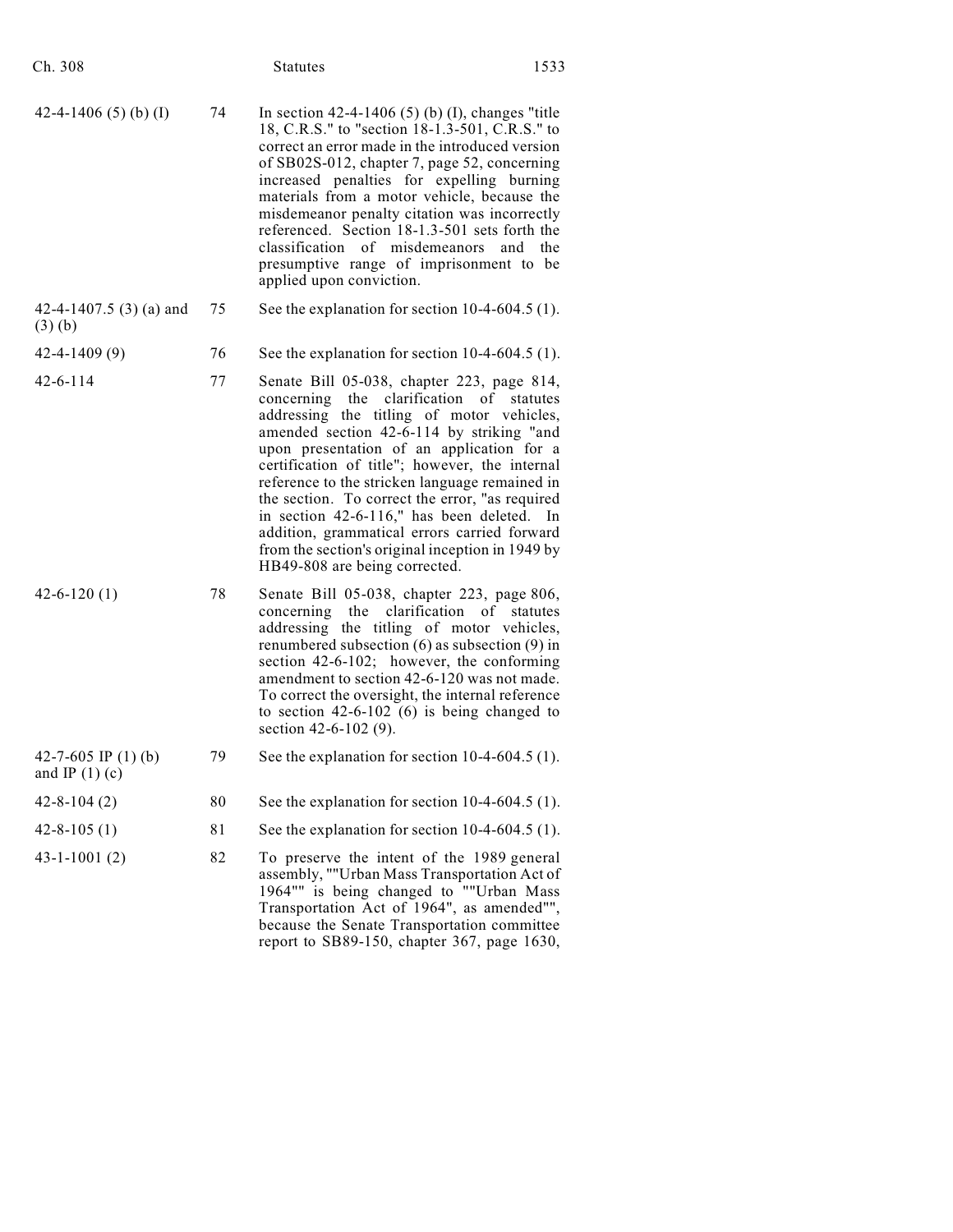| 1534                                                                  |    | <b>Statutes</b>                                                                                                                                                                                                                                                                                                                                                                                                                                                                                                                                                                                                                                                                                                                                                                                                       | Ch. 308    |
|-----------------------------------------------------------------------|----|-----------------------------------------------------------------------------------------------------------------------------------------------------------------------------------------------------------------------------------------------------------------------------------------------------------------------------------------------------------------------------------------------------------------------------------------------------------------------------------------------------------------------------------------------------------------------------------------------------------------------------------------------------------------------------------------------------------------------------------------------------------------------------------------------------------------------|------------|
|                                                                       |    | inadvertently omitted "as amended" after the<br>reference to the act.<br>For<br>information, see page 187 of the 1989 Senate<br>Journal.                                                                                                                                                                                                                                                                                                                                                                                                                                                                                                                                                                                                                                                                              | additional |
| 43-4-201 $(3)$ $(a)$ $(II)$ $(K)$                                     | 83 | See the explanation for section $10-4-604.5$ (1).                                                                                                                                                                                                                                                                                                                                                                                                                                                                                                                                                                                                                                                                                                                                                                     |            |
| 43-4-205 $(5.5)$ (b),<br>$(5.5)$ (c), $(5.5)$ (d),<br>and $(5.5)$ (f) | 84 | See the explanation for section $10-4-604.5(1)$ .                                                                                                                                                                                                                                                                                                                                                                                                                                                                                                                                                                                                                                                                                                                                                                     |            |
| $35-14-127$ (4) (a) (II)                                              | 85 | In keeping with the legislative intent of<br>SB05-176, chapter 288, page 1270, section 10<br>of chapter 288 - 2005 Session Laws, is being<br>amended to extend the repeal date in section<br>$35-14-127$ (4) (a) (II), because the intent of the<br>bill was to extend the department<br>agriculture's authority to set certain fees and<br>penalties to administer and enforce certain<br>agricultural standards until July 1, 2007;<br>however, a conforming amendment extending<br>the repeal date in section $35-14-127(4)$ (a) (II)<br>was missed resulting in the repeal of section<br>$35-14-127$ (4) (a), which, if the repeal date is<br>not extended, would result in the agricultural<br>commission's inability to establish annual<br>license fees for scales between July 1, 2005,<br>and June 30, 2007. | of         |
| 26-6-104 IP $(7)$ (a) (I)                                             | 86 | Senate Bill 06-199 amended section 26-6-104<br>(7) (a) (I); however, due to an oversight, the<br>bill number referenced in section $26-6-104(7)$<br>(a) (I) was left out. To correct the oversight,<br>"Senate Bill 06- " is being changed to<br>"Senate Bill 06-199".                                                                                                                                                                                                                                                                                                                                                                                                                                                                                                                                                |            |
| $8-70-141$ (1) (b) (I)<br>and IP $(1)$ $(d)$ $(I)$                    | 87 | Public Law 102-318 relocated provisions<br>concerning cash or deferred arrangements to<br>$26$ U.S.C. section 402 (e) (3). To conform with<br>this change, "26 U.S.C. section 402 (a) $(8)$ " is<br>being changed to "26 U.S.C. section 402 (e)<br>(3)". Also, HB98-1067, chapter 22, page 69,<br>added section 8-70-140.8; however, the<br>conforming internal reference amendment in<br>section $8-70-141$ (1) (d) (I) was overlooked.<br>To correct the oversight, "8-70-140.7" is being<br>changed to "8-70-140.8".                                                                                                                                                                                                                                                                                               |            |
| $8-76-103$ (3) (b) (II) (B)                                           | 88 | House Bill 97-1159, chapter 223, page 1141,<br>revised the tax rate for unrated employers. The<br>text of the statute was revised; however, a<br>conforming amendment reflecting the new rate                                                                                                                                                                                                                                                                                                                                                                                                                                                                                                                                                                                                                         |            |